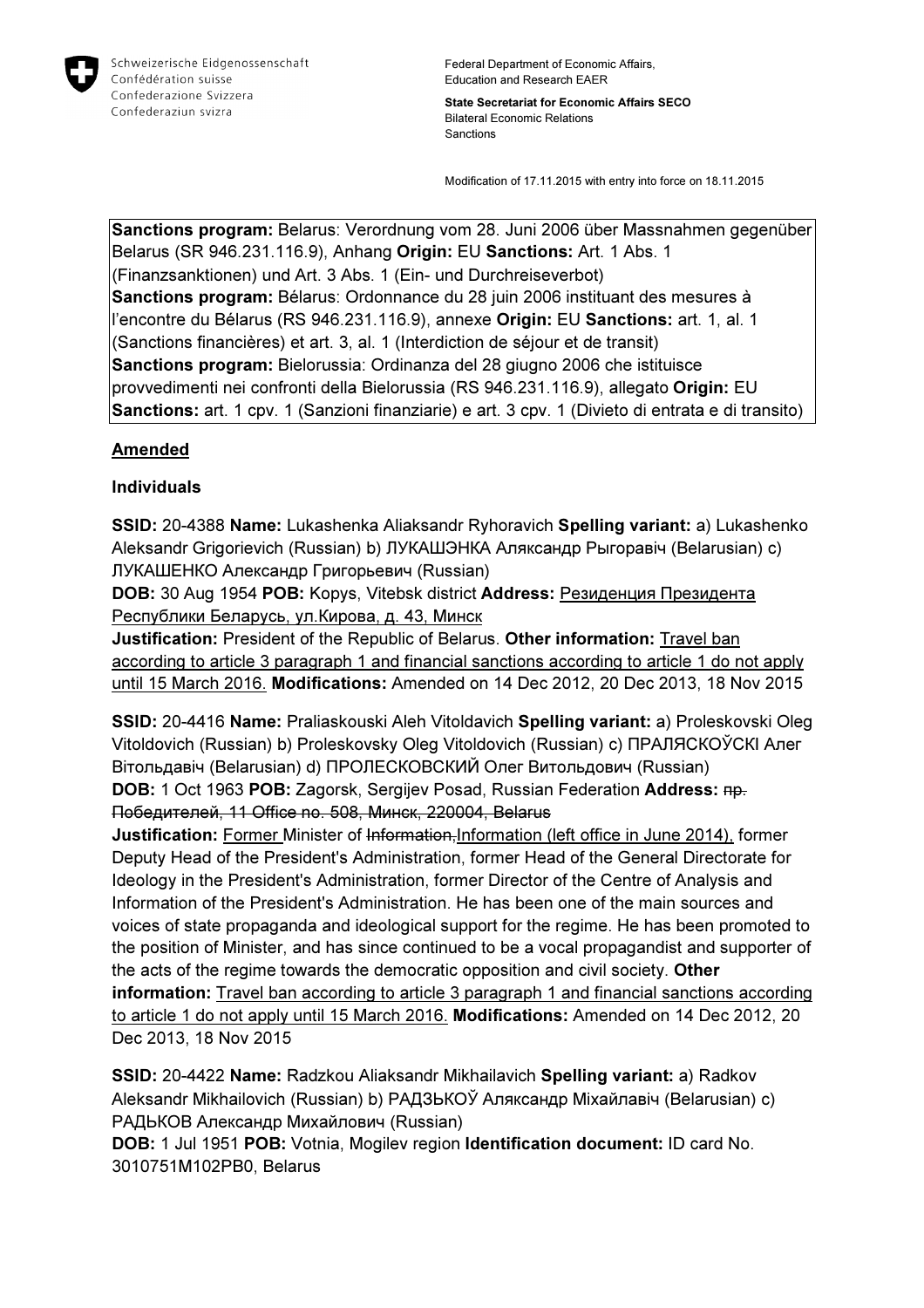Justification: Former Adviser to President Lukashenka (since 18 May 2015), former First Deputy Head of the President's Administration, former Minister of Education. He closed down the European Humanity University, ordered the repression of opposition students, and organised students in order to force them to vote for the regime. He played an active role in organising fraudulent elections in 2008, 2010 and 2012, and in the subsequent repression of peaceful demonstrators in 2008 and 2010. He is very close to President Lukashenka. He is the Head of Belaya Rus, the main ideological and political organisation of the regime. Other information: Travel ban according to article 3 paragraph 1 and financial sanctions according to article 1 do not apply until 15 March 2016. Modifications: Amended on 14 Dec 2012, 20 Dec 2013, 18 Nov 2015

SSID: 20-4436 Name: Halavanau Viktar Ryhoravich Spelling variant: a) Golovanov Viktor Grigorievich (Russian) b) ГАЛАВАНАЎ Віктар Рыгоравіч (Belarusian) c) ГОЛОВАНОВ Виктор Григорьевич (Russian)

DOB: 15 Dec 1952 POB: Borisov Address: ул. Короля, 3ul. Oktyabrskaya, 5, Minsk, **Belarus** 

Justification: Rector of the private "Belarus Institute of Law". As former Minister of Justice, his services elaborated laws that are repressive towards civil society and the democratic opposition. He also denied or deprived registration for NGOs and political parties and he ignored unlawful acts undertaken by the security services against the population. Other information: Travel ban according to article 3 paragraph 1 and financial sanctions according to article 1 do not apply until 15 March 2016. Modifications: Amended on 14 Dec 2012, 20 Dec 2013, 18 Nov 2015

SSID: 20-4443 Name: Zimouski Aliaksandr Leanidavich Spelling variant: a) Zimovski Aleksandr Leonidovich (Russian) b) ЎЗIМOЎCКI Аляксандр Леанідавіч (Belarusian) c) ЗИМОВСКИЙ Александр Леонидович (Russian)

DOB: 10 Jan 1961 POB: Germany Identification document: ID card No. 3100161A078PB5, Belarus

Justification: Media adviser and former President of the State Radio-television company. Former Member of the Upper House of the Parliament. He was the main actor of the regime's propaganda until December 2010, by systematically denigrating the opposition and justifying gross violations of human rights and recurrent crackdowns on the opposition and on civil society in Belarus. On 29 DecemberDec 2012, he admitted that he was recruited to lead an information war and he proudly said that he succeeded in leading it to victory and that he has not changed his views. Other information: a) POB: Gernamy (GDR) b) Travel ban according to article 3 paragraph 1 and financial sanctions according to article 1 do not apply until 15 March 2016. Modifications: Amended on 14 Dec 2012, 20 Dec 2013, 18 Nov 2015

SSID: 20-4449 Name: Kanapliou Uladzimir Mikalaevich Spelling variant: a) Konoplev Vladimir Nikolaevich (Russian) b) КАНАПЛЕЎ Уладзімір Мікалаевіч (Belarusian) c) КОНОПЛЕВ Владимир Николаевич (Russian)

DOB: 3 Jan 1954 POB: Akulintsi, Mohilev region Address: Национальный олимпийский комитет Республики Беларусь, ул.Радужная, 27, г. Минск, 220020Filimonova Str., 55/2, Minsk, 220114, Belarus Identification document: ID card No. 3030154A124PB9, Belarus Justification: Has close ties with President Lukashenka with whom he worked closely during the 1980s and mainly in 1990s. Deputy Head of the National Olympic Committee (Head is Alexandr Lukashenka), Head of the Handball federationfederation, re-elected in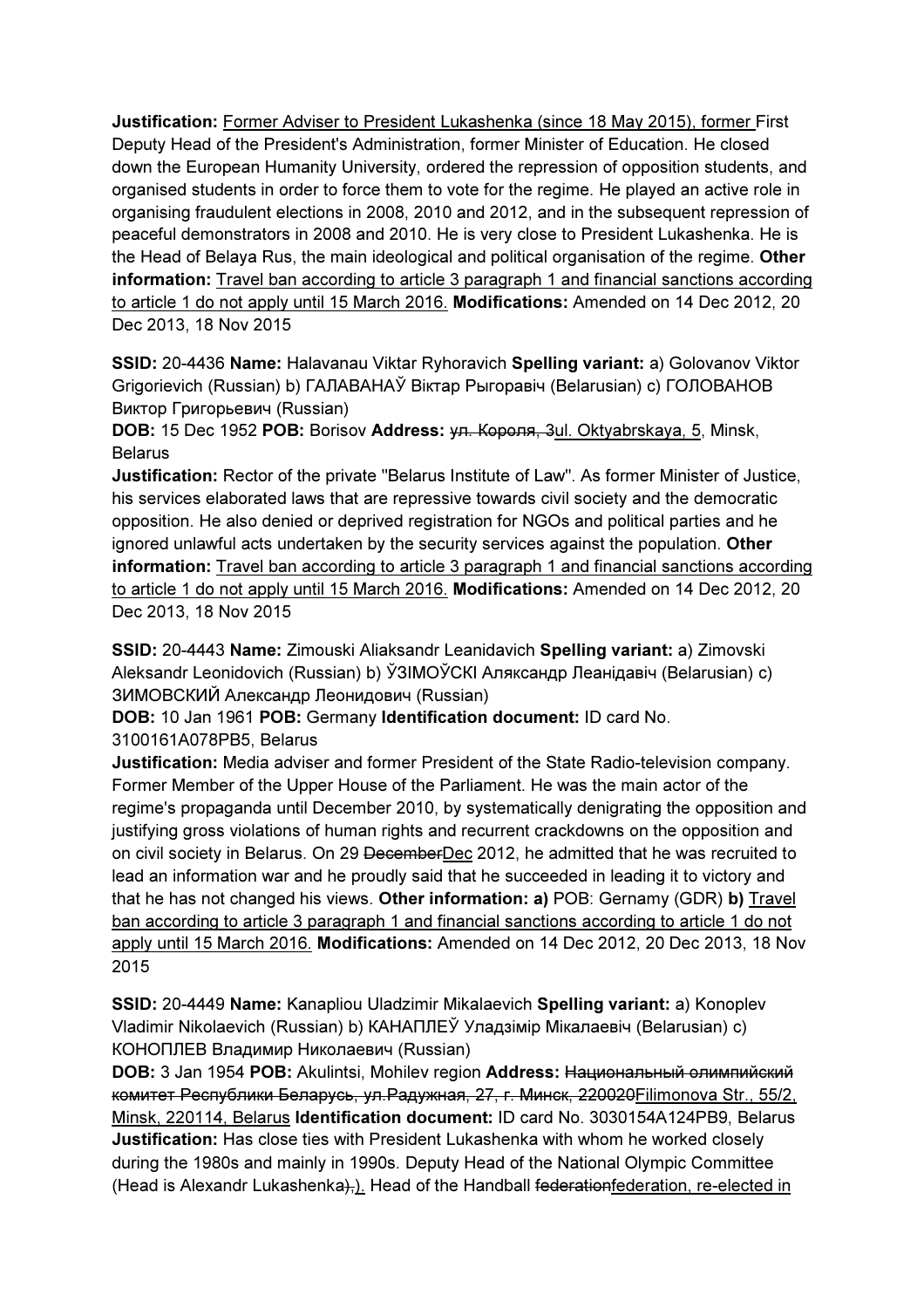2014. Former Chairman of the Lower House of the Parliament, appointed by the PresidentParliament. He was one of the main actors in the fraudulent presidential election in 2006. Has been granted a residence in the Drozdy nomenklatura district in Minsk by the Presidential Administration2006. Other information: Travel ban according to article 3 paragraph 1 and financial sanctions according to article 1 do not apply until 15 March 2016. Modifications: Amended on 14 Dec 2012, 20 Dec 2013, 28 Nov 2014, 18 Nov 2015

SSID: 20-4456 Name: Charhinets Mikalai Ivanavich Spelling variant: a) Cherginets Nikolai Ivanovich (Russian) b) ЧАРГIНЕЦ Мікалай Іванавіч (Belarusian) c) ЧЕРГИНЕЦ Николай Иванович (Russian)

DOB: 17 Oct 1937 POB: Minsk Address: Общественное объединение "Союз писателей Беларуси", ул. Фрунзе, 5, Минск, 220034 Identification document: ID card No. 3171037A004PB4, Belarus

Justification: Head of the pro-regime Union of writers and Chairman of the Morality Republican Public Council (that takes part in the censorship activities of the regime) and former Chairman of the Foreign Affairs Committee of the Upper House. He is a close supporter of President Lukashenka, and key to the regime's propaganda and censorship. Other information: Travel ban according to article 3 paragraph 1 and financial sanctions according to article 1 do not apply until 15 March 2016. Modifications: Amended on 14 Dec 2012, 20 Dec 2013, 18 Nov 2015

SSID: 20-4476 Name: Lazavik Mikalai Ivanavich Spelling variant: a) Lozovik Nikolai Ivanovich (Russian) b) ЛАЗАВIК Мікалай Іванавіч (Belarusian) c) ЛОЗОВИК Николай Иванович (Russian)

DOB: 18 Jan 1951 POB: Nevinyany (Невинянн Вилейского), Minsk region (р-на Минской обл) Address: ул.Советская, 11, Минск, 220010 Identification document: ID card No. 3180151H004PB2, Belarus

Justification: Secretary of the Central Election Commission of Belarus. Since 2000 he has been one of the main actors involved in the falsifications in fraudulent elections and referenda, in particular in 2004, 2006, 2008, 2010, 20122012, 2014. Other information: Travel ban according to article 3 paragraph 1 and financial sanctions according to article 1 do not apply until 15 March 2016. Modifications: Amended on 14 Dec 2012, 20 Dec 2013, 18 Nov 2015

SSID: 20-4482 Name: Miklashevich Piotr Piatrovich Spelling variant: a) Miklashevich Petr Petrovich (Russian) b) МIКЛАШЭВIЧ Пётр Пятровіч (Belarusian) c) МИКЛАШЕВИЧ Петр Петрович (Russian)

DOB: 18 Oct 1954 POB: Kosuta, Minsk region Address: ul. Gvardeiskaya, 16-17, Minsk Justification: Head of the Constitutional Court and former Prosecutor General who has been active in the repression of civil society and of the democratic opposition. In his previous capacity, he was one of the main persons involved in the repression of the democratic opposition and of civil society from 2004 to 2008. Since his appointment to the Constitutional Court in 2008, he has faithfully implemented the repressive policies of the regime and has validated repressive laws even when they violated the constitution. Other information: Travel ban according to article 3 paragraph 1 and financial sanctions according to article 1 do not apply until 15 March 2016. Modifications: Amended on 14 Dec 2012, 20 Dec 2013, 18 Nov 2015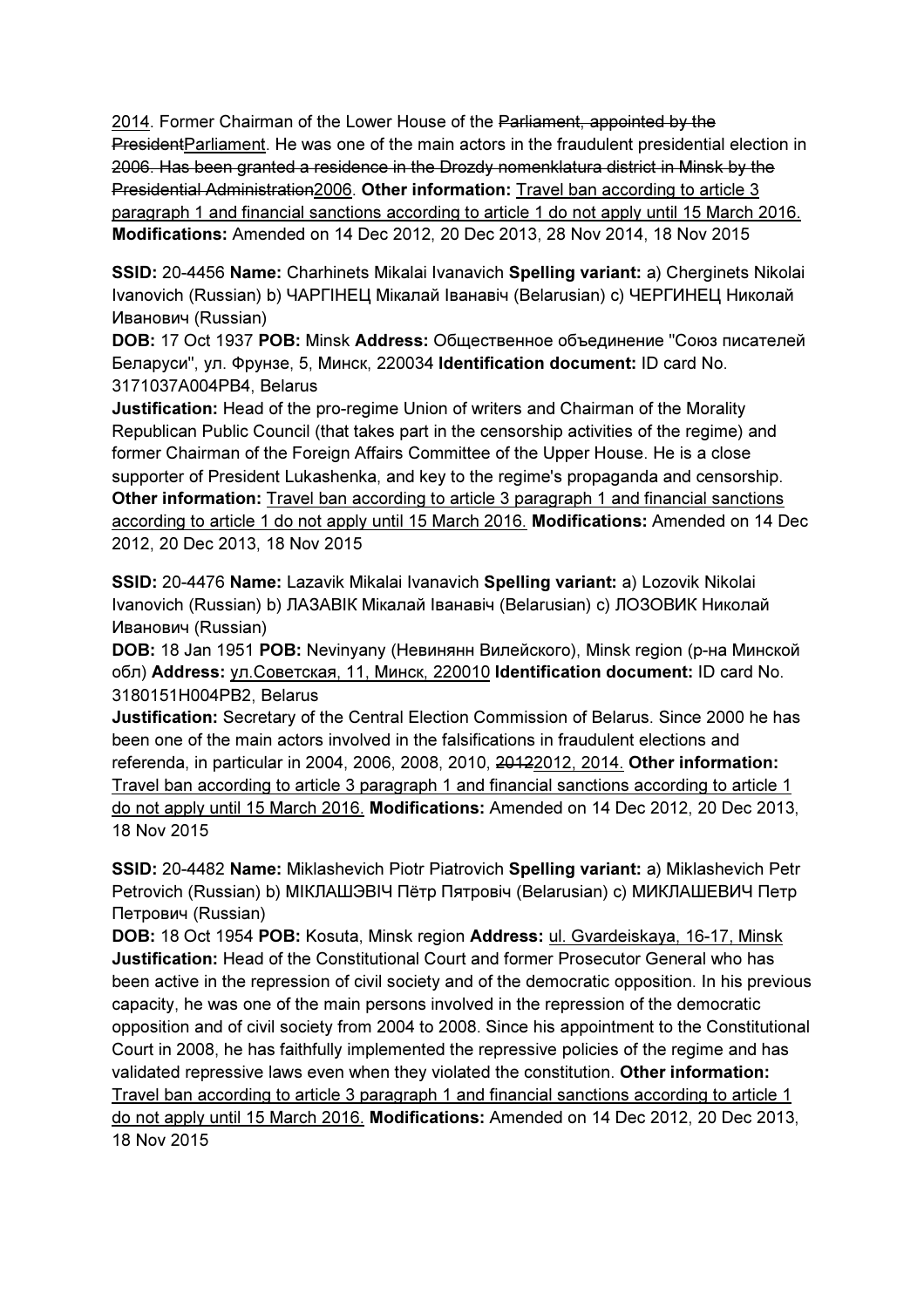SSID: 20-4489 Name: Slizheuski Aleh Leanidavich Spelling variant: a) Slizhevski Oleg Leonidovich (Russian) b) СЛIЖЭЎСКI Алег Леанідавіч (Belarusian) c) СЛИЖЕВСКИЙ Олег Леонидович (Russian)

DOB: 16 Aug 1972 POB: Grodno Address: 10Министерство юстиции, ул. Коллекторная, 10, Минск, 220004, Belarus (10 Kollektornaya str., Minsk, 220004, Belarusstr.) Justification: Minister of Justice, Member of the Central Election Commission (CEC) and former Head of Division of Social organisations and political parties in the Ministry of Justice. As a Member of the CEC, he was responsible for the violations of international electoral standards which have occurred in elections since 2007. With his positions in the Ministry of Justice and the control he exercises over the judiciary, he has taken an active part in the repression of civil society and of the democratic opposition, by refusing registration of NGOs and political parties, which in many cases has lead to their abolition. Other information: Travel ban according to article 3 paragraph 1 and financial sanctions according to article 1 do not apply until 15 March 2016. Modifications: Amended on 14 Dec 2012, 20 Dec 2013, 18 Nov 2015

SSID: 20-4493 Name: Kharyton Aliaksandr Spelling variant: a) Khariton Aleksandr (Russian) b) ХАРЫТОН Александр (Belarusian) c) ХАРИТОН Александр (Russian) Address: Министерство юстиции, ул. Коллекторная, 10, Минск, 220004, Belarus (10 Kollektornaya Str.)

Justification: Senior Consultant of the Division of Social Organisations, Parties and NGOs of the Ministry of Justice. He has taken an active part in the repression of civil society and of the democratic opposition since 2001, by personally refusing to register NGOs and political parties, which in many cases has lead to their abolition. Other information: Travel ban according to article 3 paragraph 1 and financial sanctions according to article 1 do not apply until 15 March 2016. Modifications: Amended on 14 Dec 2012, 20 Dec 2013, 18 Nov 2015

SSID: 20-4516 Name: Sukharenka Stsiapan Mikalaevich Spelling variant: a) Sukhorenko Stepan Nikolaevich (Russian) b) СУХАРЭНКА Сцяпан Мікалаевіч (Belarusian) c) СУХОРЕНКО Степан Николаевич (Russian)

DOB: 27 Jan 1957 POB: Zdudichi, Gomel region Address: Embassy of the Republic of Belarus to the Republic of Armenia, Erevan

Justification: Ambassador of the Belarusian Ministry of Foreign Affairs, former Chairman of KGB. He threatened peaceful activists before demonstrations in 2006, and was one of the main actors in the repression after the fraudulent elections of the democratic opposition and of civil society. He was also the initiator of repressive legislative amendments and laws against the democratic opposition and civil society. Other information: Travel ban according to article 3 paragraph 1 and financial sanctions according to article 1 do not apply until 15 March 2016. Modifications: Amended on 14 Dec 2012, 20 Dec 2013, 18 Nov 2015

SSID: 20-4523 Name: Dzemiantsei Vasil Ivanavich Spelling variant: a) Dzemyantsey Vasil Ivanovich (Belarusian) b) Dementei Vasili Ivanovich (Russian) c) Dementey Vasili Ivanovich (Russian) d) ДЗЕМЯНЦЕЙ Васіль Iванавіч (Belarusian) e) ДЕМЕНТЕЙ Василий Иванович (Russian)

DOB: 20 Sep 1954 POB: Chashniki district, Vitebsk region Address: Гродненская региональная таможня, ул. Карского, 53, Гродно, 230003 Identification document: ID card No. 3200954E045PB4, Belarus

Justification: Head of the Grodno regional Customs committee, committee (since 22 Apr 2011), former First deputy Chairman of the KGB (2005–2007), former Deputy Head of the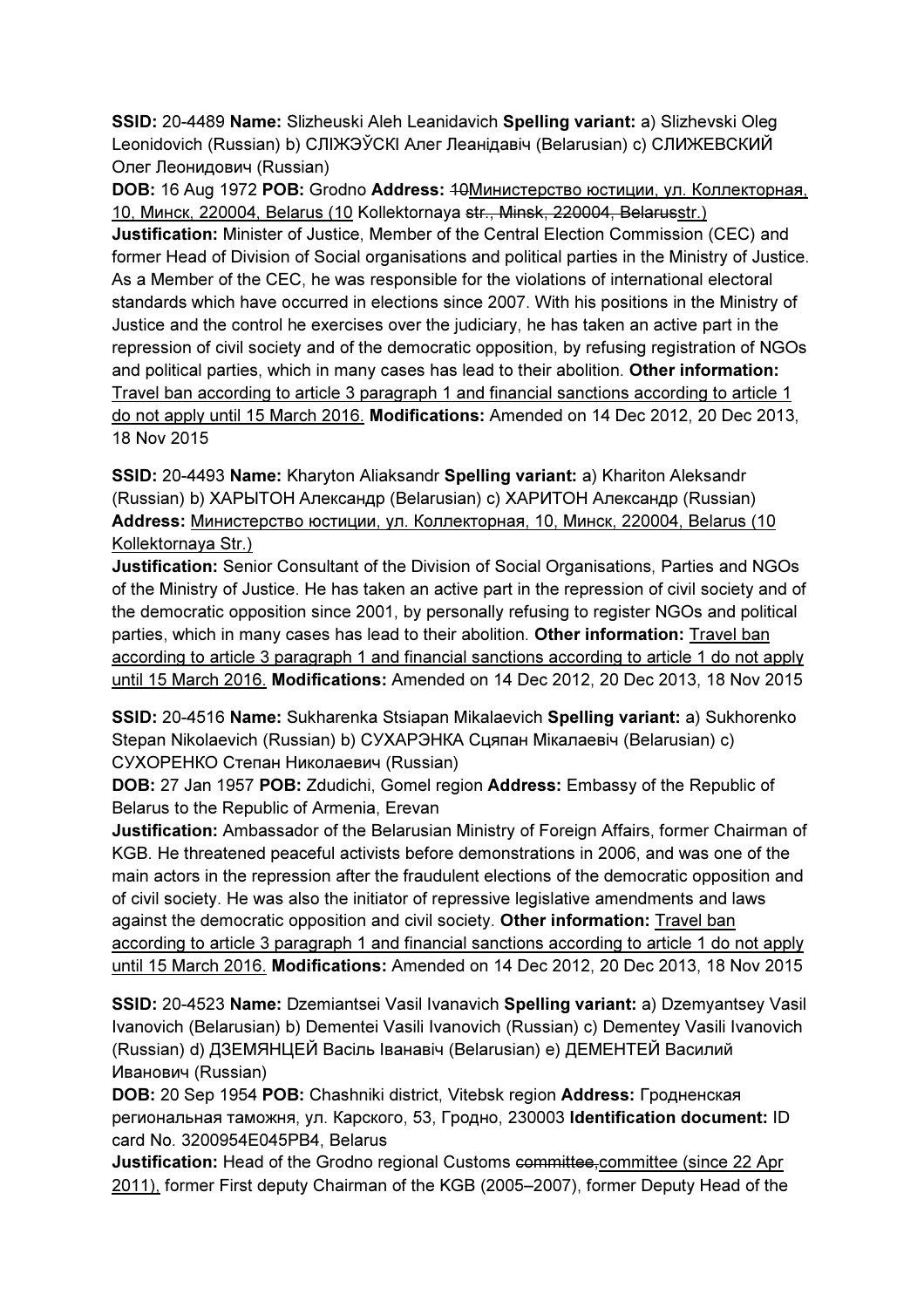State Customs Committee.Committee (2007–2011). Responsible for the repressive activity of the KGB against civil society and the democratic opposition, in particular in 2006–2007. Other information: Travel ban according to article 3 paragraph 1 and financial sanctions according to article 1 do not apply until 15 March 2016. Modifications: Amended on 14 Dec 2012, 20 Dec 2013, 28 Nov 2014, 18 Nov 2015

SSID: 20-4548 Name: Karpenka Ihar Vasilievich Spelling variant: a) Karpenko Igor Vasilievich (Russian) b) КАРПЕНКА Ігар Васільевіч (Belarusian) c) КАРПЕНКО Игорь Васильевич (Russian)

DOB: 28 Apr 1964 POB: Novokuznetsk, Russian Federation Address: Минский городской исполнительный комитет, пр-т Независимости 8, Минск

Justification: First Secretary of the pro-regime Communist Party. Former Head of Regional Election Commission of Minsk City, former Member of the Lower Chamber of the Parliament, currently Deputy Mayor of Minsk. As Chairman of a Regional Electoral Commission for the Presidential election, he was directly responsible for the violations of international electoral standards in the Presidential elections, in particular in 2006 and 2010 in Minsk City. As Deputy Mayor of Minsk he has, control over the organization of rallies, demonstrations, marches and the organization and ideological outreach for referendums and elections. Other information: Travel ban according to article 3 paragraph 1 and financial sanctions according to article 1 do not apply until 15 March 2016. Modifications: Amended on 14 Dec 2012, 20 Dec 2013, 18 Nov 2015

SSID: 20-4563 Name: Rybakou Aliaksei Vasilievich Spelling variant: a) Rybakov Aliaksey Vasilievich (Russian) b) Rybakov Aleksei Vasilievich (Russian) c) Rybakov Alexey Vasilievich (Russian) d) РЫБАКОЎ Аляксей Васiльевiч (Belarusian) e) РЫБАКОВ Алексей Васильевич (Russian)

DOB: 31 Jul 1966 Address: Ul. Yesenina 31-1-104, Minsk Identification document: Passport No. MP2937413, Belarus

Justification: Judge of the Supreme Court. A former Judge of the Minsk Moskovski District Court and currently judge of the Supreme Court. He sentenced the former presidential candidate, Alyaksandr Kazulin, to five-and-a-half years in jail for organising protests in March 2006 against the fraudulent elections.The way he conducted the trial was a clear violation of the Code of Criminal Procedure. Other information: Travel ban according to article 3 paragraph 1 and financial sanctions according to article 1 do not apply until 15 March 2016. Modifications: Amended on 14 Dec 2012, 20 Dec 2013, 18 Nov 2015

SSID: 20-4568 Name: Bortnik Siarhei Aliaksandrovich Spelling variant: a) Bortnik Siarhey Aliaksandrovich (Belarusian) b) Bortnik Sergei Aleksandrovich (Russian) c) Bortnik Sergey Aleksandrovich (Russian) d) БОРТНIК Сяргей Аляксандравіч (Belarusian) e) БОРТНИК Сергей Александрович (Russian)

DOB: 28 May 1953 POB: Minsk Address: Ul. Surganovo 80-263, Minsk Identification document: Passport No. MP0469554, Belarus

Justification: Public Prosecutor. In 2006, he dealt with the case of the former presidential candidate Alyaksandr Kazulin who was accused of organising protests in March 2006 against the fraudulent elections. The accusation presented by him was politically motivated and included clear violations of the Code of Criminal Procedure. In April 2012, he also gave his agreement to imposing preventive police supervision for two years on the prominent political activist, Pavel Vinagradau. Other information: Travel ban according to article 3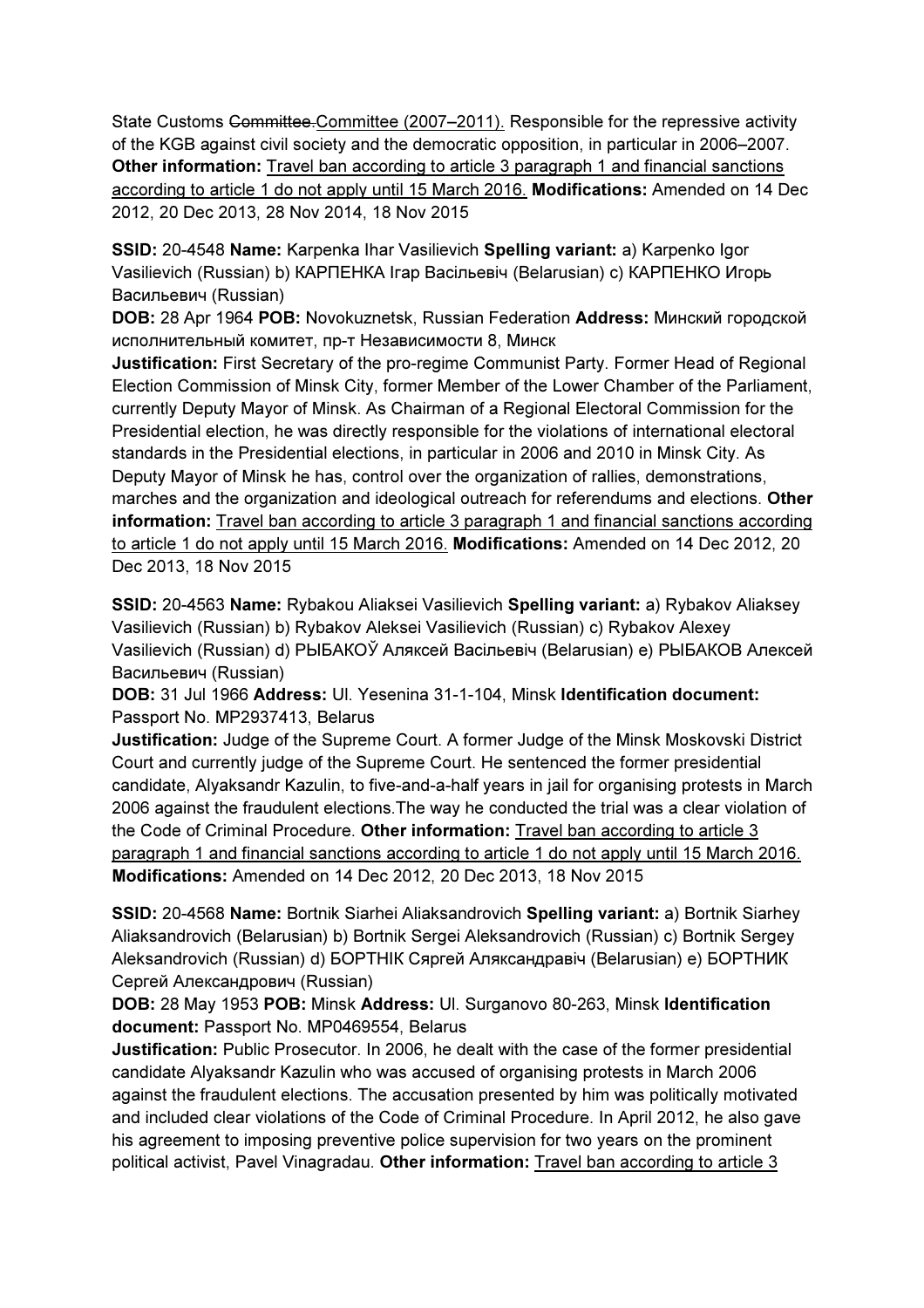paragraph 1 and financial sanctions according to article 1 do not apply until 15 March 2016. Modifications: Amended on 14 Dec 2012, 20 Dec 2013, 18 Nov 2015

SSID: 20-4577 Name: Iasianovich Leanid Stanislavavich Spelling variant: a) Yasianovich Leanid Stanislavavich (Belarusian) b) Iasenovich Leonid Stanislavovich (Russian) c) Yasenovich Leonid Stanislavovich (Russian) d) ЯСЯНОВІЧ Леанід Станіслававіч (Belarusian) e) ЯСЕНОВИЧ Леонид Станиславович (Russian)

DOB: 26 Nov 1961 POB: Buchani, Vitebsk district Address: Суд Центрального района г. Минска, ул. Кирова, 21, МинскGlavnoye Upravlenie Yustitsy Mingorispolkoma, Prospekt Nezavisimosti 8, Minsk, 220030 Identification document: Passport No. MP0515811, **Belarus** 

Justification: First Deputy Head of the Main Justice Department at the Minsk City Administration. Former Deputy President of the Minsk Central District Court. FormerCourt, former Judge of the Minsk Central District Court. On 6 AugustAug 2006, he sentenced the civil society activists of the Civic Initiative "Partnership" to jail for having monitored the Presidentialpresidential elections in 2006. Nikolai Astreiko was sentenced to 2 years in jail, Timofei Dranchuk to 1 year, Aleksandr Shalaiko and Enira Bronitskaya to 6 months. In 2007, 2010, 2011 and 2012, he sentenced several activists to days in jail; particularly on 20 DecemberDec 2010, he sentenced Andrei Luhin, Serhey Krauchanka, Stanislau Fedorau to 10 days in jail and, Volha Chernykh to 12 days in jail. On 21 DecemberDec 2010, he sentenced Mykalai Dzemidenka to 15 days in jail. On 20 DecemberDec 2011, he sentenced two activists who participated in an action on the anniversary of the events of 19 DecemberDec 2010, Vassil Parfenkau and Siarhey Pavel respectively to 15 and 12 days in jail. On 6 September Sep 2012, he sentenced Aliaksey Tseply to 5 days in jail for alleged resistance to a policeman, whereas he was distributing an opposition newspaper in central Minsk. His way of conducting the trials was a clear violation of the Code of Criminal Procedure. Other information: Travel ban according to article 3 paragraph 1 and financial sanctions according to article 1 do not apply until 15 March 2016. Modifications: Amended on 14 Dec 2012, 20 Dec 2013, 18 Nov 2015

SSID: 20-4596 Name: Sheiman Viktar Uladzimiravich Spelling variant: a) Sheyman Viktar Uladzimiravich (Belarusian) b) Sheiman Viktor Vladimirovich (Russian) c) Sheyman Viktor Vladimirovich (Russian) d) ШЭЙМАН Віктар Уладзіміравіч (Belarusian) e) ШЕЙМАН Виктор Владимирович (Russian)

DOB: 26 May 1958 POB: Grodno region Address: Управлениe Делами Президента, ул. К.Маркса, 38, Минск, 220016

Justification: Head of the Management Department of the President's Administration. Responsible for the unresolved disappearances of Yuri Zakharenko, Viktor Gonchar, Anatoly Krasovski and Dmitri Zavadski in Belarus in 1999–2000. Former Secretary of the Security Council. Sheiman remains Special Assistant/Aid to the President. Modifications: Amended on 14 Dec 2012, 20 Dec 2013, 18 Nov 2015

SSID: 20-4603 Name: Navumau Uladzimir Uladzimiravich Spelling variant: a) Naumov Vladimir Vladimirovich (Russian) b) НАВУМАЎ Уладзімір Уладзіміравіч (Belarusian) c) НАУМОВ Владимир Владимирович (Russian)

DOB: 7 Feb 1956 POB: Smolensk, Russian Federation

Justification: Failed to take action to investigate the case of the unresolved disappearances of Yuri Zakharenko, Viktor Gonchar, Anatoly Krasovski and Dmitri Zavadski in Belarus in 1999–2000. Former Minister of Interior and also former Head of the President's Security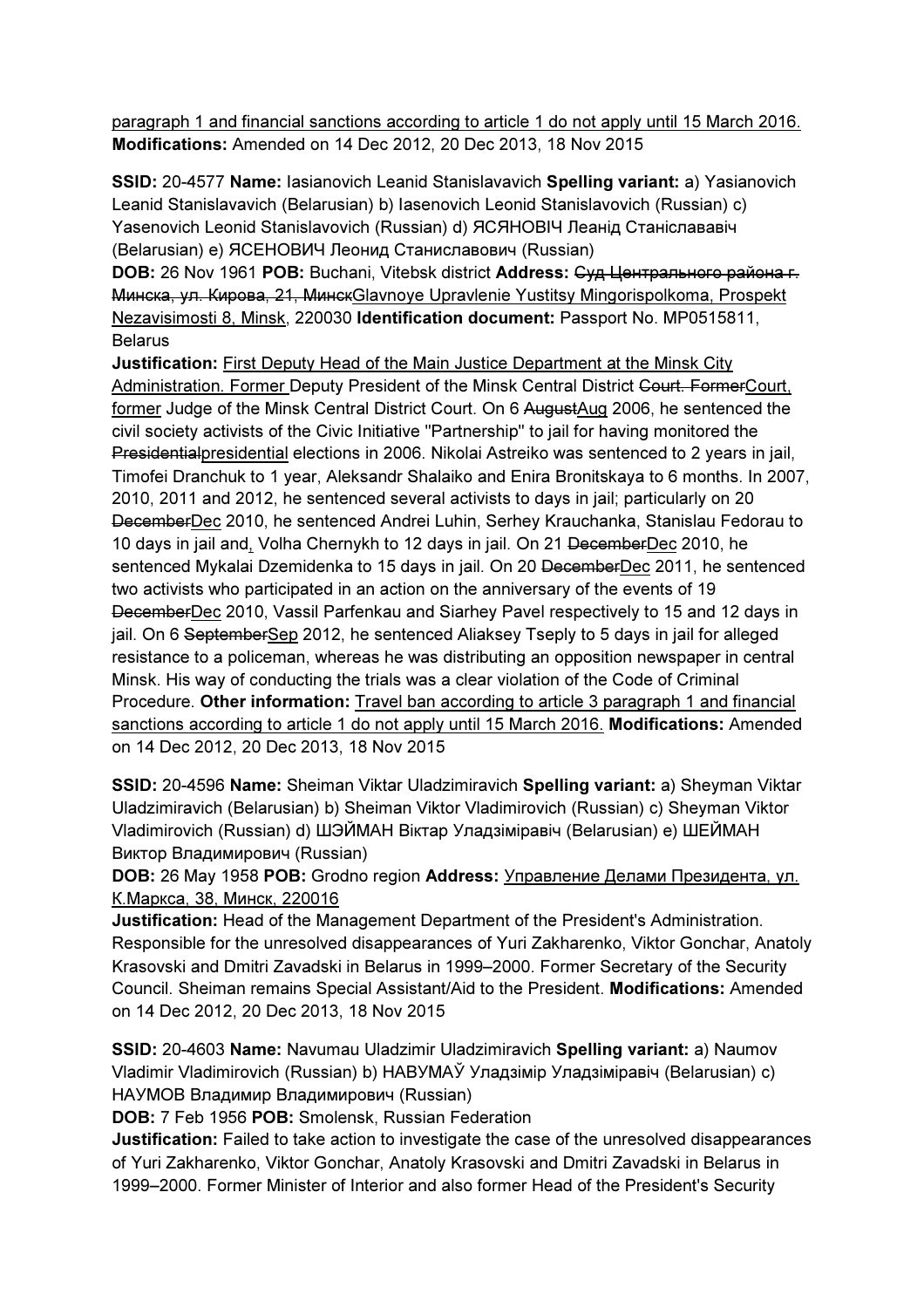Service. As a Minister of Interior he was responsible for the repression over the peaceful demonstrations until his retirement on 6 AprilApr 2009 for health reasons. Received a residence in the Drozdy nomenklatura district in Minsk from the Presidential AdministrationAdministration. In October 2014, was awarded it he Order "For Merit" III degree by President Lukashenka. Modifications: Amended on 14 Dec 2012, 20 Dec 2013, 28 Nov 2014, 18 Nov 2015

SSID: 20-4624 Name: Iarmoshyna Lidziia Mikhailauna Spelling variant: a) Yarmoshyna Lidzia Mikhailauna (Belarusian) b) Yarmoshyna Lidziya Mikhailauna (Belarusian) c) Ermoshina Lidiia Mikhailovna (Russian) d) Yermoshina Lidia Mikhailovna (Russian) e) Yermoshina Lidiya Mikhailovna (Russian) f) ЯРМОШIНА Лідзія Міхайлаўна (Belarusian) g) ЕРМОШИНА Лидия Михайловна (Russian)

DOB: 29 Jan 1953 POB: Slutsk, Minsk Region

Justification: Chairwoman of the Central Election Commission of Belarus. Since 1996, she has been one of the main persons participating in the falsifications of the fraudulent elections and referendum, in particular in 2004, 2006, 2008, 2010, 2012. Other information: Travel ban according to article 3 paragraph 1 and financial sanctions according to article 1 do not apply until 15 March 2016. Modifications: Amended on 14 Dec 2012, 20 Dec 2013, 18 Nov 2015

SSID: 20-4631 Name: Padabed Iury Mikalaevich Spelling variant: a) Padabed Yury Mikalaevich (Belarusian) b) Podobed Iuri Nikolaevich (Russian) c) Podobed Yuri Nikolaevich (Russian) d) ПАДАБЕД Юрый Мікалаевіч (Belarusian) e) ПОДОБЕД Юрий Николаевич (Russian)

DOB: 5 Mar 1962 POB: Slutsk, Minsk Region Address: ul. Beruta, 15-62 (2 korp), Belarus Identification document: a) ID card No. 3050362A050PB2, Belarus b) Passport No. MP2272582, Belarus

**Justification:** Head of the security service of the holding company Triple of Yuri Chizh, former Head of the Unit for Special Purposes, Ministry of Interior. As a commander of internal anti-riot troops he was directly responsible for and was directly involved in the violent repression of peaceful demonstrations, notably in 2004 and 2008. Relation: Head of the security service of LLC Triple (SSID 20-5848) Other information: Travel ban according to article 3 paragraph 1 and financial sanctions according to article 1 do not apply until 15 March 2016. Modifications: Amended on 14 Dec 2012, 20 Dec 2013, 18 Nov 2015

SSID: 20-4637 Name: Lukashenka Viktar Aliaksandravich Spelling variant: a) Lukashenko Viktor Aleksandrovich (Russian) b) ЛУКАШЭНКА Віктар Аляксандравіч (Belarusian) c) ЛУКАШЕНКО Виктор Александрович (Russian)

### DOB: 28 Nov 1975 Address: Администрация президента Республики Беларусь, Маркса 38, Минск, 220016

Justification: Assistant/Aid to the President in National Security Affairs. In May 2013, appointed co-supervisor of the Belarusian-Russian Commission on Potash Exports by his father. As one of his closest collaborators, he has played a key role in the repressive measures implemented against the democratic opposition and civil society. As a key member of the State Security Council, he was responsible for the coordination of repressive measures against the democratic opposition and civil society, in particular in the crackdown of the demonstration on 19 DecemberDec 2010. Other information: Travel ban according to article 3 paragraph 1 and financial sanctions according to article 1 do not apply until 15 March 2016. Modifications: Amended on 14 Dec 2012, 20 Dec 2013, 18 Nov 2015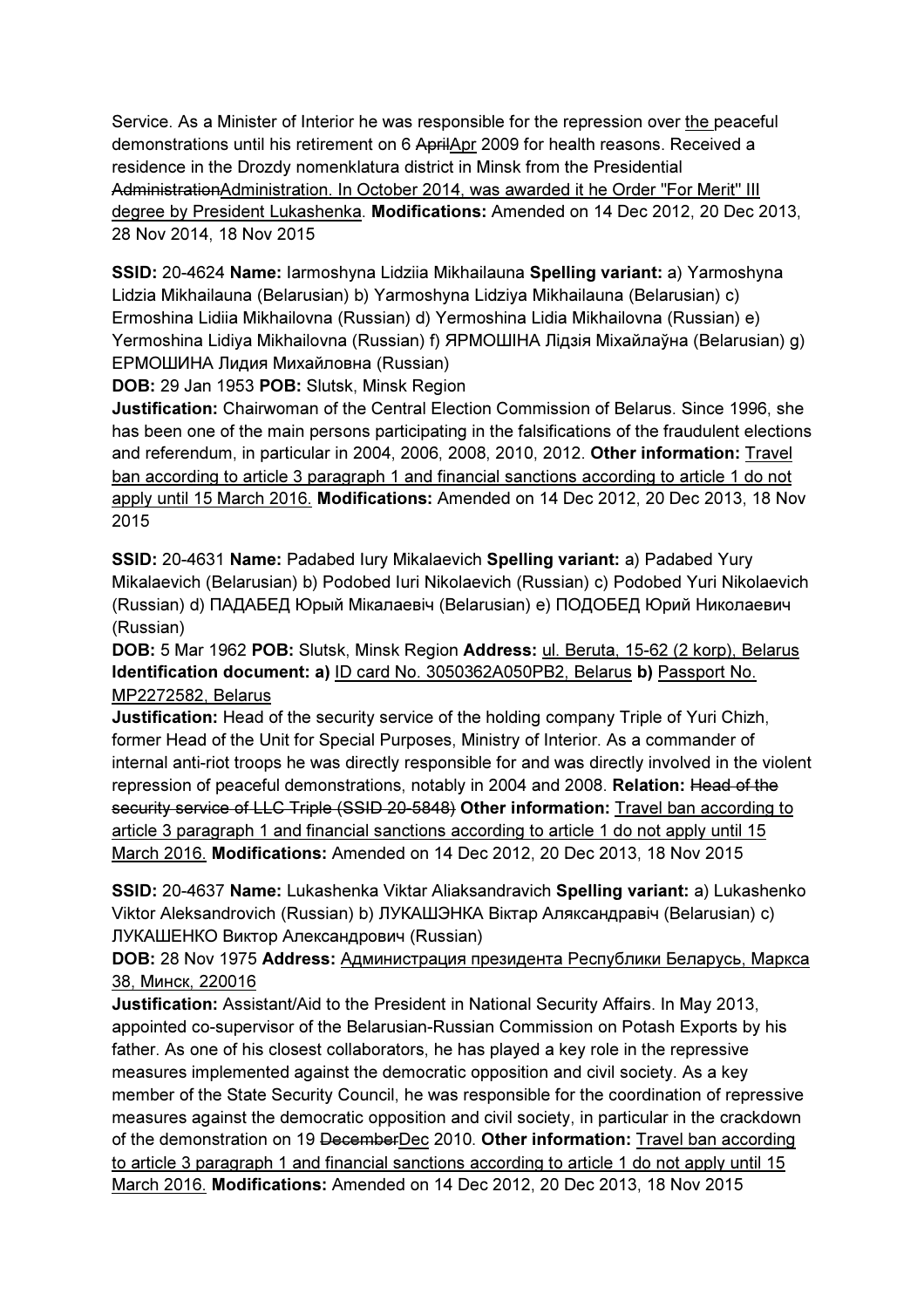SSID: 20-4642 Name: Bazanau Aliaksandr Viktaravich Spelling variant: a) Bazanov Aleksandr Viktorovich (Russian) b) БАЗАНАЎ Аляскандр Віктаравіч (Belarusian) c) БАЗАНОВ Александр Викторович (Russian)

DOB: 26 Nov 1962 POB: Kazakhstan Address: пр-т Победителей, 7 Информационноаналитический центр, Минск, 220004, Belarus

Justification: Deputy Director general of Beltelecom in charge of external relations and relations with the state institutions. Former Director of the Information and Analytical Center of the President's Administration which acts as one of the main sources of state propaganda, supporting and justifying the repression of the democratic opposition and of civil society. Other information: Travel ban according to article 3 paragraph 1 and financial sanctions according to article 1 do not apply until 15 March 2016. Modifications: Amended on 14 Dec 2012, 20 Dec 2013, 11 Aug 2015, 18 Nov 2015

SSID: 20-4652 Name: Kryshtapovich Leu Eustafievich Spelling variant: a) Kryshtapovich Leu Yeustafievich (Belarusian) b) Krishtapovich Lev Evstafievich (Russian) c) Krishtapovich Lev Yevstafievich (Russian) d) КРЫШТАПОВIЧ Леў Еўстафьевіч (Belarusian) e) КРИШТАПОВИЧ Лев Евстафьевич (Russian)

DOB: 1949 POB: Pekalin, District of SmolevichiSmolevichi, Minsk region Address: Информационно-аналитический центр, пр-т Победителей, 7, Минск, 220004, BelarusНаучно-исследовательский отдел Белорусского государственного университета культуры, Minsk

Justification: Head of the Scientific Research Department of the State Culture and Arts University.University (since September 2014). Former Deputy Director of the Information and Analytical Centre of the President's Administration which acts as one of the main sources of state propaganda, supporting and justifying the repression of the democratic opposition and of civil society. Other information: Travel ban according to article 3 paragraph 1 and financial sanctions according to article 1 do not apply until 15 March 2016. Modifications: Amended on 14 Dec 2012, 20 Dec 2013, 11 Aug 2015, 18 Nov 2015

SSID: 20-4656 Name: Kolas Alena Piatrovna Spelling variant: a) Kolos Elena Petrovna (Russian) b) Kolos Yelena Petrovna (Russian) c) КОЛАС Алена Пятроўна (Belarusian) d) КОЛОС Елена Петровна (Russian)

Address: Информационно-аналитический центр, пр-т Победителей, 7, Минск, 220004, Belarus

Justification: Deputy Director of the Information and Analytical Centre of the President's Administration. An important source and voice of state propaganda, which provokes, supports and justifies the repression of the democratic opposition and of civil society. Democratic opposition and civil society are systematically highlighted in a negative and derogatory way using falsified information. Other information: Travel ban according to article 3 paragraph 1 and financial sanctions according to article 1 do not apply until 15 March 2016. Modifications: Amended on 14 Dec 2012, 20 Dec 2013, 18 Nov 2015

SSID: 20-4660 Name: Makei Uladzimir Uladzimiravich Spelling variant: a) Makey Uladzimir Uladzimiravich (Belarusian) b) Makei Vladimir Vladimirovich (Russian) c) Makey Vladimir Vladimirovich (Russian) d) МАКЕЙ Уладзімір Уладзіміравіч (Belarusian) e) МАКЕЙ Владимир Владимирович (Russian)

DOB: 5 Aug 1958 POB: Grodno region Address: Ministry of Foreign Affairs, ул.Ленина, 19, Минск, 220030 Identification document: ID card No. 3050858A060PB5, Belarus Justification: Minister for Foreign Affairs, former Head of the President's Adminstration. As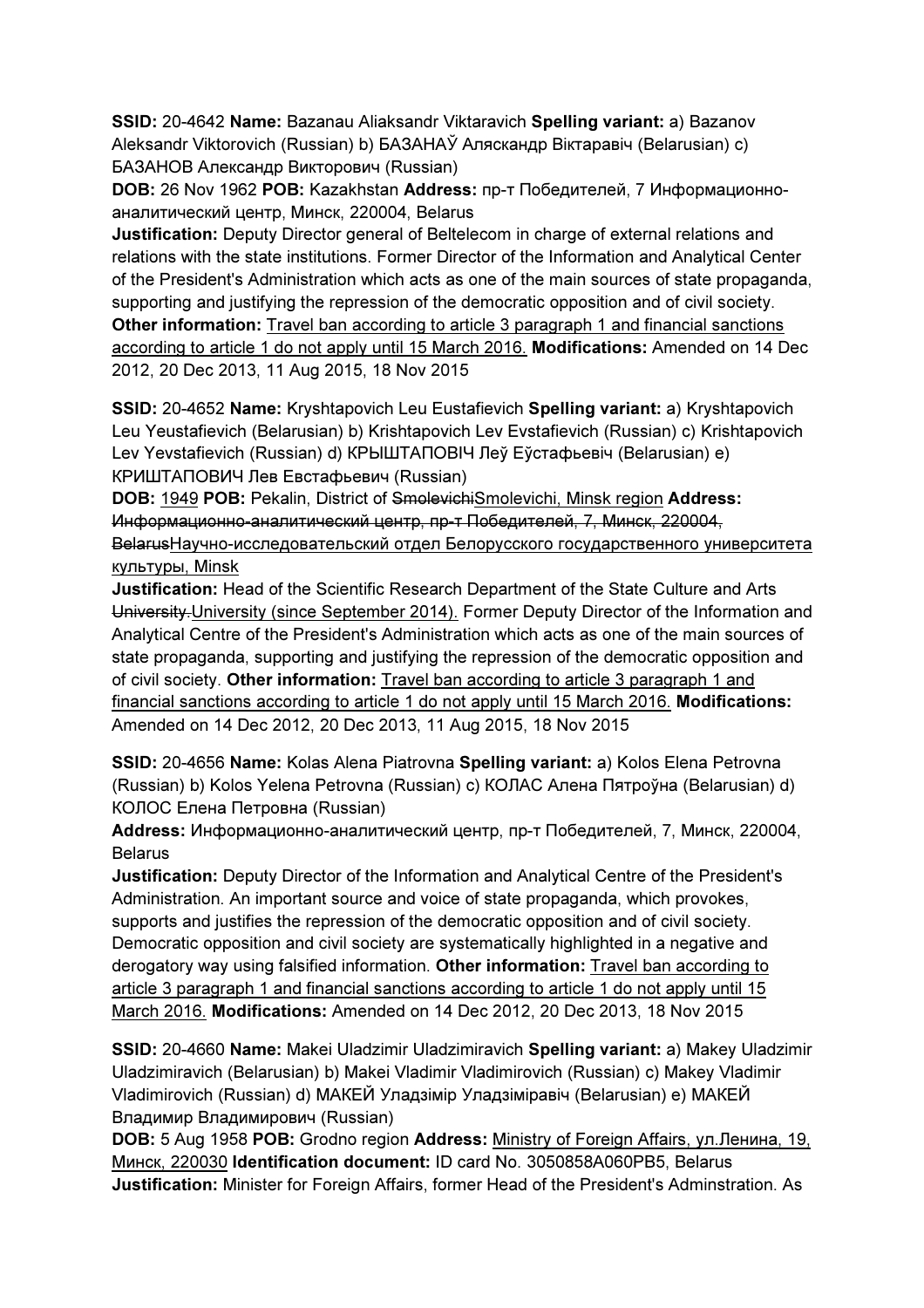Head of the President's Administration, he was considered to be the second most powerful person in the regime and, as such, was responsible for organising fraudulent elections in 2008 and 2010 and for the subsequent repression of peaceful demonstrators. Other information: Travel ban according to article 3 paragraph 1 doesand financial sanctions according to article 1 do not applyapply until 15 March 2016. Modifications: Amended on 14 Dec 2012, 17 Jul 2013, 20 Dec 2013, 18 Nov 2015

SSID: 20-4666 Name: Iancheuski Usevalad Viachaslavavich Spelling variant: a) Yancheuski Usevalad Vyachaslavavich (Belarusian) b) Ianchevski Vsevolod Viacheslavovich (Russian) c) Yanchevski Vsevolod Vyacheslavovich (Russian) d) ЯНЧЭЎСКI Усевалад Вячаслававіч (Belarusian) e) ЯНЧЕВСКИЙ Всеволод Вячеславович (Russian) DOB: 22 Apr 1976 POB: Borisov

Justification: Assistant to the President, Head of the Ideological Department of the President's Administration. He is the main creator of the regime's ideology and state propaganda, which supports and justifies the repression of the democratic opposition and of civil society. Democratic opposition and civil society are systematically highlighted in a negative and derogatory way using falsified information. Other information: Travel ban according to article 3 paragraph 1 and financial sanctions according to article 1 do not apply until 15 March 2016. Modifications: Amended on 14 Dec 2012, 20 Dec 2013, 18 Nov 2015

SSID: 20-4679 Name: Utsiuryn Andrei Aliaksandravich Spelling variant: a) Utsiuryn Andrey Aliaksandravich (Belarusian) b) Utsyuryn Andrei Aliaksandravich (Belarusian) c) Vtiurin Andrei Aleksandrovich (Russian) d) Vtiurin Andrey Aleksandrovich (Russian) e) Vtyurin Andrei Aleksandrovich (Russian) f) УЦЮРЫН Андрэй Аляксандравіч (Belarusian) g) ВТЮРИН Андрей Александрович (Russian)

DOB: 1971 POB: Penza, Russian Federation

Justification: Deputy Head of the Security DetachmentCouncil of the Republic of Belarus (since 2014). Former Head of the Security Service of the President. Under his supervision, several members of his service took part in interrogations of political activists after the demonstrations on 19 DecemberDec 2010. Other information: Travel ban according to article 3 paragraph 1 and financial sanctions according to article 1 do not apply until 15 March 2016. Modifications: Amended on 14 Dec 2012, 20 Dec 2013, 18 Nov 2015

SSID: 20-4683 Name: Ipatau Vadzim Dzmitryevich Spelling variant: a) Ipatov Vadim Dmitrievich (Russian) b) IПAТAЎ Вадзім Дзмітрыевіч (Belarusian) c) ИПАТОВ Вадим Дмитриевич (Russian)

DOB: 30 Oct 1964 POB: Ukraine Address: ул. Советская, 11, Минск, 220010 Identification document: ID card No. 3301064A004PB5, Belarus

Justification: Deputy Chairperson, Central Electoral Commission (CEC). As a Member of the CEC, he was responsible for the violations of international electoral standards in the Presidential elections on 19 DecemberDec 2010 and in the Parliamentary elections of SepSeptember 2012. Other information: Travel ban according to article 3 paragraph 1 and financial sanctions according to article 1 do not apply until 15 March 2016. Modifications: Amended on 14 Dec 2012, 20 Dec 2013, 18 Nov 2015

SSID: 20-4696 Name: Bushchyk Vasil Vasilievich Spelling variant: a) Bushchik Vasili Vasilievich (Russian) b) БУШЧЫК Васіль Васільевіч (Belarusian) c) БУЩИК Василий Васильевич (Russian)

DOB: 26 Feb 1952 POB: Vershok, District of Baranovichy, Brest region Address: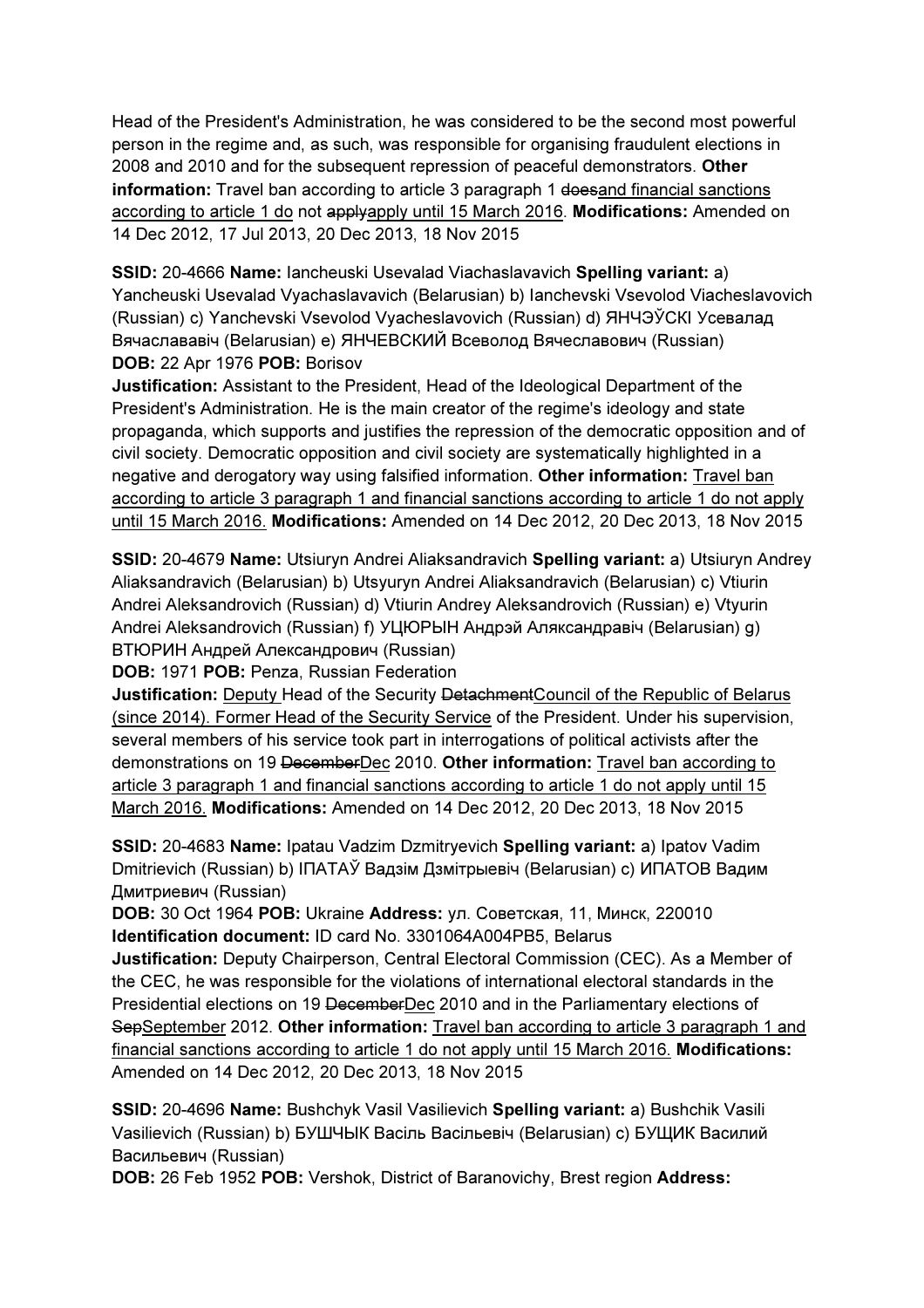Белорусский государственный педагогический университет, ул. Советская, 18, Минск, 220050, Belarus

Justification: Member of the Central Electoral Commission. As a Member of the CEC, he was responsible for the violations of international electoral standards in the Presidential elections on 19 DecemberDec 2010 and in the Parliamentary elections of SepSeptember 2012. Other information: Travel ban according to article 3 paragraph 1 and financial sanctions according to article 1 do not apply until 15 March 2016. Modifications: Amended on 14 Dec 2012, 20 Dec 2013, 18 Nov 2015

SSID: 20-4700 Name: Katsuba Sviatlana Piatrouna Spelling variant: a) Katsubo Svetlana Petrovna (Russian) b) КАЦУБА Святлана Пятроўна (Belarusian) c) КАЦУБО Светлана Петровна (Russian)

Address: ул. Советская, 11, Минск, 220010

Justification: Member of the Central Electoral Commission (CEC). As a Member of the CEC, she was responsible for the violations of international electoral standards in the Presidential elections on 19 DecemberDec 2010 and in the Parliamentary elections of September 2012. Other information: Travel ban according to article 3 paragraph 1 and financial sanctions according to article 1 do not apply until 15 March 2016. Modifications: Amended on 14 Dec 2012, 20 Dec 2013, 18 Nov 2015

SSID: 20-4712 Name: Rakhmanava Maryna Iurievna Spelling variant: a) Rakhmanova Marina Iurievna (Russian) b) РАХМАНАВА Марына Юр'еўна (Belarusian) c) РАХМАНОВА Марина Юрьевна (Russian)

DOB: 1970 POB: Grodno

Justification: Member of the Electoral Commision (CEC) and Head of the Department of Public Requests in the Hrodna regional administration. As a Member of the Central Electoral Commission, she was responsible for the violations of international electoral standards in the Presidential elections on 19 DecemberDec 2010 and in the Parliamentary elections of September 2012. Other information: Travel ban according to article 3 paragraph 1 and financial sanctions according to article 1 do not apply until 15 March 2016. Modifications: Amended on 14 Dec 2012, 20 Dec 2013, 28 Nov 2014, 18 Nov 2015

SSID: 20-4716 Name: Shchurok Ivan Antonavich Spelling variant: a) Shchurok Ivan Antonovich (Russian) b) ШЧУРОК Іван Антонавіч (Belarusian) c) ЩУРОК Иван Антонович (Russian)

Justification: Member of the Central Electoral Commission (CEC) and Head of the Department of Education in the Vitebsk regional administration. As a Member of the Central Electoral Commission, he was responsible for the violations of international electoral standards in the Presidential elections on 19 DecemberDec 2010 and in the Parliamentary elections of September 2012. Other information: Travel ban according to article 3 paragraph 1 and financial sanctions according to article 1 do not apply until 15 March 2016. Modifications: Amended on 14 Dec 2012, 20 Dec 2013, 28 Nov 2014, 18 Nov 2015

SSID: 20-4720 Name: Kisialiou Anatol Siamionavich Spelling variant: a) Kiselev Anatoli Semenovich (Russian) b) Kiselyov Anatoli Semyonovich (Russian) c) КИСЯЛЕЎ Анатоль Сяменавiч (Belarusian) d) КИСЕЛЕВ Анатолий Семенович (Russian)

Address: Брестский областной комитет профсоюза работников государственных учреждений, ул. К. Маркса, 19, Брест, 224005

Justification: Former Head of Regional Election Commission of the Brest region for the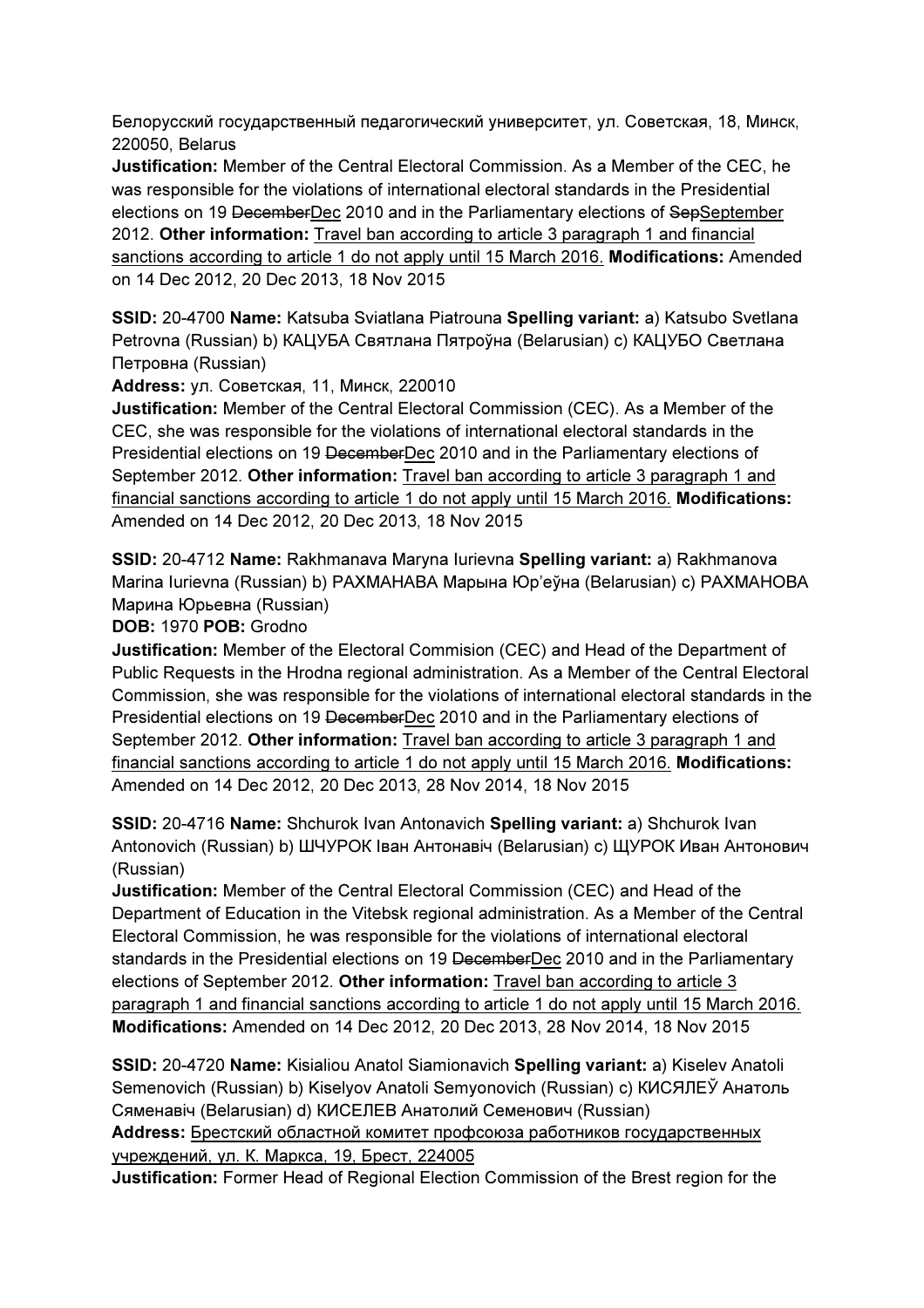Presidential election of 2010. Head of the Regional Election Commission of the Brest region for the local elections in March 2014. Head of the pro-regime regional trade union organisation. As Chairman of a Regional Electoral Commission, he was responsible for the violations of international electoral standards in the Presidentialpresidential elections on 19 DecemberDec 2010 and for falsifications in the local elections of March 2014 in the Brest region. Other information: Travel ban according to article 3 paragraph 1 and financial sanctions according to article 1 do not apply until 15 March 2016. Modifications: Amended on 14 Dec 2012, 20 Dec 2013, 11 Aug 2015, 18 Nov 2015

SSID: 20-4732 Name: Sauko Valery Iosifavich Spelling variant: a) Savko Valeri Iosifovich (Russian) b) САЎКО Валерый Іосіфавіч (Belarusian) c) САВКО Валерий Иосифович (Russian)

#### Address: vul. Ozheshko, 1, Grodno, 230023

Justification: Head of the Grodno branch of the pro-regime trade union. Former Head of Regional Election Commission (REC) of Grodno Region for the Presidential presidential election of 2010 and the local elections of March 2014. As Chairman of a Regional Electoral Commission, he was responsible for the violations of international electoral standards in the Presidentialpresidential elections on 19 DecemberDec 2010, and for the falsifications in the local elections of March 2014 in the Grodno region. Other information: Travel ban according to article 3 paragraph 1 and financial sanctions according to article 1 do not apply until 15 March 2016. Modifications: Amended on 14 Dec 2012, 20 Dec 2013, 28 Nov 2014, 18 Nov 2015

SSID: 20-4744 Name: Vasilevich Ryhor Aliakseevich Spelling variant: a) Vasilevich Grigori Alekseevich (Russian) b) Vasilevich Grigoriy Alekseyevich (Russian) c) ВАСIЛЕВIЧ Рыгор Аляксеевіч (Belarusian) d) ВАСИЛЕВИЧ Григорий Алексеевич (Russian) DOB: 13 Feb 1955 Identification document: ID card No. 3130255A011PB5, Belarus Justification: Teacher at Belarus State University. Former Prosecutor General, former Member of the Upper Chamber of the Parliament. He supervised the prosecution of all the persons who were detained after the repression of the peaceful demonstrations on 19 DecemberDec 2010. Other information: Travel ban according to article 3 paragraph 1 and financial sanctions according to article 1 do not apply until 15 March 2016. Modifications: Amended on 14 Dec 2012, 20 Dec 2013, 18 Nov 2015

SSID: 20-4749 Name: Shved Andrei Ivanavich Spelling variant: a) Shved Andrei Ivanovich (Russian) b) Shved Andrey Ivanovich (Russian) c) ШВЕД Андрэй Іванавіч (Belarusian) d) ШВЕД Андрей Иванович (Russian)

Justification: Head of the State Committee of Legal Expertise. Former Deputy Head of the Investigation Committee and former Deputy Prosecutor General and Head of the Investigation Department. Upon request of the KGB, he initiated in 2011 the investigation of the case of Ales Byaliatski, one of the most prominent human rights defenders, Chief of the Belarusian Human Rights Centre "Vyasna", Vice President of FIDH. A. Byalyatski was active in defending and providing assistance to those who suffered from repression in relation to the 19 DecemberDec 2010 elections and the repression of civil society and of the democratic opposition in Belarus. Other information: Travel ban according to article 3 paragraph 1 and financial sanctions according to article 1 do not apply until 15 March 2016. Modifications: Amended on 14 Dec 2012, 20 Dec 2013, 18 Nov 2015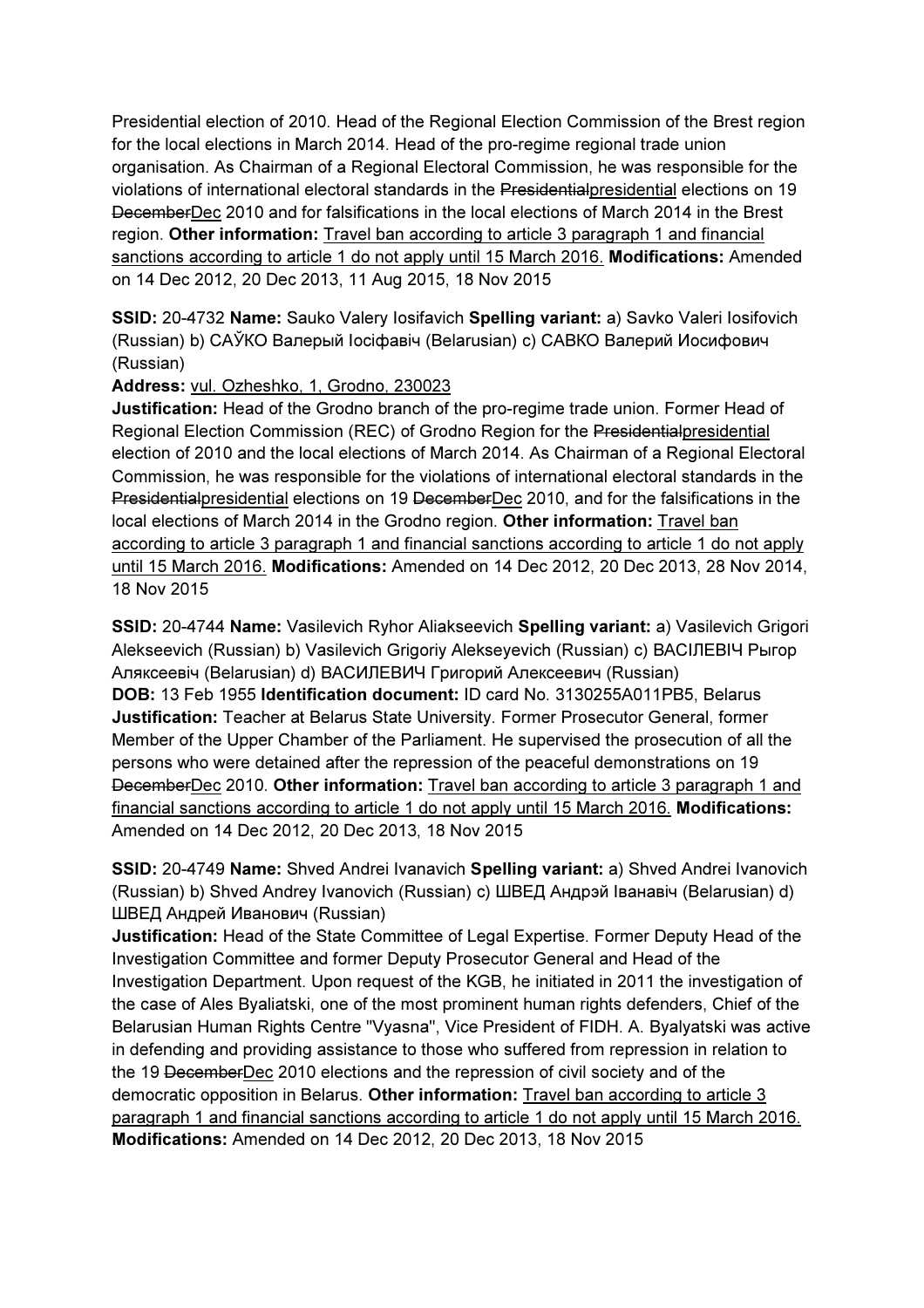SSID: 20-4753 Name: Lashyn Aliaksandr Mikhailavich Spelling variant: a) Lashin Aleksandr Mikhailovich (Russian) b) ЛАШЫН Аляксандр Міхайлавіч (Belarusian) c) ЛАШИН Александр Михайлович (Russian)

Address: ул. Интернациональная 22, Минск, 220030

Justification: Deputy Prosecutor General, responsible for the repression of civil society following the December 2010 elections. Other information: Travel ban according to article 3 paragraph 1 and financial sanctions according to article 1 do not apply until 15 March 2016. Modifications: Amended on 14 Dec 2012, 20 Dec 2013, 18 Nov 2015

SSID: 20-4757 Name: Konan Viktar Aliaksandravich Spelling variant: a) Konon Viktor Aleksandrovich (Russian) b) КОНАН Віктар Аляксандравіч (Belarusian) c) КОНОН Виктор Александрович (Russian)

Justification: Has actively undermined democracy in Belarus. In his former role of Deputy Prosecutor General until 2012, he was in charge and directly involved in all the intelligence activities carried out by the Prosecutor General's office against independent and opposition entities, including in 2010. Other information: Travel ban according to article 3 paragraph 1 and financial sanctions according to article 1 do not apply until 15 March 2016. Modifications: Amended on 14 Dec 2012, 20 Dec 2013, 28 Nov 2014, 18 Nov 2015

SSID: 20-4761 Name: Stuk Aliaksei Kanstantsinavich Spelling variant: a) Stuk Aleksei Konstantinovich (Russian) b) Stuk Alexey Konstantinovich (Russian) c) СТУК Аляксей Канстанцінавіч (Belarusian) d) СТУК Алексей Константинович (Russian)

DOB: 1959 Address: ул. Интернациональная 22, Минск, 220030

Justification: Deputy Prosecutor General. In 2007–2008, he opened cases against independent media, journalists and opposition parties. He authorised searches by the KGB officers of the premises of "Radio Racyja", "ERB" television "Belsat", in the Grodno office of the Belarusian Popular Front and the NGO "Batskavshchyna", as well the apartments of 17 journalists. Other information: Travel ban according to article 3 paragraph 1 and financial sanctions according to article 1 do not apply until 15 March 2016. Modifications: Amended on 14 Dec 2012, 20 Dec 2013, 18 Nov 2015

SSID: 20-4765 Name: Kuklis Mikalai Ivanovich Spelling variant: a) Kuklis Nikolai Ivanovich (Russian) b) КУКЛIС Мікалай Іванавіч (Belarusian) c) КУКЛИС Николай Иванович (Russian)

Address: ул. Интернациональная, 22, Минск, 220030

Justification: Deputy Prosecutor General. Responsible for the repression of civil society following the December 2010 elections. Other information: Travel ban according to article 3 paragraph 1 and financial sanctions according to article 1 do not apply until 15 March 2016. Modifications: Amended on 14 Dec 2012, 20 Dec 2013, 18 Nov 2015

SSID: 20-4769 Name: Khmaruk Siargei Konstantinovich Spelling variant: a) Khmaruk Sergei Konstantinovich (Russian) b) Khmaruk Sergey Konstantinovich (Russian) c) ХМАРУК Сяргей Канстанцінавіч (Belarusian) d) ХМАРУК Сергей Константинович (Russian) Address: Прокуратура г. Минска, ул. Раковская 38, Минск

Justification: Prosecutor of the City of Minsk. Former Prosecutor of the Region of Brest. Responsible for the repression of civil society following the December 2010 elections. Promoted in February 2011 Other information: Travel ban according to article 3 paragraph 1 and financial sanctions according to article 1 do not apply until 15 March 2016. Modifications: Amended on 14 Dec 2012, 20 Dec 2013, 28 Nov 2014, 18 Nov 2015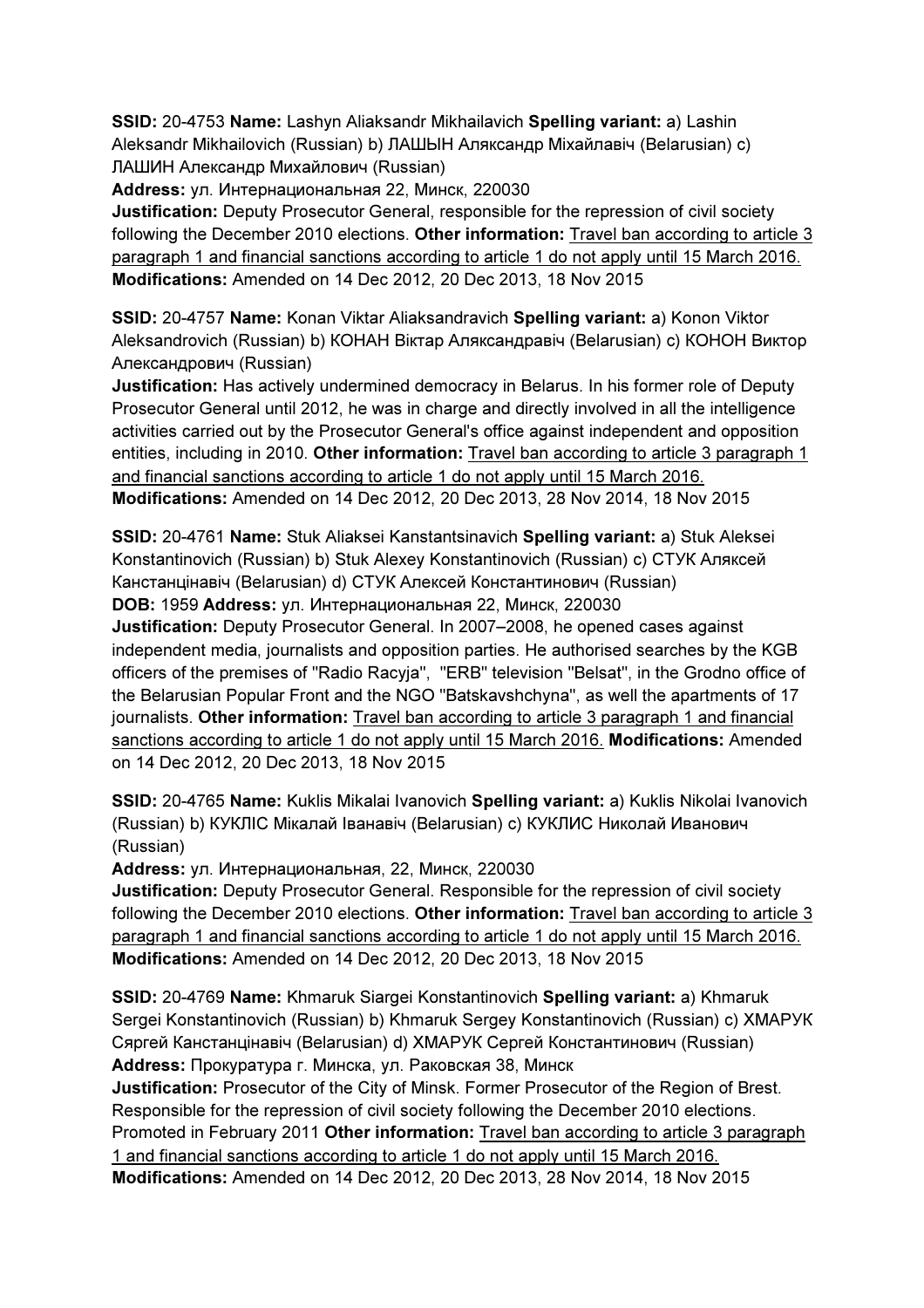SSID: 20-4773 Name: Dysko Henadz Iosifavich Spelling variant: a) Dysko Gennadi Iosifovich (Russian) b) ДЫСКО Генадзь Іосіфавіч (Belarusian) c) ДЫСКО Генадий Иосифович (Russian)

DOB: 22 Mar 1964 POB: Oshmiany, Grodno region Address: ул. Жесткова, 14а, г.Витебск, 210601 (((ul. Zhestkova, 14a Vitebsk)))

Justification: Head Prosecutor of the Region of Vitebsk until 2.8.2011since October 2006. Responsible for the repression of civil society following the December 2010 elections. This includes responsibility for cases against Siarhei Kavalenka and Andrei Haidukow. Other information: Travel ban according to article 3 paragraph 1 and financial sanctions according to article 1 do not apply until 15 March 2016. Modifications: Amended on 14 Dec 2012, 20 Dec 2013, 28 Nov 2014, 18 Nov 2015

SSID: 20-4777 Name: Shaeu Valiantsin Piatrovich Spelling variant: a) Shayeu Valyantsin Piatrovich (Belarusian) b) Shaev Valentin Petrovich (Russian) c) Shayev Valentin Petrovich (Russian) d) ШАЕЎ Валянцін Пятровіч (Belarusian) e) ШАЕВ Валентин Петрович (Russian)

Address: vul. Frunze, 19, Minsk, 220034

Justification: Member of the Security Council, Head of the Investigation Committee, former Deputy Head of the Investigation Committee, former Prosecutor of the region of Homel. Responsible for the repression of civil society following the December 2010 elections. Other information: Travel ban according to article 3 paragraph 1 and financial sanctions according to article 1 do not apply until 15 March 2016. Modifications: Amended on 14 Dec 2012, 20 Dec 2013, 28 Nov 2014, 18 Nov 2015

SSID: 20-4781 Name: Morozau Viktar Mikalaevich Spelling variant: a) Morozov Viktor Nikolaevich (Russian) b) МАРОЗАЎ Віктар Мікалаевіч (Belarusian) c) МОРОЗОВ Виктор Николаевич (Russian)

Address: Прокуратура Гродненской области, ул. Доватора, 2а, <del>Гродно</del>Гродно, 230012 Justification: Prosecutor of the Districtregion of Grodno. Responsible for the repression of civil society following the December 2010 elections. Other information: Travel ban according to article 3 paragraph 1 and financial sanctions according to article 1 do not apply until 15 March 2016. Modifications: Amended on 14 Dec 2012, 20 Dec 2013, 18 Nov 2015

SSID: 20-4791 Name: Siankevich Eduard Aliaksandravich Spelling variant: a) Senkevich Eduard Aleksandrovich (Russian) b) СЯНЬКЕВIЧ Эдуард Аляксандравіч (Belarusian) c) СЕНЬКЕВИЧ Эдуард Александрович (Russian)

DOB: 15 Apr 1952 POB: Slonim, Grodno region Address: Палата представителей Национального собрания Республики Беларусь, ул. Советская, 11, Минск, 220010, Belarus

Justification: Member of the Lower Chamber of the Parliament, Deputy Head of the Permanent Comittee on Law, former Prosecutor of the region of Mogilev. Responsible for the repression of civil society following the December 2010 elections. Other information: Travel ban according to article 3 paragraph 1 and financial sanctions according to article 1 do not apply until 15 March 2016. Modifications: Amended on 14 Dec 2012, 20 Dec 2013, 18 Nov 2015

SSID: 20-4807 Name: Bileichyk Aliaksandr Uladzimiravich Spelling variant: a) Bileichik Aleksandr Vladimirovich (Russian) b) Bileychik Aleksandr Vladimirovich (Russian) c) БIЛЕЙЧЫК Аляксандр Уладзіміравіч (Belarusian) d) БИЛЕЙЧИК Александр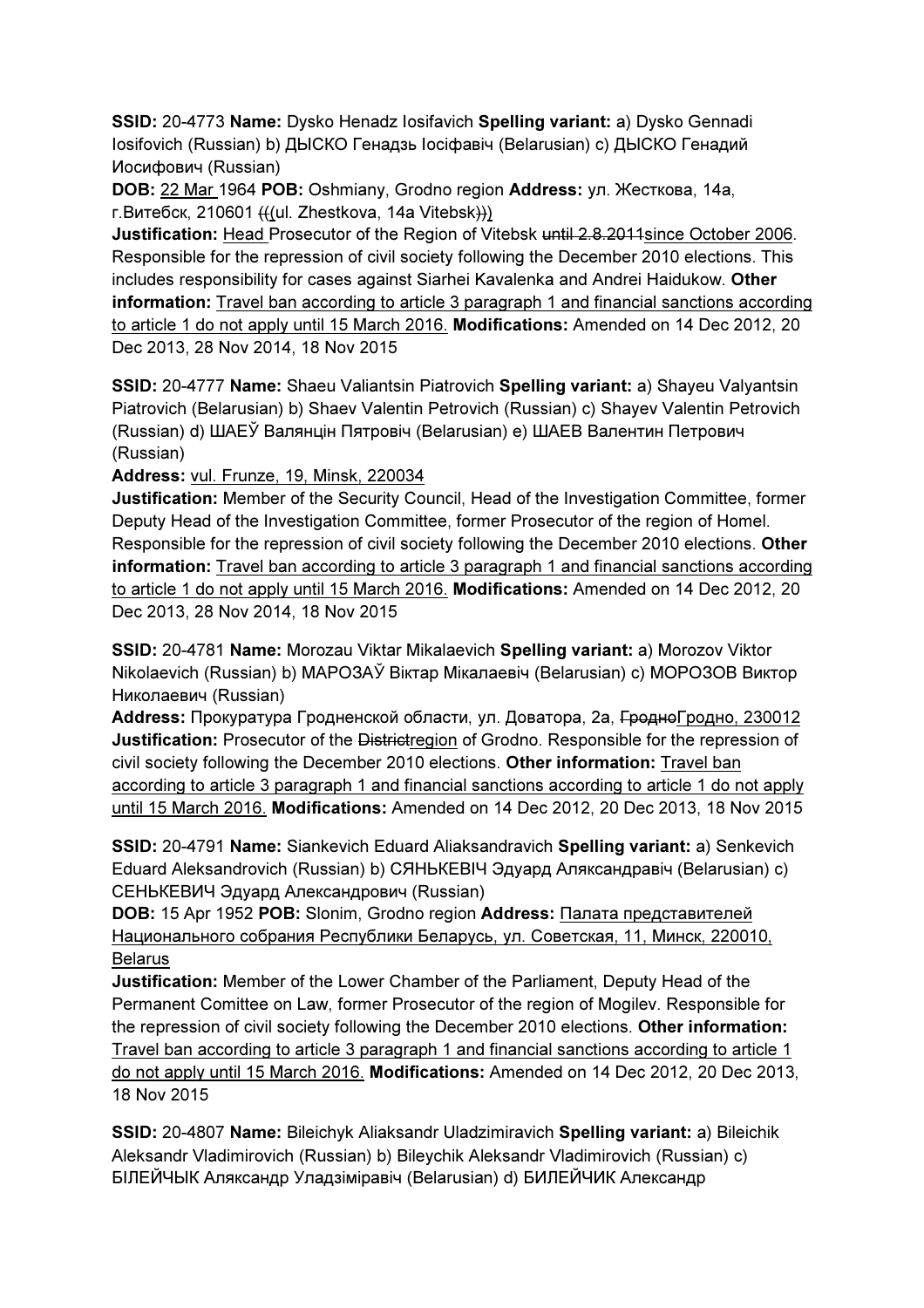Владимирович (Russian)

DOB: 1964 Address: 10, Kollektornaya str., Minsk, 220004, Belarus Justification: FirstFormer first Deputy Minister of Justice-Justice (until December 2014), in charge of the judicial services, the civil status and the notaries' services. His functions include the supervision of, and control over, the Legal Bar. He has played a major role in almost systematically debarring lawyers who defended political prisoners. Other information: Travel ban according to article 3 paragraph 1 and financial sanctions according to article 1 do not apply until 15 March 2016. Modifications: Amended on 14 Dec 2012, 20 Dec 2013, 18 Nov 2015

SSID: 20-4812 Name: Lomats Zianon Kuzmich Spelling variant: a) Lomat Zenon Kuzmich (Russian) b) ЛОМАЦЬ Зянон Кузьміч (Belarusian) c) ЛОМАТЬ Зенон Кузьмич (Russian) DOB: 27 Jan 1944 POB: Karabani, Minsk region

Justification: Has actively undermined democracy in Belarus. In his former role as President of the State Control Committee (until 28 Dec 2010) he was one of the main persons involved in the case of Ales Byalyatski, one of the most prominent human rights defenders, Chief of the Belarusian Human Rights Centre "Vyasna", Vice President of FIDH. A. Byalyatski was active in defending and providing assistance to those who suffered from repression in relation to the 19 DecemberDec 2010 elections and the crackdown on civil society and on the democratic opposition. Other information: Travel ban according to article 3 paragraph 1 and financial sanctions according to article 1 do not apply until 15 March 2016. Modifications: Amended on 14 Dec 2012, 20 Dec 2013, 28 Nov 2014, 18 Nov 2015

SSID: 20-4819 Name: Kuliashou Anatol Nilavich Spelling variant: a) Kuleshov Anatoli Nilovich (Russian) b) КУЛЯШОЎ Анатоль Нілавіч (Belarusian) c) КУЛЕШОВ Анатолий Нилович (Russian)

DOB: 25 Jul 1959 POB: Ali-Bairamly, Azerbaijan Address: K. Marx st. 3, Minsk, 220030 Identification document: ID card No. 3250759A066PB3, Belarus

**Justification:** Advisor toin the Department for the fight against organised crime, terrorism and drugs, cooperation in the area of safety and new challenges and threats of the CIS Executive Committee. Has been actively involved in the repression of civil society in Belarus. In his former role as Minister of Interior he commanded the troops of the Ministry of Interior that brutally repressed the peaceful demonstrations on 19 DecemberDec 2010 and showed some pride for this responsibility. Assigned to the army reserve forces in January 2012. Other information: Travel ban according to article 3 paragraph 1 and financial sanctions according to article 1 do not apply until 15 March 2016. Modifications: Amended on 14 Dec 2012, 20 Dec 2013, 18 Nov 2015

SSID: 20-4824 Name: Piakarski Aleh Anatolievich Spelling variant: a) Pekarski Oleg Anatolievich (Russian) b) ПЯКАРСКI Алег Анатольевіч (Belarusian) c) ПЕКАРСКИЙ Олег Анатольевич (Russian)

Identification document: ID card No. 3130564A041PB9, Belarus

Justification: Has been actively involved in the repression of civil society in Belarus. As former first Deputy Minister of Interior (until December 2012), he was responsible for the repression of civil society following the December 2010 electionselections. Colonel in the reserve forces. Other information: Travel ban according to article 3 paragraph 1 and financial sanctions according to article 1 do not apply until 15 March 2016. Modifications: Amended on 14 Dec 2012, 20 Dec 2013, 28 Nov 2014, 18 Nov 2015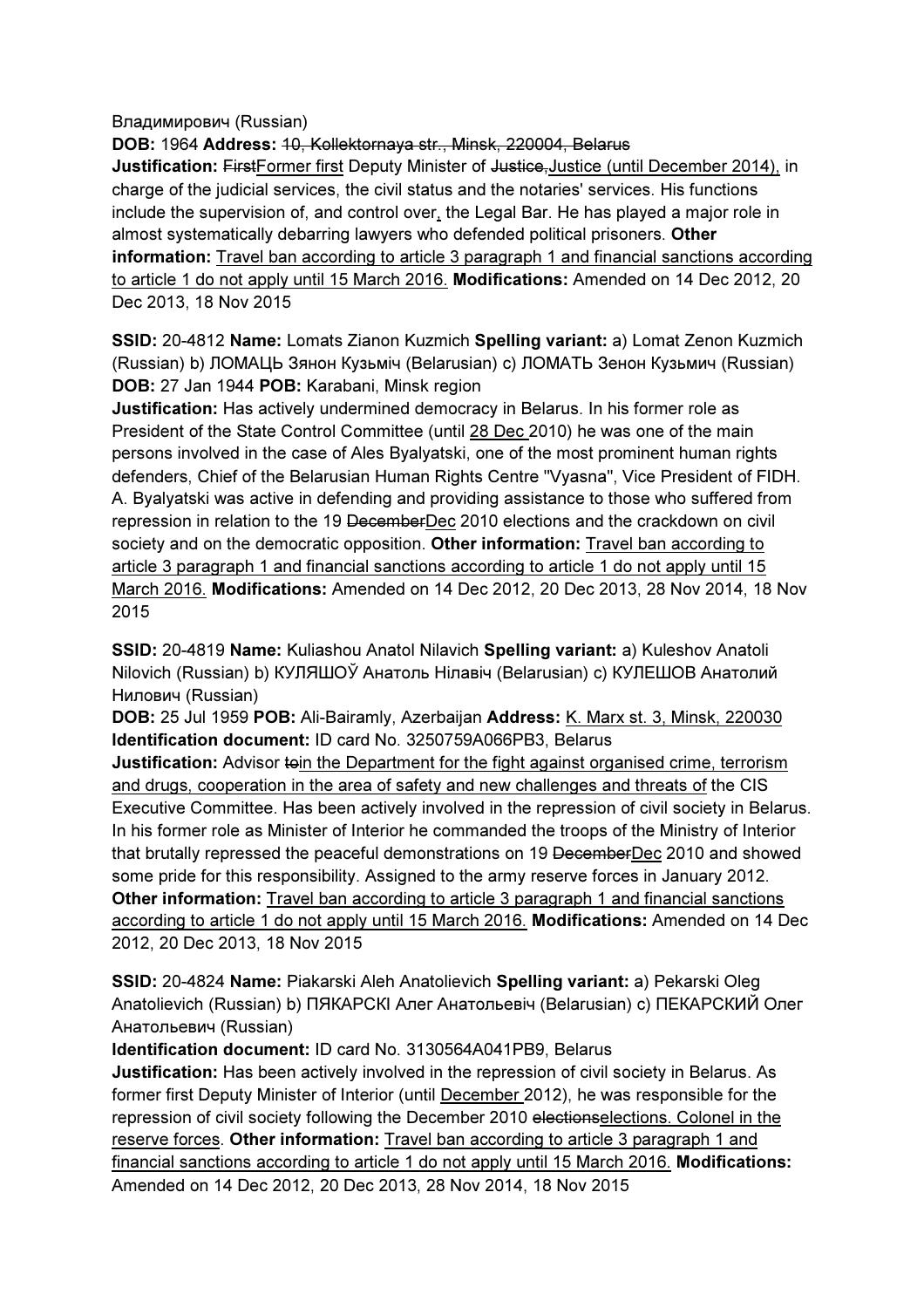SSID: 20-4832 Name: Iauseev Ihar Uladzimiravich Spelling variant: a) Yauseev Ihar Uladzimiravich (Belarusian) b) Yauseyev Ihar Uladzimiravich (Belarusian) c) Evseev Igor Vladimirovich (Russian) d) Yevseev Igor Vladimirovich (Russian) e) Yevseyev Igor Vladimirovich (Russian) f) ЯЎСЕЕЎ Ігар Уладзіміравіч (Belarusian) g) ЕВСЕЕВ Игорь Владимирович (Russian)

DOB: 1968 Address: пр-т Фрунзе, д.41а, ВитебскKalvariiskaya 29, Minsk, 220073 Justification: Head of the regional VitebskMinsk police (since June 2012), March or April 2015), former Head of the regional Vitebsk police, police general (since 2013). Former Deputy Head of Minsk Police and Head of the Minsk anti-riot (OMON) operation team. He commanded the troops that put down the peaceful demonstrations on 19 DecemberDec 2010 and personally took part in the brutality, for which he received an award and an acknowledgement letter from President Lukashenka in February 2011. In 2011, he also commanded the troops that repressed several other protests by political activists and peaceful citizens in Minsk. Other information: Travel ban according to article 3 paragraph 1 and financial sanctions according to article 1 do not apply until 15 March 2016. Modifications: Amended on 14 Dec 2012, 20 Dec 2013, 28 Nov 2014, 18 Nov 2015

SSID: 20-4836 Name: Farmahei Leanid Kanstantsinavich Spelling variant: a) Farmahey Leanid Kanstantsinavich (Belarusian) b) Farmagei Leonid Konstantinovich (Russian) c) Farmagey Leonid Konstantinovich (Russian) d) ФАРМАГЕЙ Леанід Канстанцінавіч (Belarusian) e) ФАРМАГЕЙ Леонид Константинович (Russian) DOB: 27 Aug 1962

Justification: Deputy Head of the Academy of the Ministry of Interior. Has been actively involved in the repression of civil society in Belarus. In his former role (until June 2011) as Militia Commander of the City of Minsk, he commanded the Minsk militia forces that brutally repressed a demonstration on 19 DecemberDec 2010. Other information: Travel ban according to article 3 paragraph 1 and financial sanctions according to article 1 do not apply until 15 March 2016. Modifications: Amended on 14 Dec 2012, 20 Dec 2013, 18 Nov 2015

SSID: 20-4841 Name: Lukomski Aliaksandr Valiantsinavich Spelling variant: a) Lukomski Aleksandr Valentinovich (Russian) b) ЛУКОМСКI Аляксандр Валянцінавіч (Belarusian) c) ЛУКОМСКИЙ Александр Валентинович (Russian)

DOB: 12 Aug 1971 Identification document: ID card No. 3120871A074PB7, Belarus Justification: Commander of the Special Regiment of the Ministry of Interior of the City of Minsk. He commanded the troops that repressed a peaceful demonstration on 19 DecemberDec 2010, for which he received an award and an acknowledgement letter from President Lukashenka in February 2011. In June 2011, he also commanded troops that repressed peaceful citizens in MinskMinsk. On 7 May 2014, the regiment under his command received a special recognition flag from the Ministry of Internal Affairs. Other information: Travel ban according to article 3 paragraph 1 and financial sanctions according to article 1 do not apply until 15 March 2016. Modifications: Amended on 14 Dec 2012, 20 Dec 2013, 18 Nov 2015

SSID: 20-4845 Name: Zaitsau Vadzim Iurievich Spelling variant: a) Zaitsev Vadim Iurievich (Russian) b) ЗАЙЦАЎ Вадзім Юр'евіч (Belarusian) c) ЗАЙЦЕВ Вадим Юрьевич (Russian) DOB: 1964 POB: Zhitomyr region, Ukraine

Justification: CEO of the semi-private Cosmos TV since June 2013, appointed by the Government of Belarus as representative of the state. Former Head of the KGB (July 2008 - November 2012). Responsible for transforming the KGB into the main organ of repression of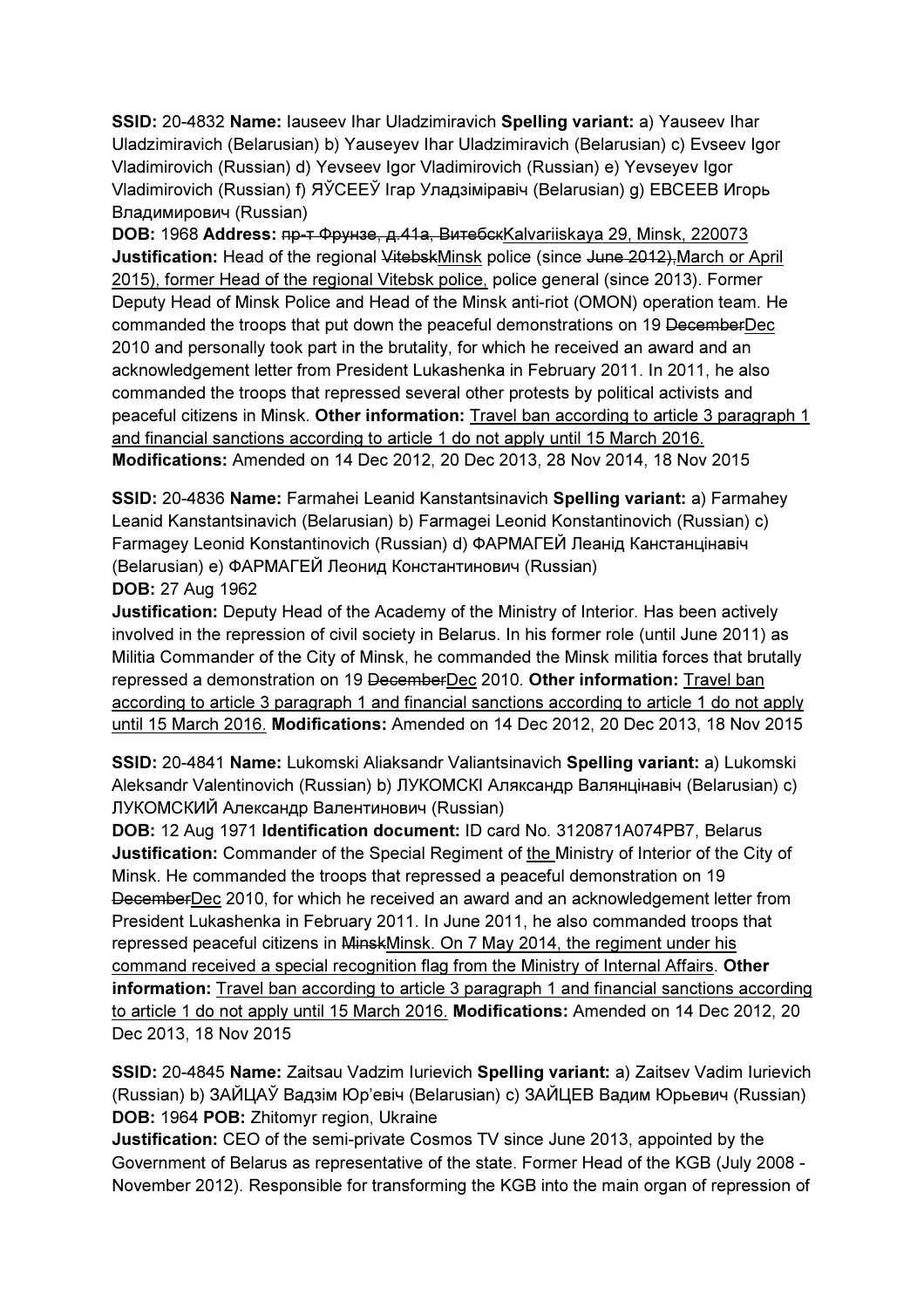civil society and of the democratic opposition. Responsible for the dissemination, through the media, of false information about the demonstrators on 19 DecemberDec 2010, alleging that they had brought materials to be used as weapons. He personally threatened the lives and health of the wife and child of former presidential candidate, Andrei Sannikov. He is the main initiator of orders for unlawful harassment of democratic opposition, the torture of political opponents and the mistreatment of prisoners. Other information: Travel ban according to article 3 paragraph 1 and financial sanctions according to article 1 do not apply until 15 March 2016. Modifications: Amended on 14 Dec 2012, 20 Dec 2013, 28 Nov 2014, 18 Nov 2015

SSID: 20-4850 Name: Dziadkou Leanid Mikalaevich Spelling variant: a) Dedkov Leonid Nikolaevich (Russian) b) ДЗЯДКОЎ Леанід Мікалаевіч (Belarusian) c) ДЕДКОВ Леонид Николаевич (Russian)

DOB: Oct 1964 Address: КГБ, проспект Независимости, 17, Минск, 210623 Identification document: ID card No. 3271064M000PB3, Belarus

Justification: Former Deputy Head of the KGB (since July 2010–July 2013), in charge of foreign intelligence. He shared responsibility for the repressive activity of the KGB against civil society and democratic opposition. Other information: Travel ban according to article 3 paragraph 1 and financial sanctions according to article 1 do not apply until 15 March 2016. Modifications: Amended on 14 Dec 2012, 20 Dec 2013, 28 Nov 2014, 18 Nov 2015

SSID: 20-4854 Name: Bakhmatau Ihar Andreevich Spelling variant: a) Bakhmatov Igor Andreevich (Russian) b) БАХМАТАЎ Ігар Андрэевіч (Belarusian) c) БАХМАТОВ Игорь Андреевич (Russian)

Address: БФСО «Динамо», ул. Кирова 8 корп. 2, г. Минск, 220030

Justification: Has been actively involved in the repression of civil society in Belarus. As a former Deputy Head of the KGB, in charge of the staff and the organisation of their tasks, he was responsible for the repressive activity of the KGB against civil society and democratic opposition. Reassigned to the reserve forces in May 2012. Also a member of the Central Council of CJSC Dinamo-Minsk which is listed2012. Other information: Travel ban according to article 3 paragraph 1 and financial sanctions according to article 1 do not apply until 15 March 2016. Modifications: Amended on 14 Dec 2012, 20 Dec 2013, 28 Nov 2014, 18 Nov 2015

SSID: 20-4858 Name: Tsertsel Ivan Stanislavavich Spelling variant: a) Tertel Ivan Stanislavovich (Russian) b) ЦЕРЦЕЛЬ Іван Станіслававіч (Belarusian) c) ТЕРТЕЛЬ Иван Станиславович (Russian)

Address: КГБ, проспект Независимости, 17, Минск, 210623

Justification: Deputy Head of the KGB, in charge of economic crime and the fight against corruption. Responsible for the repressive workactivity of the KGB against civil society and the democratic opposition. Other information: Travel ban according to article 3 paragraph 1 and financial sanctions according to article 1 do not apply until 15 March 2016. Modifications: Amended on 14 Dec 2012, 20 Dec 2013, 18 Nov 2015

SSID: 20-4862 Name: Smalenski Mikalai Zinouevich Spelling variant: a) Smolenski Nikolai Zinovievich (Russian) b) СМАЛЕНСКI Мікалай Зіноўевіч (Belarusian) c) СМОЛЕНСКИЙ Николай Зиновьевич (Russian)

Justification: Deputy Head of CIS Anti-terrorism Centre and former Deputy Head of the KGB. InKGB, in charge of staff and the organisation of their tasks. Responsible for the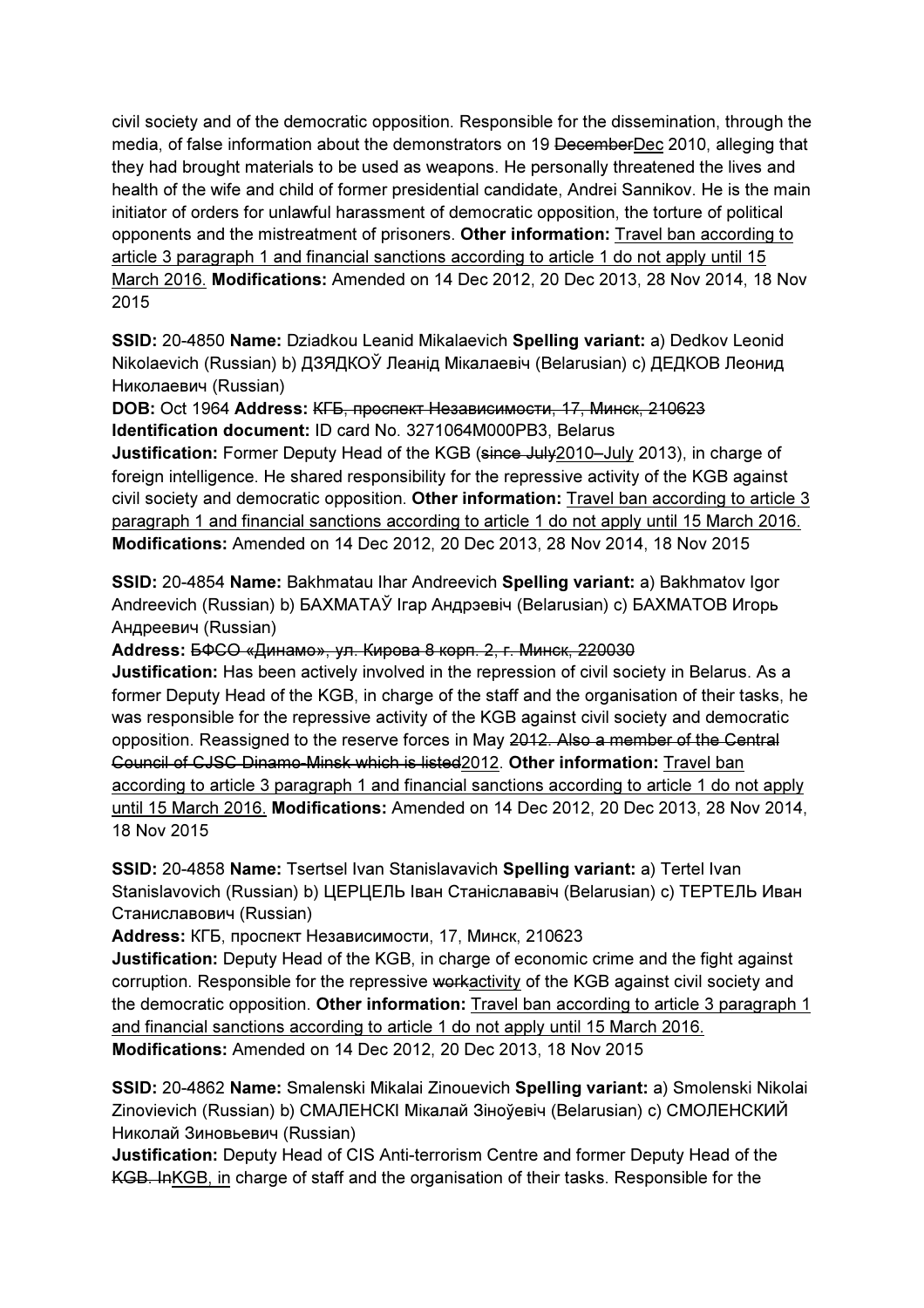repressive workactivity of the KGB against civil society and democratic opposition. Other information: Travel ban according to article 3 paragraph 1 and financial sanctions according to article 1 do not apply until 15 March 2016. Modifications: Amended on 14 Dec 2012, 20 Dec 2013, 18 Nov 2015

SSID: 20-4866 Name: Vehera Viktar Paulavich Spelling variant: a) Vegera Viktor Pavlovich (Russian) b) BEREPABEГEPA Віктар Паўлавіч (Belarusian) c) ВЕГЕРА Виктор Павлович (Russian)

Justification: Former First Deputy Head of the KGB, in charge of counter-intelligence. Retired since 1 AprilApr 2013 and sent to reserve forces. Responsible for the repressive workactivity of the KGB against civil society and democratic opposition. He was the initiator of the case of the political prisoner Ales Byaliatski, one of the most prominent human rights defenders, Chief of the Belarusian Human Rights Centre "Vyasna", Vice President of FIDH. A. Byalyatski was active in defending and providing assistance to those who suffered from repression in relation to the 19 DecemberDec 2010 elections and the crackdown on civil society and on the democratic opposition. Other information: Travel ban according to article 3 paragraph 1 and financial sanctions according to article 1 do not apply until 15 March 2016. Modifications: Amended on 14 Dec 2012, 20 Dec 2013, 18 Nov 2015

SSID: 20-4878 Name: Zakharau Aliaksei Ivanavich Spelling variant: a) Zakharov Aleksei Ivanovich (Russian) b) Zakharov Alexey Ivanovich (Russian) c) ЗАХАРАЎ Аляксей Іванавіч (Belarusian) d) ЗАХАРОВ Алексей Иванович (Russian)

Justification: Has been actively involved in the repression of civil society in Belarus. As a former Head of Military Counter-intelligence Board of the KGB (until 2012), he was responsible for the repressive activity of the KGB against civil society and the democratic opposition. Under his supervision, KGB staff took part in interrogations of political activists following the demonstration on 19 DecemberDec 2010. Other information: Travel ban according to article 3 paragraph 1 and financial sanctions according to article 1 do not apply until 15 March 2016. Modifications: Amended on 14 Dec 2012, 20 Dec 2013, 28 Nov 2014, 18 Nov 2015

SSID: 20-4882 Name: Talstashou Aliaksandr Alehavich Spelling variant: a) Tolstashov Aleksandr Olegovich (Russian) b) ТАЛСТАШОЎ Аляксандр Алегавіч (Belarusian) c) ТОЛСТАШОВ Александр Олегович (Russian)

Address: КГБ, проспект Независимости, 17, Минск, 210623

Justification: Head of the KGB Board on Protection of the Constitutional Order and Fight Against Terrorism. Responsible for the repressive workactivity of the KGB against civil society and democratic opposition. Other information: Travel ban according to article 3 paragraph 1 and financial sanctions according to article 1 do not apply until 15 March 2016. Modifications: Amended on 14 Dec 2012, 20 Dec 2013, 18 Nov 2015

SSID: 20-4886 Name: Rusak Viktar Uladzimiravich Spelling variant: a) Rusak Viktor Vladimirovich (Russian) b) РУСАК Віктар Уладзіміравіч (Belarusian) c) РУСАК Виктор Владимирович (Russian)

DOB: 4 May 1955 POB: Minsk Address: Палата представителей Национального собрания Республики Беларусь, ул. Советская, 11, г. Минск, 220010220010, Belarus Justification: Member of the Lower Chamber of the Parliament, Deputy Chairman of Standing Committee on National security, Deputy Head of the Committee on National Security. Former Head of the KGB Board on Economic Security. He was responsible for the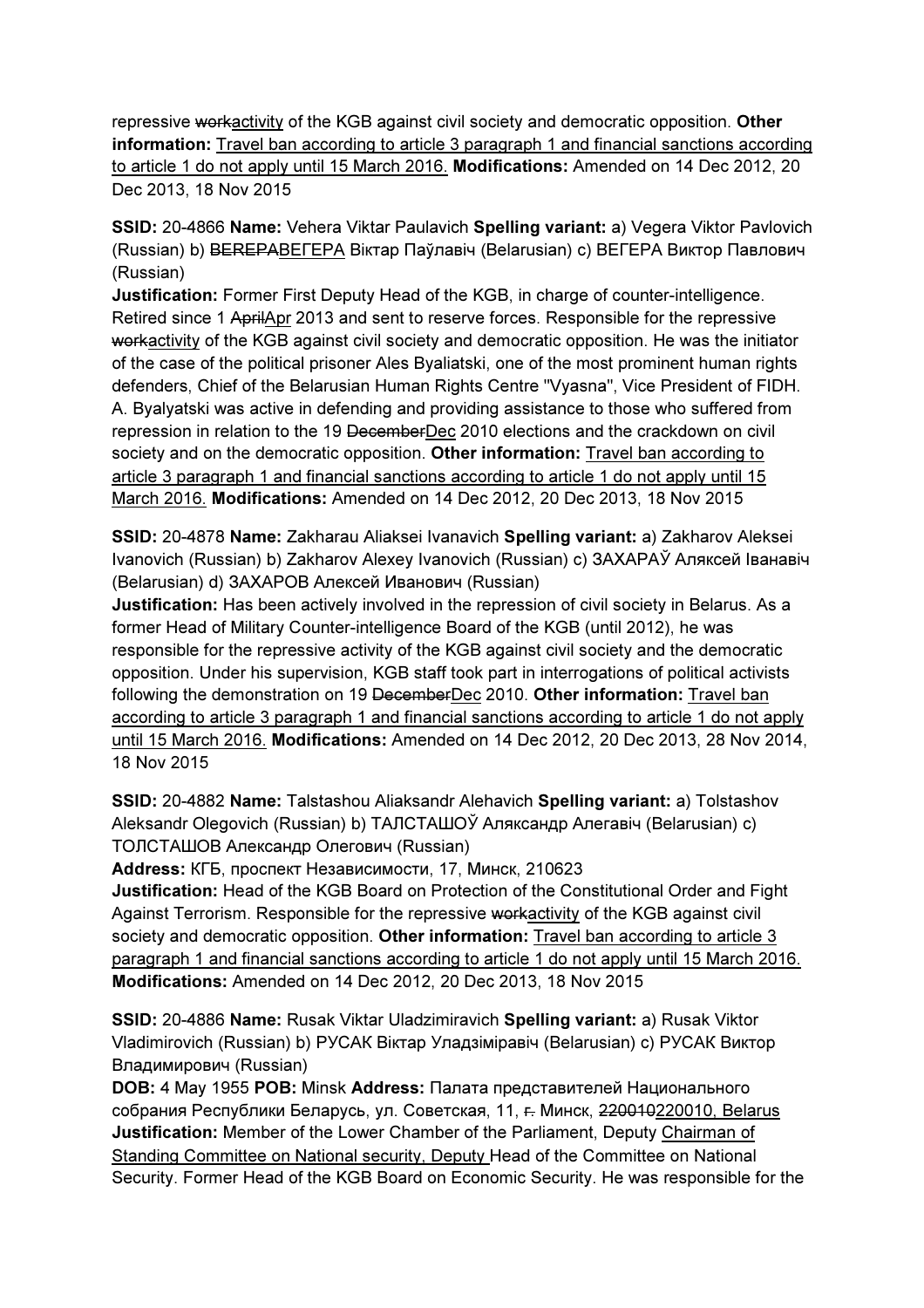repressive activity of the KGB against civil society and democratic opposition. Other information: Travel ban according to article 3 paragraph 1 and financial sanctions according to article 1 do not apply until 15 March 2016. Modifications: Amended on 14 Dec 2012, 20 Dec 2013, 28 Nov 2014, 18 Nov 2015

SSID: 20-4890 Name: Iaruta Viktar Heorhevich Spelling variant: a) Yaruta Viktar Heorhevich (Belarusian) b) Iaruta Viktor GueorguevichGueorguievich (Russian) c) Yaruta Viktor GueorguevichGueorguievich (Russian) d) ЯРУТА Віктар Георгiевiч (Belarusian) e) ЯРУТА Виктор Георгиевич (Russian)

Justification: Head of the KGB Board on State Communications. Responsible for the repressive workactivity of the KGB against civil society and democratic opposition. Other information: Travel ban according to article 3 paragraph 1 and financial sanctions according to article 1 do not apply until 15 March 2016. Modifications: Amended on 14 Dec 2012, 20 Dec 2013, 18 Nov 2015

SSID: 20-4898 Name: Kalach Uladzimir Viktaravich Spelling variant: a) Kalach Vladimir Viktorovich (Russian) b) КАЛАЧ Уладзімір Віктаравіч (Belarusian) c) КАЛАЧ Владимир Викторович (Russian)

Justification: Head of the KGB of the region and city of Minsk and former Deputy Head of the KGB for Minsk. Responsible for the repressive workactivity of the KGB civil society and the democratic opposition in Minsk. Other information: Travel ban according to article 3 paragraph 1 and financial sanctions according to article 1 do not apply until 15 March 2016. Modifications: Amended on 14 Dec 2012, 20 Dec 2013, 18 Nov 2015

SSID: 20-4918 Name: Busko Ihar Iauhenavich Spelling variant: a) Busko Ihar Yauhenavich (Belarusian) b) Busko Igor Evgenievich (Russian) c) Busko Igor Yevgenyevich (Russian) d) БУСЬКО Ігар Яўгенавіч (Belarusian) e) БУСЬКО Игорь Евгеньевич (Russian) Address: КГБ, проспект Независимости, 17, Минск, 210623

Justification: Deputy Head of the KGB, former Head of the KGB of the Region of Brest. Responsible for the repressive workactivity of the KGB against civil society and democratic opposition in the region of Brest and in Belarus. Other information: Travel ban according to article 3 paragraph 1 and financial sanctions according to article 1 do not apply until 15 March 2016. Modifications: Amended on 14 Dec 2012, 20 Dec 2013, 18 Nov 2015

SSID: 20-4922 Name: Korzh Ivan Aliakseevich Spelling variant: a) Korzh Ivan Alekseevich (Russian) b) КОРЖ Іван Аляксеевіч (Belarusian) c) КОРЖ Иван Алексеевич (Russian) Address: KGB Training Centre, Бядули 2, Минск, 220034

Justification: Major General, appointed as the Head of the KGB Training Center, former Head of the KGB of the Region of Grodno. Responsible for the repressive activity of the KGB against civil society and democratic opposition in the region of Grodno. Other information: Travel ban according to article 3 paragraph 1 and financial sanctions according to article 1 do not apply until 15 March 2016. Modifications: Amended on 14 Dec 2012, 20 Dec 2013, 28 Nov 2014, 18 Nov 2015

SSID: 20-4926 Name: Siarheenka Ihar Piatrovich Spelling variant: a) Sergeenko Igor Petrovich (Russian) b) Sergeyenko Igor Petrovich (Russian) c) СЯРГЕЕНКА Ігар Пятровіч (Belarusian) d) СЕРГЕЕНКО Игорь Петрович (Russian)

DOB: 14 Jan 1963 POB: Stolitsa, Vitebsk region Address: КГБ, проспект Независимости, 17, Минск, 210623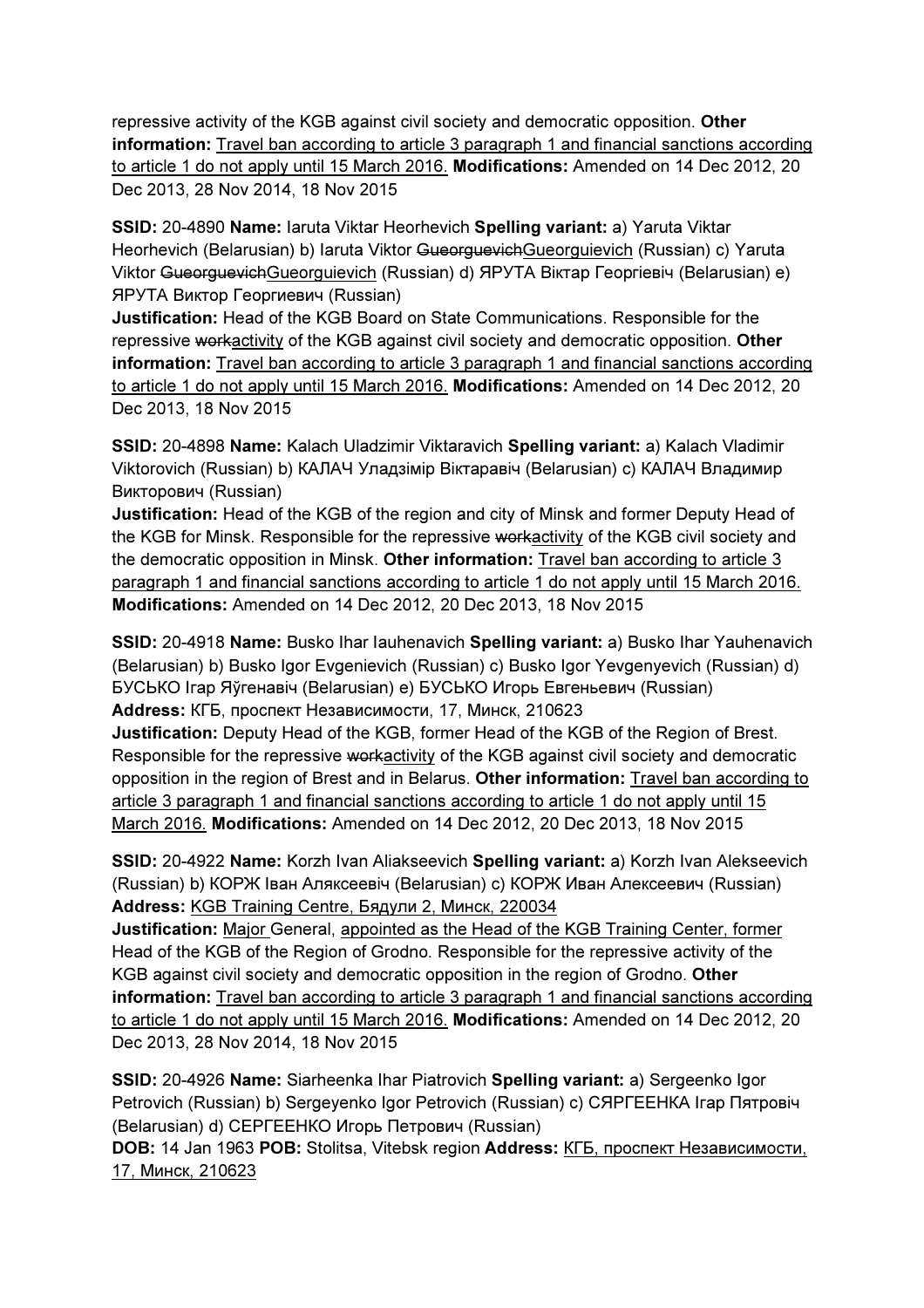Justification: First Deputy Head of the KGB, former Head of the KGB of the Mogilev region. Responsible for the repressive workactivity of the KGB against civil society and democratic opposition in the region of MogilevMogilev and in Belarus. Other information: Travel ban according to article 3 paragraph 1 and financial sanctions according to article 1 do not apply until 15 March 2016. Modifications: Amended on 14 Dec 2012, 20 Dec 2013, 18 Nov 2015

SSID: 20-4930 Name: Herasimenka Henadz Anatolievich Spelling variant: a) Gerasimenko Gennadi Anatolievich (Russian) b) ГЕРАСIМЕНКА Генадзь Анатольевіч (Belarusian) c) ГЕРАСИМЕНКО Геннадий Анатольевич (Russian)

Address: Институт национальной безопасности Республики Беларусь, ул. З. Бядули, 2, Минск, 220034

Justification: Deputy Head of the Institute of National Security (KGB school) and former Head of the KGB of the District of Vitebsk. Responsible for the repressive workactivity of the KGB against civil society and democratic opposition in the region of Vitebsk. Other information: Travel ban according to article 3 paragraph 1 and financial sanctions according to article 1 do not apply until 15 March 2016. Modifications: Amended on 14 Dec 2012, 20 Dec 2013, 18 Nov 2015

SSID: 20-4934 Name: Liaskouski Ivan Anatolievich Spelling variant: a) Leskovski Ivan Anatolievich (Russian) b) ЛЯСКОЎСКI Іван Анатольевіч (Belarusian) c) ЛЕСКОВСКИЙ Иван Анатольевич (Russian)

Justification: Former Head of the KGB for the region of Homel and former Deputy Head of the KGB for Homel. Responsible for the repressive activity of the KGB against civil society and democratic opposition in the region of Homel. He was removed from his position by the President on 2 AprilApr 2014 for improper conduct. Other information: Travel ban according to article 3 paragraph 1 and financial sanctions according to article 1 do not apply until 15 March 2016. Modifications: Amended on 14 Dec 2012, 20 Dec 2013, 28 Nov 2014, 18 Nov 2015

SSID: 20-4938 Name: Maslakou Valery Anatolievich Spelling variant: a) Maslakov Valeri Anatolievich (Russian) b) МАСЛАКОЎ Валерый Анатольевiч (Belarusian) c) МАСЛАКОВ Валерий Анатольевич (Russian)

Address: КГБ, проспект Независимости, 17, Минск, 210623

Justification: Head of the KGB Board of Intelligencemilitary counter-intelligence. Responsible for the repressive workactivity of the KGB against civil society and the democratic opposition. Other information: Travel ban according to article 3 paragraph 1 and financial sanctions according to article 1 do not apply until 15 March 2016. Modifications: Amended on 14 Dec 2012, 20 Dec 2013, 18 Nov 2015

SSID: 20-4942 Name: Volkau Siarhei Mikhailavich Spelling variant: a) Volkov Sergei Mikhailovich (Russian) b) Volkov Sergey Mikhailovich (Russian) c) ВОЛКАЎ Сяргей Мiхайлавiч (Belarusian) d) ВОЛКОВ Сергей Анатольевич (Russian)

Justification: Has been actively involved in the repression of civil society in Belarus. As a former Head of the KGB Board of Intelligence, he shared responsability for the repressive activity of the KGB against civil society and democratic opposition. Other information: Travel ban according to article 3 paragraph 1 and financial sanctions according to article 1 do not apply until 15 March 2016. Modifications: Amended on 14 Dec 2012, 20 Dec 2013, 28 Nov 2014, 18 Nov 2015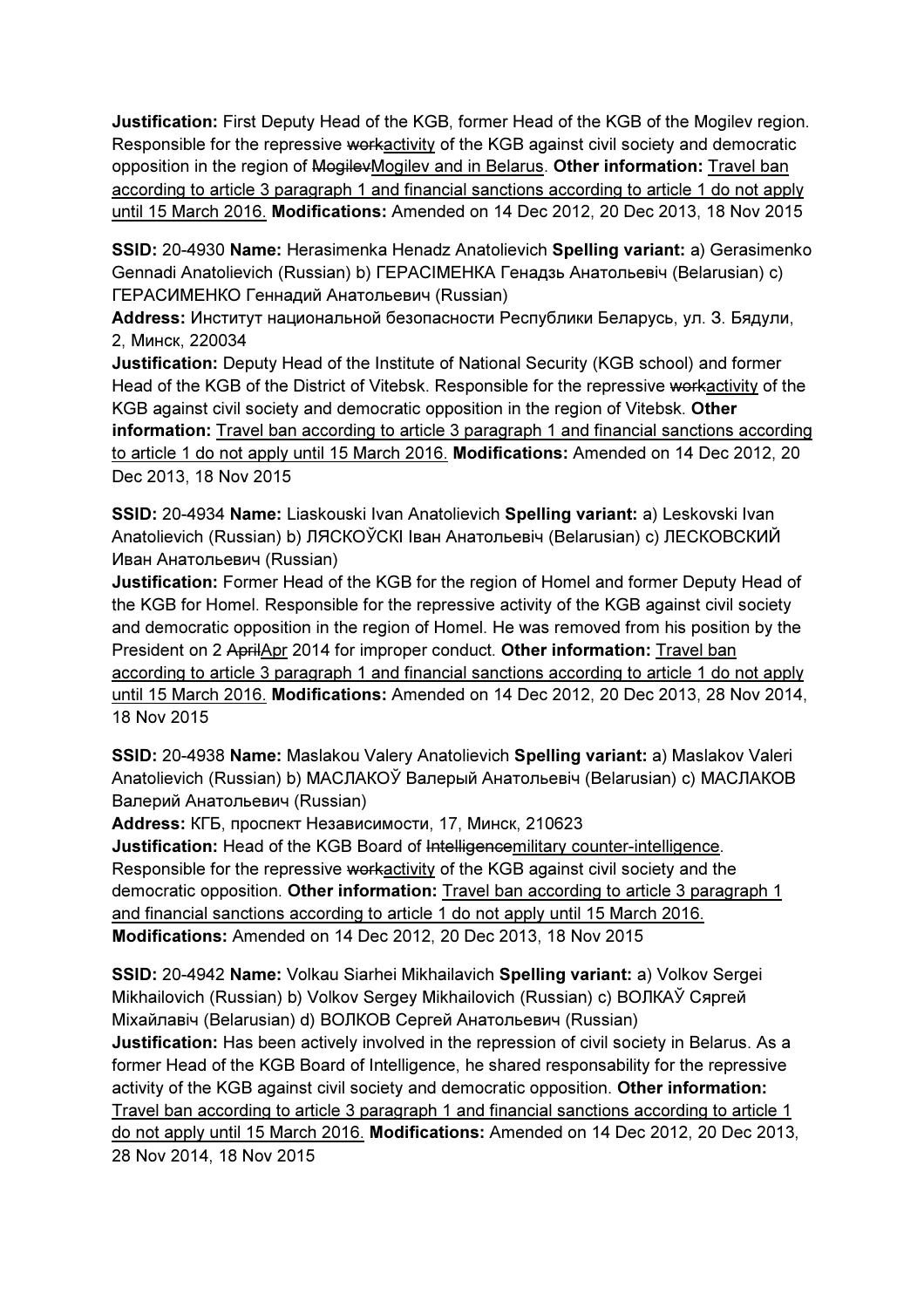SSID: 20-4946 Name: Zhadobin Iury Viktaravich Spelling variant: a) Zhadobin Yury Viktaravich (Belarusian) b) Zhadobin Iuri Viktorovich (Russian) c) Zhadobin Yuri Viktorovich (Russian) d) ЖАДОБIН Юрый Віктаравіч (Belarusian) e) ЖАДОБИН Юрий Викторович (Russian)

DOB: 14 Nov 1954 Identification document: ID card No. 3141154A021PB0, Belarus Justification: Former Minister of Defence. He was actively involved in undermining democracy in Belarus. As a member of the Security Council, he approved the repressive decisions agreed at ministerial level, including the decision to repress the peaceful demonstrations on 19 DecemberDec 2010. After December 2010, he praised the "total defeat of destructive forces", when referring to the democratic opposition. Other information: Travel ban according to article 3 paragraph 1 and financial sanctions according to article 1 do not apply until 15 March 2016. Modifications: Amended on 14 Dec 2012, 20 Dec 2013, 28 Nov 2014, 11 Aug 2015, 18 Nov 2015

SSID: 20-4951 Name: Krasheuski Viktar Spelling variant: a) Krashevski Viktor (Russian) b) КРАШЭЎСКI Віктар (Belarusian) c) КРАШЕВСКИЙ Виктор (Russian) Justification: General, former Head of the GRU (Intelligence Department of the Ministry of Defence) and Deputy Chief of staff of the Armed Forces of Belarus (until February 2013). Responsible for the activity of the intelligence services in the repression of civil society and of the democratic opposition. Other information: Travel ban according to article 3 paragraph 1 and financial sanctions according to article 1 do not apply until 15 March 2016. Modifications: Amended on 14 Dec 2012, 20 Dec 2013, 28 Nov 2014, 18 Nov 2015

SSID: 20-4955 Name: Ananich Liliia Stanislavauna Spelling variant: a) Ananich Lilia Stanislavauna (Belarusian) b) Ananich Liliya Stanislavauna (Belarusian) c) Ananich Liliia Stanislavovna (Russian) d) Ananich Lilia Stanislavovna (Russian) e) Ananich Liliya Stanislavovna (Russian) f) АНАНIЧ Лілія Станіславаўна (Belarusian) g) АНАНИЧ Лилия Станиславовна (Russian)

DOB: 1960 POB: Leonovo, District of Borisov, region of Minsk Address: Министерствo информации, пр. Победителей, 11 Office n. 50611, Минск, 220004, Belarus Identification document: ID card No. 4020160A013PB7, Belarus

Justification: Minister of Information since 30.6.2014, former First Deputy Minister of Information. She has played a major role since 2003 in promoting state propaganda, which provokes, supports and justifies the repression of the democratic opposition and of civil society, and by suppressing the freedom of the media. Democratic opposition and civil society are systematically highlighted in a negative and derogatory way using falsified information. Other information: Travel ban according to article 3 paragraph 1 and financial sanctions according to article 1 do not apply until 15 March 2016. Modifications: Amended on 14 Dec 2012, 20 Dec 2013, 18 Nov 2015

SSID: 20-4960 Name: Laptsionak Ihar Mikalaevich Spelling variant: a) Laptionok Igor Nikolaevich (Russian) b) ЛАПЦЕНАК Ігар Мікалаевіч (Belarusian) c) ЛАПТЕНОК Игорь Николаевич (Russian)

### DOB: 31 Aug 1947 POB: Minsk Address: ул. Фрунзе, 5, Минск, 220034

Justification: Member of the Board of the pro-regime Union of Writers. Responsible for organising and implementing the dissemination of falsified information through the statecontrolled media. As former Deputy Head Minister of Information, he played a major role in promoting state propaganda which supports and justifies the repression of the democratic opposition and of civil society. Democratic opposition and civil society have been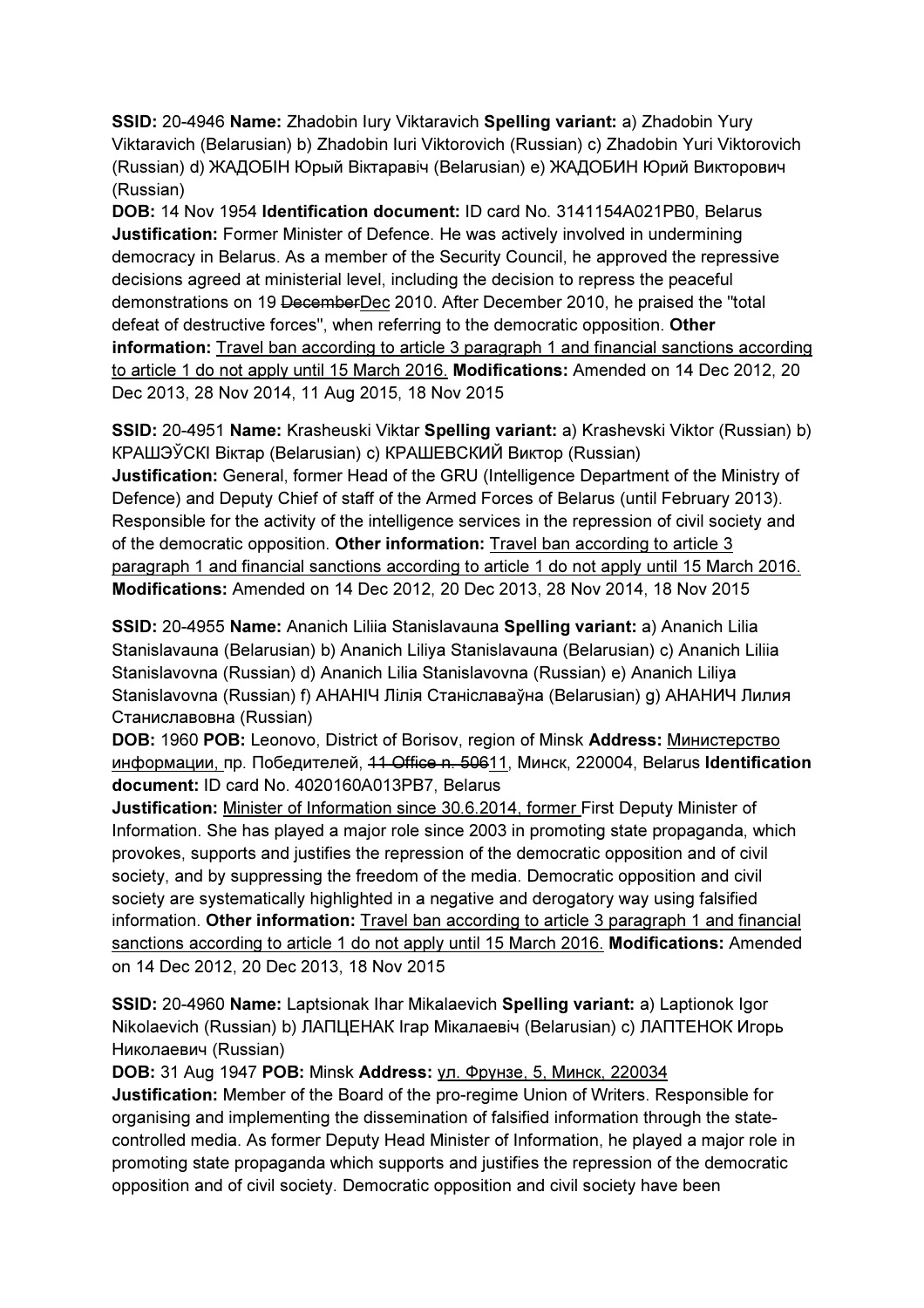systematically highlighted in a negative and derogatory way using falsified and untrue information. Other information: Travel ban according to article 3 paragraph 1 and financial sanctions according to article 1 do not apply until 15 March 2016. Modifications: Amended on 14 Dec 2012, 20 Dec 2013, 18 Nov 2015

SSID: 20-4965 Name: Davydzka Henadz Branislavavich Spelling variant: a) Davydko Gennadi Bronislavovich (Russian) b) ДАВИДЗЬКА Генадзь Браніслававіч (Belarusian) c) ДАВЫДЬКО Геннадий Брониславович (Russian)

DOB: 29 Sep 1955 POB: Senno, Vitebsk region Address:

БелтелерадиокомпанияБелтеле-радиокомпания, ул. Макаенка, 9, Беларусь, Минск, 220807, Belarus

Justification: President of the State Radio-TV companycompany since 28 Dec 2010. Describing himself as an authoritarian democrat, he was responsible for promoting state propaganda on TV, propaganda which supported and justified the repression of the democratic opposition and of civil society after the elections in December 2010. Democratic opposition and civil society are systematically highlighted in a negative and derogatory way using falsified information. Other information: Travel ban according to article 3 paragraph 1 and financial sanctions according to article 1 do not apply until 15 March 2016. Modifications: Amended on 14 Dec 2012, 20 Dec 2013, 18 Nov 2015

SSID: 20-4969 Name: Kaziiatka Iury Vasilievich Spelling variant: a) Kaziatka Yury Vasilievich (Belarusian) b) Kaziyatka Yury Vasilievich (Belarusian) c) Koziiatko Iuri Vasilievich (Russian) d) Koziatko Yuri Vasilievich (Russian) e) Koziyatko Yuri Vasilievich (Russian) f) КАЗIЯТКА, Юрый Васільевіч (Belarusian) g) КОЗИЯТКО Юрий Васильевич (Russian)

DOB: 24 Apr 1964 POB: Brest Address: ул. Коммунистическая, 6, Минск, 220029 Justification: Member of the Upper House of the Parliament, appointed by Alexandr Lukashenka. General Director of the public TV channel «Stolichnoe Televidenie», author and anchorman of the TV programme «The picture of the world». This programme is an instrument of state propaganda which supports and justifies the repression of the democratic opposition and of civil society. Democratic opposition and civil society are systematically highlighted in a negative and derogatory way using falsified information. He was particularly active in this regard after the crackdown on peaceful demonstrations on 19 DecemberDec 2010 and on subsequent protests. Other information: Travel ban according to article 3 paragraph 1 and financial sanctions according to article 1 do not apply until 15 March 2016. Modifications: Amended on 14 Dec 2012, 20 Dec 2013, 18 Nov 2015

SSID: 20-4974 Name: Iakubovich Pavel Izotavich Spelling variant: a) Yakubovich Pavel Izotavich (Belarusian) b) Iakubovich Pavel Izotovich (Russian) c) Yakubovich Pavel Izotovich (Russian) d) ЯКУБОВIЧ Павел Ізотавіч (Belarusian) e) ЯКУБОВИЧ Павел Изотович (Russian)

DOB: 23 Sep 1946 POB: Unecha, Briansk region, Russian Federation Address: Ул. Б.Хмельницкого, 10 а, Минск, 220013

Justification: Editor-in-Chief of the newspaper of the President's Administration and main propaganda newspaper «Sovietskaia Belarus», former Member of the Upper House of the Parliament appointed by President Lukashenka. He is one of the most vocal and influential members of the state propaganda machine in the printed press. He has supported and justified the repression of the democratic opposition and of civil society, which are systematically highlighted in a negative and derogatory way using falsified information. He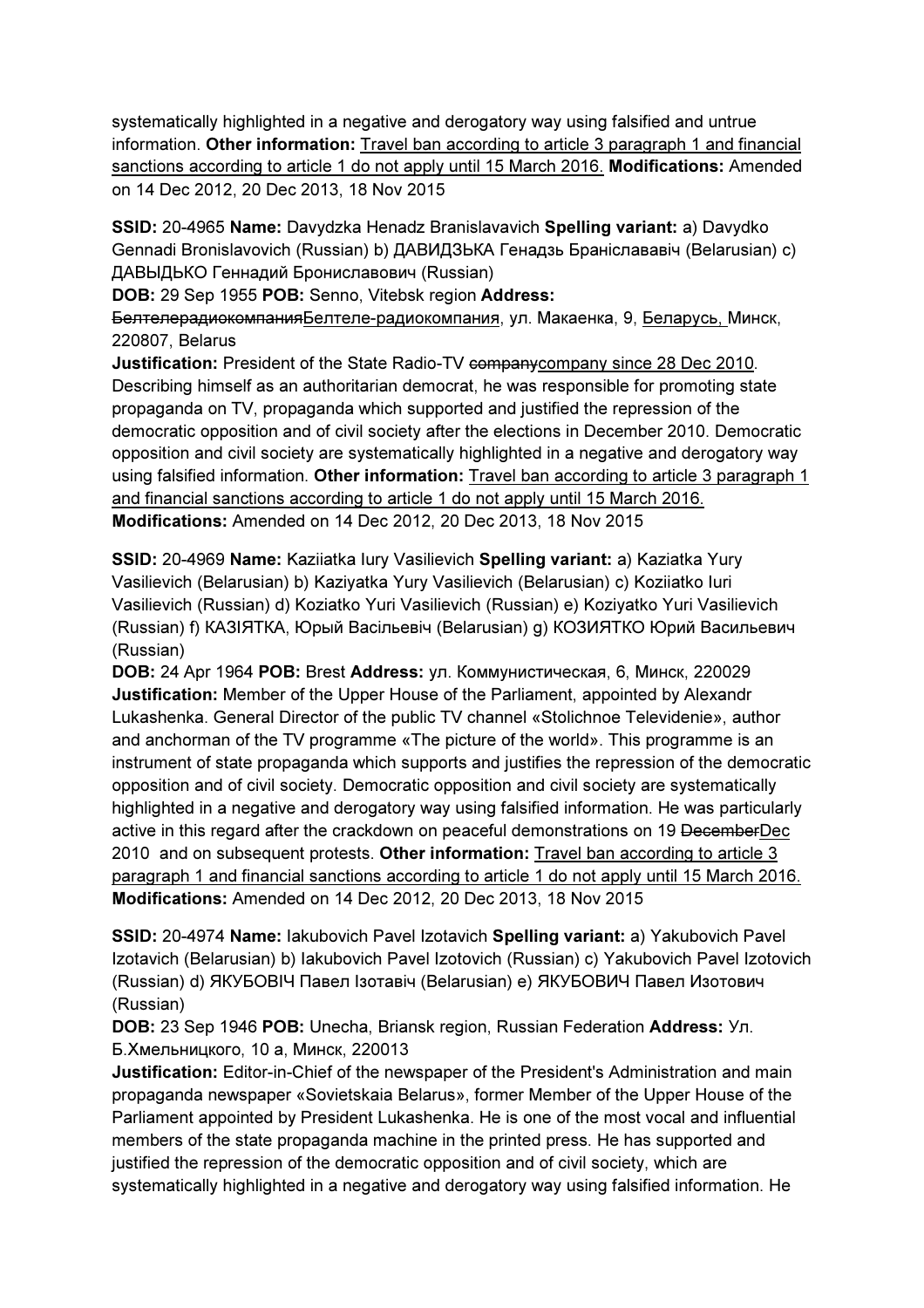was particularly active in this regard after the crackdown on peaceful demonstrations on 19 DecemberDec 2010 and on subsequent protests. Other information: Travel ban according to article 3 paragraph 1 and financial sanctions according to article 1 do not apply until 15 March 2016. Modifications: Amended on 14 Dec 2012, 20 Dec 2013, 18 Nov 2015

SSID: 20-4979 Name: Lemiashonak Anatol Ivanavich Spelling variant: a) Lemeshenok Anatoli Ivanovich (Russian) b) ЛЕМЯШОНАК Анатоль Іванавіч (Belarusian) c) ЛЕМЕШЕНОК Анатолий Иванович (Russian)

DOB: 14 May 1947 Address: ул. Б. Хмельницкого 10а, Минск, 220013

Justification: President of the pro-regime Belarusian Union of Journalists. Editor-in-Chief of «Republika», newspaper of the Council of Ministers. In his position he is one of the most vocal and influential members of the state propaganda machine in the printed press. He has supported and justified the repression of the democratic opposition and of civil society, which are systematically highlighted in a negative and derogatory way using falsified information, particularly after the Presidentialpresidential elections in 2010. Other information: Travel ban according to article 3 paragraph 1 and financial sanctions according to article 1 do not apply until 15 March 2016. Modifications: Amended on 14 Dec 2012, 20 Dec 2013, 18 Nov 2015

SSID: 20-5007 Name: Zhuk Dzmitry Aliaksandravich Spelling variant: a) Zhuk Dmitri Aleksandrovich (Russian) b) ЖУК Дзмітрый Аляксандравіч (Belarusian) c) ЖУК Дмитрий Александрович (Russian)

DOB: 7 Jul 1970 Address: БЕЛОРУССКОЕ ТЕЛЕГРАФНОЕ АГЕНТСТВО Республика Беларусь, ул. Кирова, 26, Минск, 220030 Identification document: ID card No. 3070770A081PB7, Belarus

Justification: Director General (CEO) State News Agency BELTA since May 2003. Responsible for relaying state propaganda in the media, which has supported and justified the repression of the democratic opposition and of civil society on 19 DecemberDec 2010 using falsified information. Other information: Travel ban according to article 3 paragraph 1 and financial sanctions according to article 1 do not apply until 15 March 2016. Modifications: Amended on 14 Dec 2012, 20 Dec 2013, 28 Nov 2014, 18 Nov 2015

SSID: 20-5011 Name: Hihin Vadzim Frantsavich Spelling variant: a) Gigin Vadim Frantsevich (Russian) b) ГIГIН Вадзім Францевiч (Belarusian) c) ГИГИН Вадим Францевич (Russian)

DOB: 21 Oct 1977 POB: Minsk

Justification: Editor-in-Chief of «Belorusskaia Dumka» monthly journal of the President's Administration. He is one of the most vocal and influential members of the state propaganda machine in the printed press. He has supported and justified the repression of the democratic opposition and of civil society, which are systematically highlighted in a negative and derogatory way using falsified information, in particular after the Presidential elections in 2010. Other information: Travel ban according to article 3 paragraph 1 and financial sanctions according to article 1 do not apply until 15 March 2016. Modifications: Amended on 14 Dec 2012, 20 Dec 2013, 18 Nov 2015

SSID: 20-5019 Name: Sirenka Viktar Ivanavich Spelling variant: a) Sirenko Viktor Ivanovich (Russian) b) CIРЭНКА Віктар Іванавіч (Belarusian) c) СИРЕНКО Виктор Иванович (Russian)

DOB: 4 Mar 1962 POB: Borisov, Minsk region Address: Комитет по здравоохранению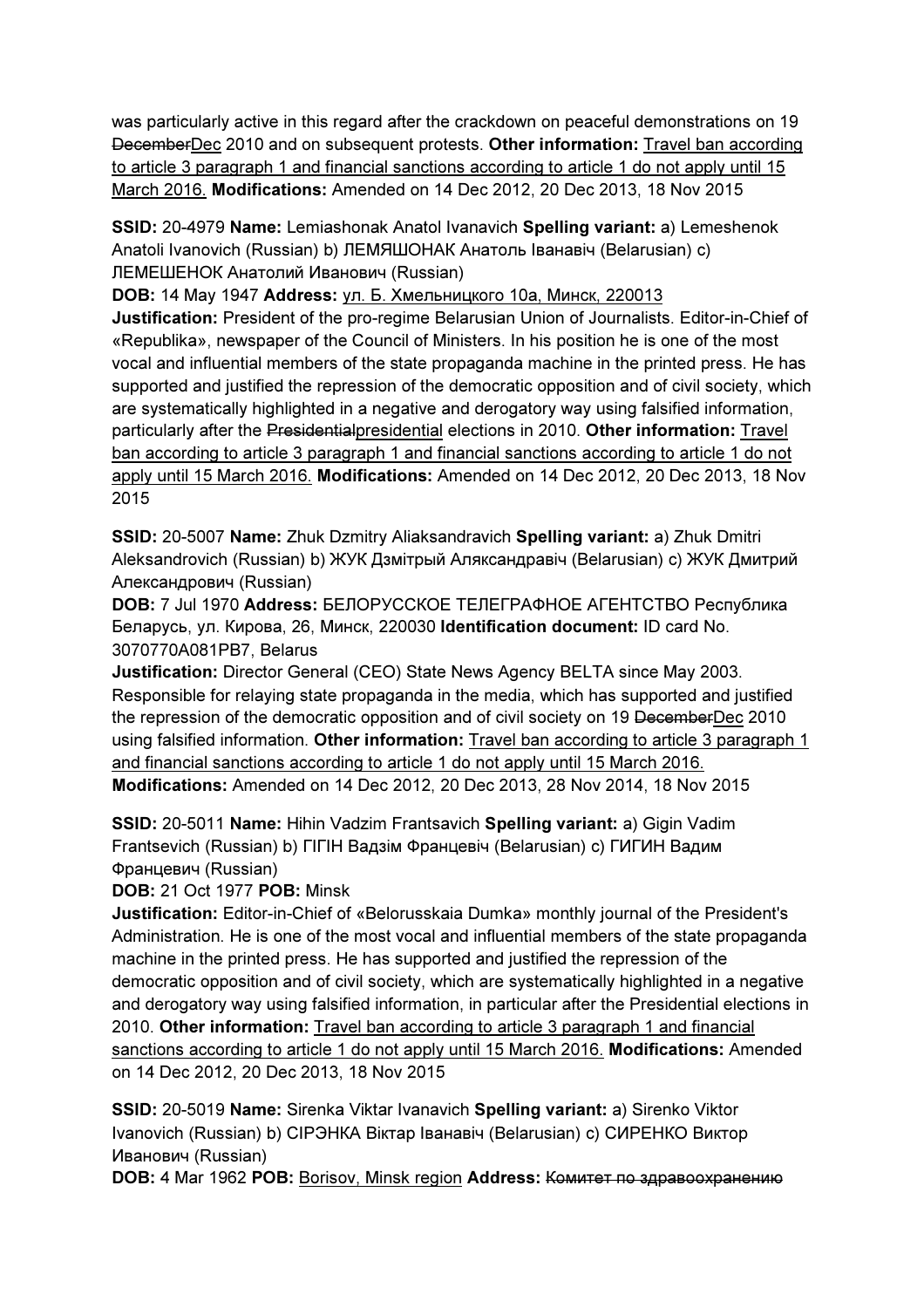Минского горисполкома, ул. Маяковского, 22, корп. 2,, г.Лобанка, 81, кв. 19, Минск, 220006220000 Identification document: a) ID card No. 3040362B062PB7, Belarus b) Passport No. MP2249974, Belarus, Date of issue: 30 Mar 2007

Justification: Deputy Governor of the Minsk region (since January 2015), former Head of the Committee for Health Care of Minsk City and former Chief Surgeon of the Minsk Emergency Hospital. He did not oppose the kidnapping of the presidential candidate, Nekliayev, who was transported to his hospital after being severely beaten on 19 DecemberDec 2010 and, by failing to call the police, cooperated with the unknown perpetrators. Such inaction led him to be promoted. As Head of the Committee for Health Care of Minsk City ishe was responsible for supervising use of labour-sanitary institutions in the suppression of human rights. Other information: Travel ban according to article 3 paragraph 1 and financial sanctions according to article 1 do not apply until 15 March 2016. Modifications: Amended on 14 Dec 2012, 20 Dec 2013, 28 Nov 2014, 18 Nov 2015

SSID: 20-5027 Name: Ravinskaia Tatsiana Uladzimirauna Spelling variant: a) Ravinskaya Tatsiana Uladzimirauna (Belarusian) b) Revinskaia Tatiana Vladimirovna (Russian) c) Revinskaya Tatiana Vladimirovna (Russian) d) Revinskaya Tatyana Vladimirovna (Russian) e) РАВIНСКАЯ Таццяна Уладзіміраўна (Belarusian) f) РЕВИНСКАЯ Татьяна Владимировна (Russian)

Address: Минский городской суд, ул. Дунина-Марцинкевича, 1, Минск, 220092 Justification: Judge at the City Court of Minsk. Former judge at the Pervomayski District Court of the city of Minsk. On 27 AprilApr 2011, she sentenced the politician Dmitri Bandarenka, coordinator of the civic campaign "European Belarus" of the former presidential candidate A. Sannikau to 2 years in jail. Her way of conducting the trial was a clear violation of the Code of Criminal Procedure. She sustained the use of evidence and testimonies irrelevant to the accused. Other information: Travel ban according to article 3 paragraph 1 and financial sanctions according to article 1 do not apply until 15 March 2016. Modifications: Amended on 14 Dec 2012, 20 Dec 2013, 18 Nov 2015

SSID: 20-5031 Name: Esman Valery Aliaksandravich Spelling variant: a) Yesman Valery Aliaksandravich (Belarusian) b) Esman Valeri Aleksandrovich (Russian) c) Yesman Valeri Aleksandrovich (Russian) d) Yesman Valeriy Aleksandrovich (Russian) e) ЕСЬМАН Валерый Аляксандравіч (Belarusian) f) ЕСЬМАН Валерий Александрович (Russian) Address: Суд Центрального района г. Минска, ул. Кирова, 21, Минск, 220030 Justification: Judge at the Central District Court of the city of Minsk. He was directly involved in trials against peaceful demonstrators on 19 December 2010. On 20 DecemberDec 2010, he sentenced civil society activists Siarhei Martynau, Dzmitry Chiarniak, Euhen Vaskovich respectively to 10, 11 and 12 days in jail. In June, July and October 2011, he sentenced several other activists to 10 and 11 days in jail. On 25 FebruaryFeb 2013, he sentenced in a closed trial the activist Anatol Naumovich to 15 days in jail. The way he conducted the trials was a clear violation of the Code of Criminal Procedure. He sustained the use of evidence and testimonies irrelevant to the accused. Other information: Travel ban according to article 3 paragraph 1 and financial sanctions according to article 1 do not apply until 15 March 2016. Modifications: Amended on 14 Dec 2012, 20 Dec 2013, 18 Nov 2015

SSID: 20-5035 Name: Bychko Aliaksei Viktaravich Spelling variant: a) Bychko Aleksei Viktorovich (Russian) b) Bychko Alexey Viktorovich (Russian) c) БЫЧКО Аляксей Віктаравіч (Belarusian) d) БЫЧКО Алексей Викторович (Russian)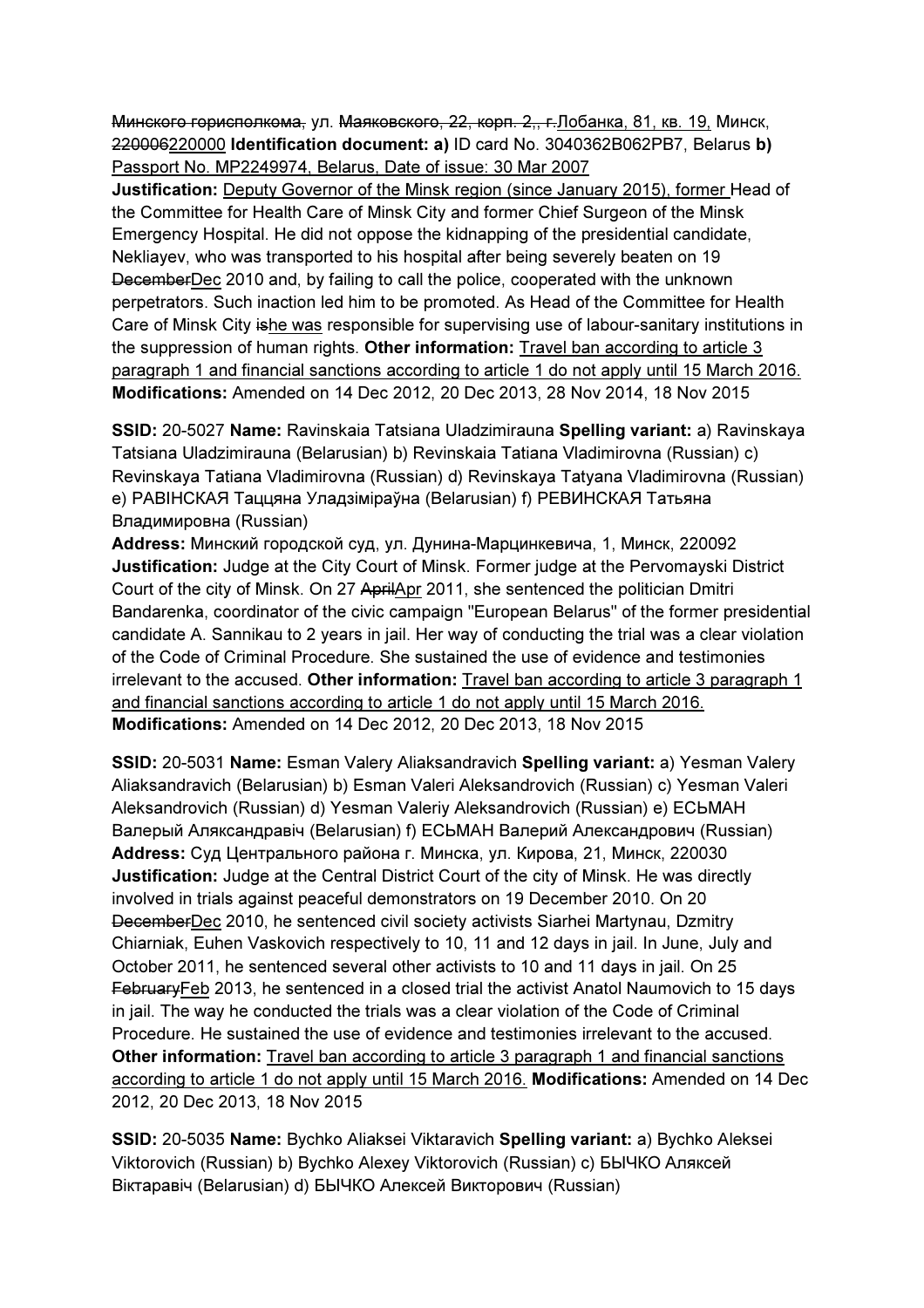Address: Минский городской суд, ул. Дунина-Марцинкевича, 1, Минск, 220092 Justification: Judge at the City Court of Minsk, former judge at the Central District Court of Minsk. On 26 OctoberOct 2011, he sentenced civil society activist Siarhei Kazakou to 10 days in jail. The way he conducted the trials was a clear violation of the Code of Criminal Procedure. He sustained the use of evidence and testimonies irrelevant to the accused. Other information: Travel ban according to article 3 paragraph 1 and financial sanctions according to article 1 do not apply until 15 March 2016. Modifications: Amended on 14 Dec 2012, 20 Dec 2013, 18 Nov 2015

SSID: 20-5056 Name: Tupik Vera Mikhailauna Spelling variant: a) Tupik Vera Mikhailovna (Russian) b) TYПIK Вера Міхайлаўна (Belarusian) c) ТУПИК Вера Михайловна (Russian) Address: Минский городской суд, ул. Дунина-Марцинкевича, 1, Минск, 220092 Justification: Judge at the City Court of Minsk. Former Deputy President and judge at the Leninski District Court of the city of Minsk. She was directly involved in the judicial repression of the peaceful demonstrators on 19 DecemberDec 2010. On 20 DecemberDec 2010, she sentenced civil society activists Natallia Vasilievich to 15 days in jail, and Katsiaryna Parfilieva, Alyaksandr Piatnitski and Sviatlana Rasliakova to 10 days in jail. In JulyJul 2011, she sentenced other activists to 10 days in jail. The way she conducted the trials was a clear violation of the Code of Criminal Procedure. She sustained the use of evidence and testimonies irrelevant to the accused. Other information: Travel ban according to article 3 paragraph 1 and financial sanctions according to article 1 do not apply until 15 March 2016. Modifications: Amended on 14 Dec 2012, 20 Dec 2013, 18 Nov 2015

SSID: 20-5060 Name: Niakrasava Alena Tsimafeeuna Spelling variant: a) Nekrasova Elena Timofeevna (Russian) b) Nekrasova Yelena Timofeyevna (Russian) c) НЯКРАСАВА Алена Цімафееўна (Belarusian) d) Некрасова Елена Тимофеевна (Russian) Address: Суд Заводского района г. Минска, пр. Партизанский, 75 А, Минск, 220107 Justification: Judge at the Zavodskoi Rayon Court of the city of Minsk. She was directly involved in the judicial repression of the peaceful demonstrators on 19 DecemberDec 2010. On 20 DecemberDec 2010, she sentenced civil society activists Tatsyana Grechanikava, Alyaksandr Baranou, Yevhen Tsarykau, Maryna Paulouskaya, and Andrei Zialiony to 15 days in jail. On 4 and 7 JulyJul 2011, and on 6 OctoberOct 2011, she sentenced several activists (Katsiarina Davydzik, 10 days in jail; Yauguenia Kamarova, 10 days in jail; Aleh Bazhok, 10 days in jail; Yan Melnikau, 5 days in jail). The way she conducted the trials was a clear violation of the Code of Criminal Procedure. She sustained the use of evidence and testimonies irrelevant to the accused. Other information: Travel ban according to article 3 paragraph 1 and financial sanctions according to article 1 do not apply until 15 March 2016. Modifications: Amended on 14 Dec 2012, 20 Dec 2013, 18 Nov 2015

SSID: 20-5072 Name: Kazak Viktar Uladzimiravich Spelling variant: a) Kazak Viktor Vladimirovich (Russian) b) КАЗАК Віктар Уладзіміравіч (Belarusian) c) КАЗАК Виктор Владимирович (Russian)

Address: Суд Московского района г. Минска, Проспект газеты Правда, 27, Минск, 220042

Justification: Judge at the Moskovski Rayon Court of the city of Minsk. He was directly involved in the judicial repression of the peaceful demonstrators on 19 DecemberDec 2010. On 20 DecemberDec 2010, he sentenced civil society activists Siarhei Arlou and Dzmitry Kresik to 12 days in jail, and Valeria Niadzvitskaya, Valiantsyna Busko and Hanna Dainiak to 10 days in jail. On 27 DecemberDec 2010, he sentenced the deputy leader of the "Young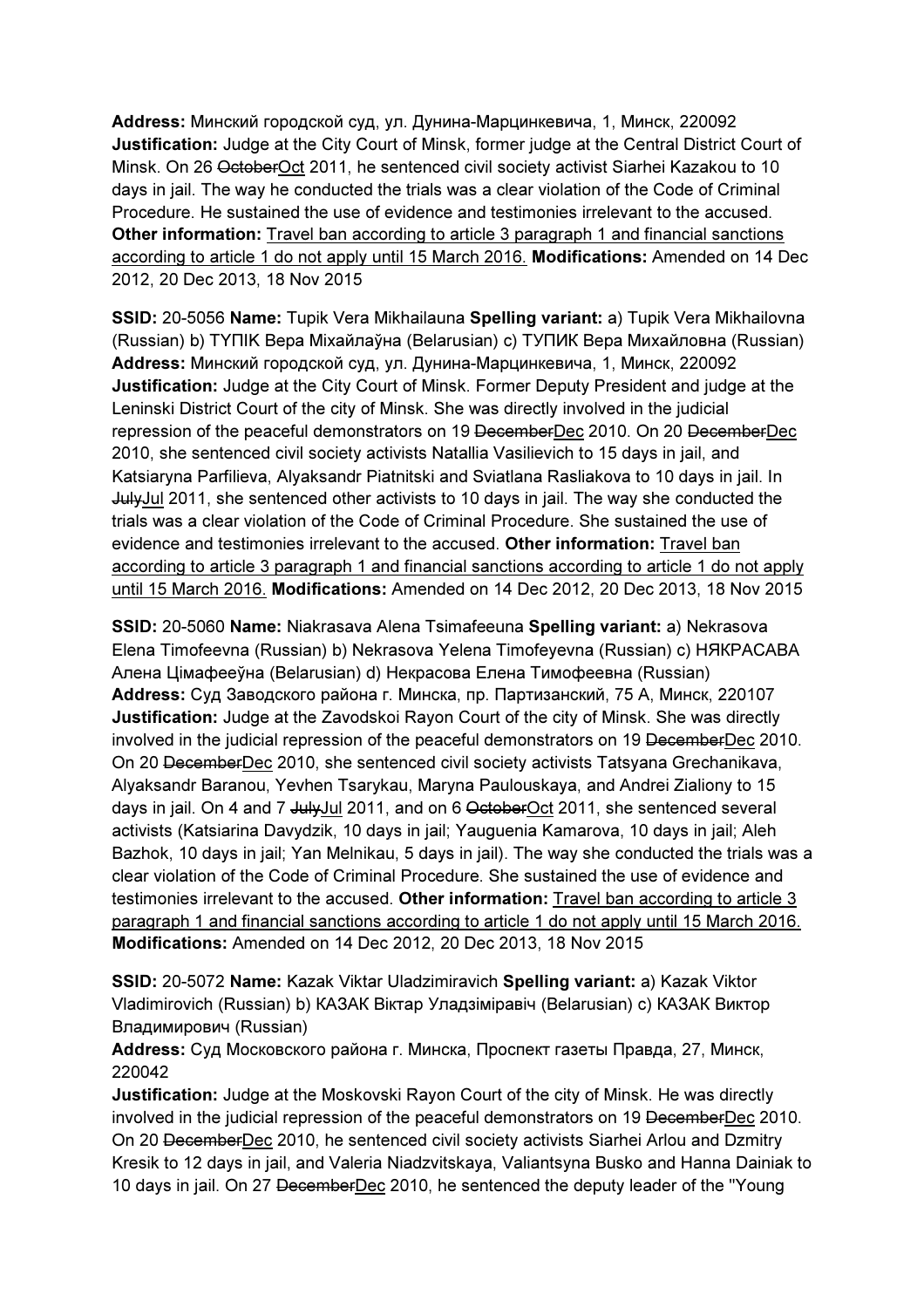Front" to 10 days in jail for his participation in the demonstration on 19 DecemberDec 2010. On 4 and 7 JulyJul 2011, on 8 NovemberNov 2011, and on 20 DecemberDec 2011, he sentenced several activists (Viktoriya Bandarenka, 10 days in jail; Andrei Zakhareuski, 5 days in jail; Mikhail Muski, 7 days in jail; Raman Grytsevich, 7 days in jail). The way he conducted the trials was a clear violation of the Code of Criminal Procedure. He sustained the use of evidence and testimonies irrelevant to the accused. Other information: Travel ban according to article 3 paragraph 1 and financial sanctions according to article 1 do not apply until 15 March 2016. Modifications: Amended on 14 Dec 2012, 20 Dec 2013, 18 Nov 2015

SSID: 20-5076 Name: Shylko Alena Mikalaeuna Spelling variant: a) Shilko Elena Nikolaevna (Russian) b) Shilko Yelena Nikolaevna (Russian) c) ШЫЛЬКО Алена Мікалаеўна (Belarusian) d) ШИЛЬКО Елена Николаевна (Russian) Address: Минский городской суд, ул. Дунина-Марцинкевича, 1, Минск, 220092 Justification: Judge at the Minsk City court, former judge at the Moskovski District Court of the city of Minsk. She was directly involved in the judicial repression of the peaceful demonstrators on 19 DecemberDec 2010. On 20, 24 and 30 DecemberDec 2010, she sentenced civil society activists, respectively Ihar Shershan (12 days in jail), Zmitser Shurkhai (10 days in jail) and Franak Viachorka (12 days in jail). On 24 January 2012, she rejected the appeal of Ales Byalyatski regarding the sentence imposed on him by the Pervomaiski District Court of Minsk even though Byalyatski's trial was conducted in a way that was a clear violation of the Code of Criminal Procedure. Byalyatski was active in defending and providing assistance to those who suffered from repression in relation to the 19 DecemberDec 2010 elections and the crackdown on civil society and democratic opposition. Her way of conducting the trials is a clear violation of the Code of Criminal Procedure. She sustained the use of evidence and testimonies irrelevant to the accused. Other information: Travel ban according to article 3 paragraph 1 and financial sanctions according to article 1 do not apply until 15 March 2016. Modifications: Amended on 14 Dec 2012, 20 Dec 2013, 18 Nov 2015

SSID: 20-5080 Name: Simakhina Liubou Siarheeuna Spelling variant: a) Simakhina Liubov Sergeevna (Russian) b) CIMAXIHA Любоў Сяргееўна (Belarusian) c) СИМАХИНА Любовь Сергеевна (Russian)

Address: Суд Московского района г. Минска, Проспект газеты Правда, 27, Минск, 220042

Justification: Judge at the Moskovski Rayon Court of the city of Minsk. She was directly involved in the judicial repression of the peaceful demonstrators on 19 DecemberDec 2010. On 20 DecemberDec 2010, she sentenced civil society activist Siarhei Barsukou to 12 days in jail. On 8 NovemberNov 2011, she sentenced civil society activist, Paval Siarhei, to 7 days in jail. Her way of conducting the trials was a clear violation of the Code of Criminal Procedure. She sustained the use of evidence and testimonies irrelevant to the accused. Other information: Travel ban according to article 3 paragraph 1 and financial sanctions according to article 1 do not apply until 15 March 2016. Modifications: Amended on 14 Dec 2012, 20 Dec 2013, 18 Nov 2015

SSID: 20-5098 Name: ShestakouShastakou lury Valerievich Spelling variant: a) ShestakouShastakou Yury Valerievich (Belarusian) b) Shestakov Iuri Valerievich (Russian) c) Shestakov Yuri Valerievich (Russian) d) ШАСТАКОЎ Юрый Валер'евіч (Belarusian) e) ШЕСТАКОВ Юрий Валерьевич (Russian)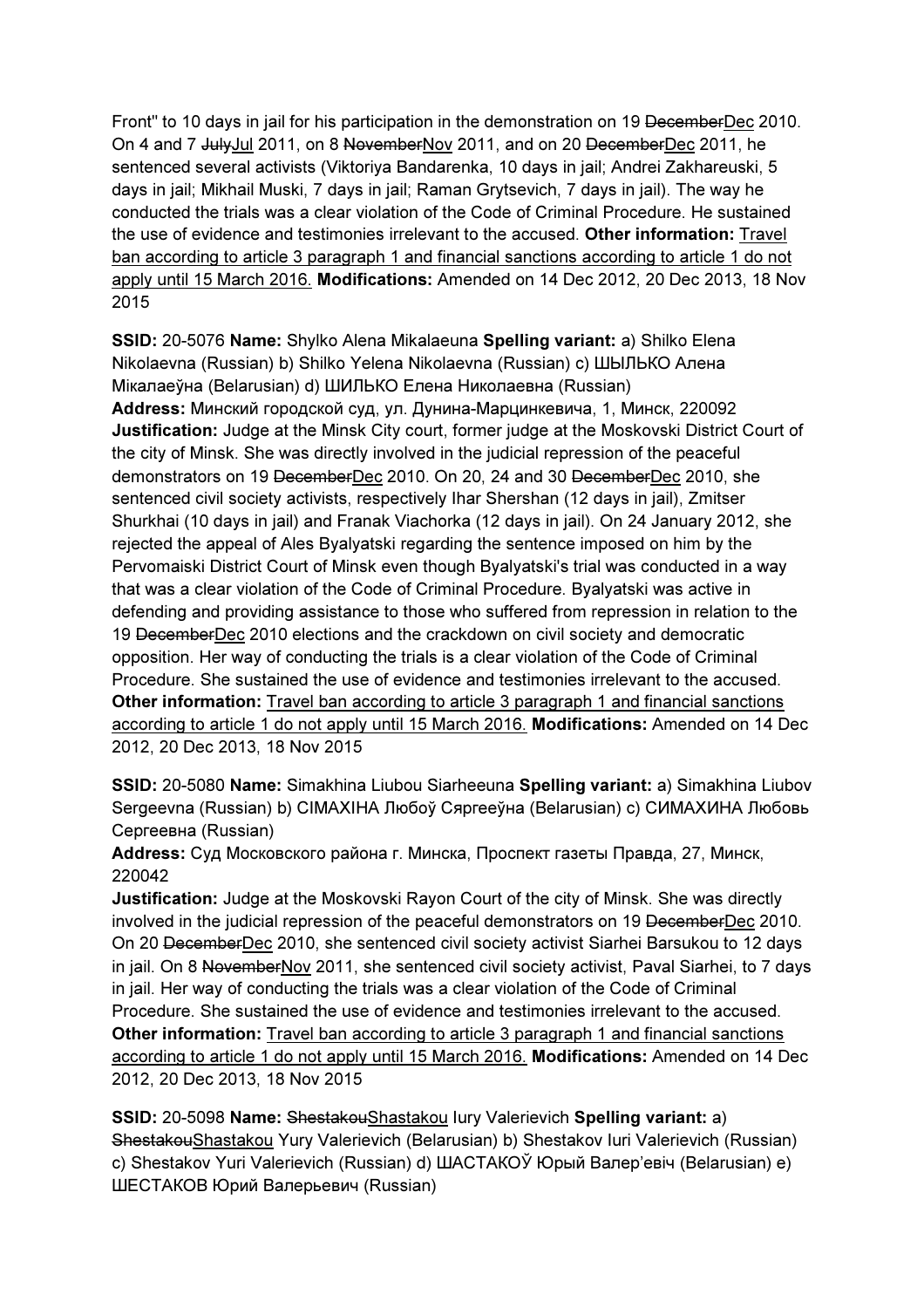Address: Суд Московского района г. Минска, Проспект газеты "Правда,", 27, Минск, 220042

Justification: Judge and Deputy President at the Moskovski Rayon Court of the city of Minsk. He was directly involved in the judicial repression of peaceful demonstrators on 19 DecemberDec 2010. On 20 and 27 DecemberDec 2010, he sentenced civil society activists Illya Vasilievich, Nadzeya Chayukhova, Tatsiana Radzetskaya, Siarhei Kanapatski and Volha Damarad to 10 days in jail. On 20 December 2010Dec 2011 he sentenced the activist Siarhei Kanapatski for the commemoration of the repression on 19 DecemberDec 2010. His way of conducting the trials was a clear violation of the Code of Criminal Procedure. He sustained the use of evidence and testimonies irrelevant to the accused. Other information: Travel ban according to article 3 paragraph 1 and financial sanctions according to article 1 do not apply until 15 March 2016. Modifications: Amended on 14 Dec 2012, 20 Dec 2013, 18 Nov 2015

SSID: 20-5102 Name: Motyl Tatsiana Iaraslavauna Spelling variant: a) Motyl Tatsiana Yaraslavauna (Belarusian) b) Motyl Tatiana Iaroslavovna (Russian) c) Motyl Tatyana Yaroslavovna (Russian) d) МОТЫЛЬ Таццяна Яраславаўна (Belarusian) e) Мотыль Татьяна Ярославовна (Russian)

Address: Суд Московского района г. Минска, Проспект газеты "Правда,", 27, Минск, 220042

Justification: Judge at the Moskovski Rayon Court of the city of Minsk. She was directly involved in the judicial repression of peaceful demonstrators on 19 DecemberDec 2010. On 10 JanuaryJan 2011, she sentenced Young Front activist, Yulian Misiukevich, to 12 days in jail and, on 21 JanuaryJan 2011 and 31 JanuaryJan 2011 respectively, she sentenced political activist, Usevalad Shasharin, and civil society activist, Tsimafei Atranschankau, each to 9 days in jail. She also sentenced on 27 DecemberDec 2010 and 20 JanuaryJan 2011 respectively human rights defender, Mikhail Matskevich, to 10 days in jail and civil society activist, Valer Siadou, to 12 days in jail for their participation in an action in support of political prisoners. She was also directly involved in the judicial repression of civil society activist activists in 2011. On 4 and 7 July Jul 2011, she sentenced Anton Glinisty and Andrei Ignatchyk to 10 days in jail. She has also been directly involved in the judicial repression of political activists in 2012. On 22 FebruaryFeb 2012, she sentenced the prominent political activist, Pavel Vinagradau, to 10 days in jail, on whom she also imposed, on 10 AprilApr 2012, a preventive police supervision for two years. On 23 MarchMar 2012, she sentenced political activists Mikhas Kostka and Anastasia Shuleika of «Revolution through social networks» to 5 days in jail. On 21 AprilApr 2012, she sentenced the latter again to 10 days in jail. On 24, 25 and 26 May 2012, she sentenced Young Front activists, Uladzimir Yaromenak, Zmitser Kremenetski and Raman Vasiliev to 10, 10 and 12 days in jail respectively. On 22 JuneJun 2012, she sentenced the Euroradio journalist, Paval Sverdlou, to 15 days in jail. On 18 <del>July</del>Jul 2012, she sentenced the activist Katsiarina Halitskaya to 10 days in jail. On 8 and 9 NovemberNov 2012, she sentenced again Young Front activists, Uladzimir Yaromenak and Raman Vasiliev to 15 days in jail. On 7 May 2013, she sentenced the acitivst Aliaksandr Yarashevich to 12 days in jail. Her way of conducting the trials was a clear violation of the Code of Criminal Procedure. She sustained the use of evidence and testimonies irrelevant to the accused accused. On 6 Aug 2014 she sentenced activist Oleg Korol to 10 days of administrative detention without giving him a chance to speak in court; instead she stated: "I know that you admit your guilt". Other information: Travel ban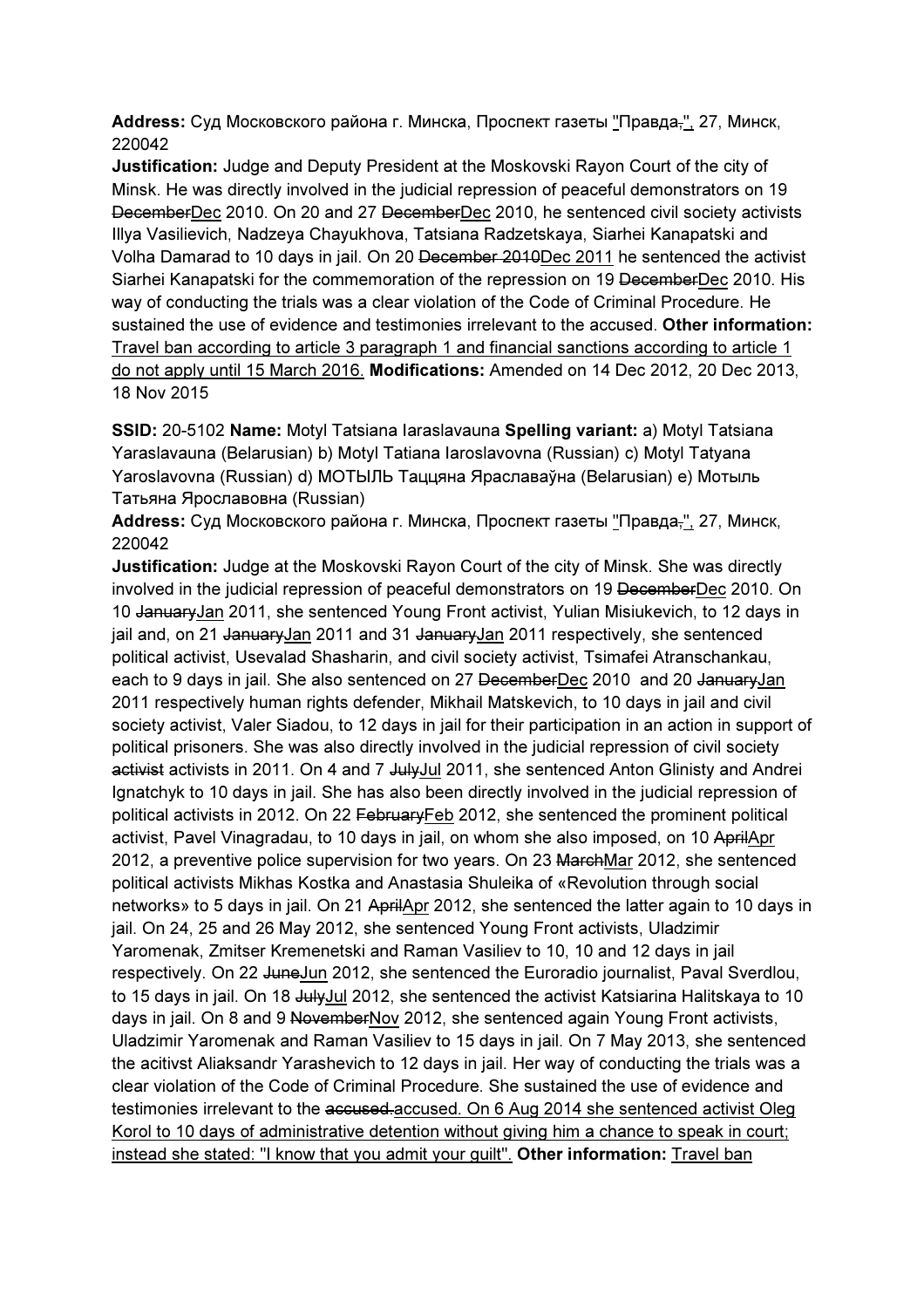according to article 3 paragraph 1 and financial sanctions according to article 1 do not apply until 15 March 2016. Modifications: Amended on 14 Dec 2012, 20 Dec 2013, 18 Nov 2015

SSID: 20-5106 Name: Khatkevich Iauhen Viktaravich Spelling variant: a) Khatkevich Yauhen Viktaravich (Belarusian) b) Khatkevich Evgeni Viktorovich (Russian) c) Khatkevich Yevgeni Viktorovich (Russian) d) ХАТКЕВIЧ Яўген Віктаравіч (Belarusian) e) ХАТКЕВИЧ Евгений Викторович (Russian)

Address: Суд Московского района г. Минска, Проспект газеты Правда, 27, Минск, 220042

Justification: Judge at the Moskovski District Court of the city of Minsk. He was directly involved in the judicial repression of peaceful demonstrators on 19 DecemberDec 2010. On 20, 22 and 27 DecemberDec 2010, he sentenced civil society activists, Alyaksandra Suslava and Svitlana Pankavets, to 10 days in jail, Fedar Masliannikau and Mikhas Lebedz to 12 days in jail and Zmitser Bandarchuk, Artsem Dubski and Mikhas Pashkevich to 15 days in jail. In 2011, 2012 and 2013, he sentenced other activists to terms ranging from 7 to 14 days in jail. His way of conducting the trials was a clear violation of the Code of Criminal Procedure. He sustained the use of evidence and testimonies irrelevant to the accused. Other information: Travel ban according to article 3 paragraph 1 and financial sanctions according to article 1 do not apply until 15 March 2016. Modifications: Amended on 14 Dec 2012, 20 Dec 2013, 18 Nov 2015

SSID: 20-5114 Name: Shahrai Ryta Piatrouna Spelling variant: a) Shagrai Rita Petrovna (Russian) b) ШАГРАЙ Рнта Пятроўна (Belarusian) c) ШАГРАЙ Рита Петровна (Russian) Address: Суд Партизанского Заводского района г. Минска, ул. Семашко, 33пр. Партизанский, 75А, Минск, 220027220107

Justification: President of the Zavodskoy District court of the city of Minsk (since 2014), former Deputy President at the Partizanski District court of the city of Minsk, former judge at the Oktiabrski District Court of the city of Minsk. She was directly involved in the judicial repression of peaceful demonstrators on 19 DecemberDec 2010. On 20 DecemberDec 2010, she sentenced civil society activists, Ales Sobal, Maksim Hrishel and Kastantsin Chufistau, to 10 days in jail, and Siarhei Kardymon to 15 days in jail. On 7 JulyJul 2011, she sentenced the activist Artur Zauharodny to 13 days in jail. On 12 OctoberOct 2012 she sentenced the activists Aleh Korban and Uladzimir Siarheeu to 5 days in jail. Her way of conducting the trials was a clear violation of the Code of Criminal Procedure. She sustained the use of evidence and testimonies irrelevant to the accused. Other information: Travel ban according to article 3 paragraph 1 and financial sanctions according to article 1 do not apply until 15 March 2016. Modifications: Amended on 14 Dec 2012, 20 Dec 2013, 18 Nov 2015

SSID: 20-5118 Name: Mitrakhovich Iryna Aliakseeuna Spelling variant: a) Mitrakhovich Irina Alekseevna (Russian) b) MITPAXOBIЧ Ірына Аляксееўна (Belarusian) c) МИТРАХОВИЧ Ирина Алексеевна (Russian)

Address: Суд Октябрьского района г. Минска, ул. Семашко, 33, Минск, 220027 Justification: Judge at the Oktiabrski Rayon Court of the city of Minsk. She was directly involved in the judicial repression of peaceful demonstrators on 19 DecemberDec 2010. On 20 DecemberDec 2010, she sentenced civil society activists Aleh Yastrutseu and Mark Metsialkou to 15 days in jail. On 7 July Jul 2011, she sentenced civil society activists Eduard Baida and Andrei Ratsolka to 10 days in jail, and Artsem Starykau to 12 days in jail for taking part in a silent protest. Her way of conducting the trials was a clear violation of the Code of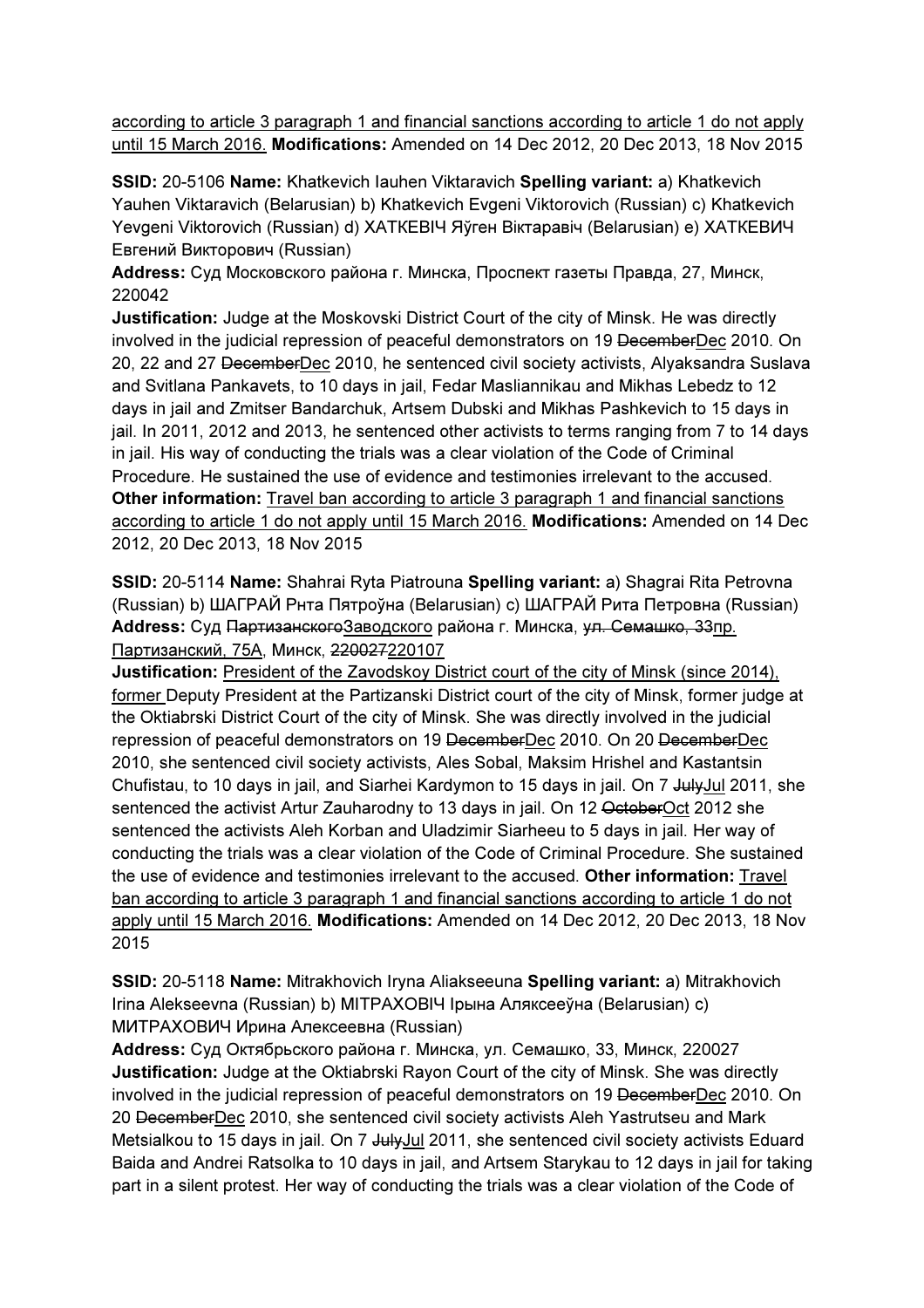Criminal Procedure. She sustained the use of evidence and testimonies irrelevant to the accused. Other information: Travel ban according to article 3 paragraph 1 and financial sanctions according to article 1 do not apply until 15 March 2016. Modifications: Amended on 14 Dec 2012, 20 Dec 2013, 18 Nov 2015

SSID: 20-5122 Name: Pratasavitskaia Natallia Uladzimirauna Spelling variant: a) Protosovitskaia Natalia Vladimirovna (Russian) b) Protosovitskaya Natalia Vladimirovna (Russian) c) Protosovitskaya Natalya Vladimirovna (Russian) d) ПРАТАСАВIЦКАЯ Наталля Уладзіміраўна (Belarusian) e) ПРОТОСОВИЦКАЯ Наталья Владимировна (Russian)

Address: Суд Октябрьского района г. Минска, ул. Семашко, 33, Минск, 220027 Justification: Judge at the Oktiabrski Rayon Court of Minsk. She was directly involved in the judicial repression of peaceful demonstrators on 19 DecemberDec 2010. On 20 DecemberDec 2010, she sentenced civil society activists Siarhei Sheuchenka, Katsiaryna Sliadzeuskaya and Aliaksandra Chemisava to 10 days in jail, and Yauhen Mironau, Ihar Matsuta, Illya Laptseu, Mikhail Korzun and Vital Murashkevich to 15 days in jail. On 13 JanuaryJan 2011, she sentenced the prominent journalist Andrei Pochobut to 15 days in jail. On 31 OctoberOct 2011, she sentenced the activist Volha Bandarenka to 10 ays in jail. On 26 MarchMar 2013, she sentenced the activist Ihar Simirou to 10 days in jail. Her way of conducting the trials was a clear violation of the Code of Criminal Procedure. She sustained the use of evidence and testimonies irrelevant to the accused. Other information: Travel ban according to article 3 paragraph 1 and financial sanctions according to article 1 do not apply until 15 March 2016. Modifications: Amended on 14 Dec 2012, 20 Dec 2013, 18 Nov 2015

SSID: 20-5126 Name: Lapko Maksim Fiodaravich Spelling variant: a) Lapko Maksim Fedorovich (Russian) b) Lapko Maxim Fyodorovich (Russian) c) ЛАПКО Максім Федаравiч (Belarusian) d) ЛАПКО Максим Федорович (Russian)

Address: Суд Октябрьского района г. Минска, ул. Семашко, 33, Минск, 220027 Justification: Judge at the Oktiabrski Rayon Court of the city of Minsk. He was directly involved in the judicial repression of peaceful demonstrators on 19 December 2010. On 20 DecemberDec 2010, he sentenced civil society activists Raman Scherbau and Vital Tratsiakou to 10 days in jail, Yuri Krylovich and Pavel Kavalenka to 15 days in jail, Youg Front activists Zmitser Kremenitski and Uladzimir Yaromenak respectively to 14 and 15 days in jail. In 2012, he sentenced other activists, particularly Young Front activists, to terms ranging from 10 to 15 days in jail. On 17 JulyJul 2012, he sentenced Raman Vasiliev and Uladzimir Yaromenak respectively to 12 and 15 days in jail. His way of conducting the trials was a clear violation of the Code of Criminal Procedure. He sustained the use of evidence and testimonies irrelevant to the accused. Other information: Travel ban according to article 3 paragraph 1 and financial sanctions according to article 1 do not apply until 15 March 2016. Modifications: Amended on 14 Dec 2012, 20 Dec 2013, 18 Nov 2015

SSID: 20-5134 Name: Zhukouskaia Zhanna Aliakseeuna Spelling variant: a) Zhukouskaya Zhanna Aliakseyeuna (Belarusian) b) Zhukovskaia Zhanna Alekseevna (Russian) c) Zhukovskaya Zhanna Alekseyevna (Russian) d) ЖУКОЎСКАЯ Жанна Аляксееўна (Belarusian) e) ЖУКОВСКАЯ Жанна Алексеевна (Russian)

Address: Суд Фрунзенского района г. Минска, ул. Д. Марцинкевича, 1, к. 2, Минск, 220092

Justification: Judge at the Frunzenski Rayon Court of the city of Minsk. She was directly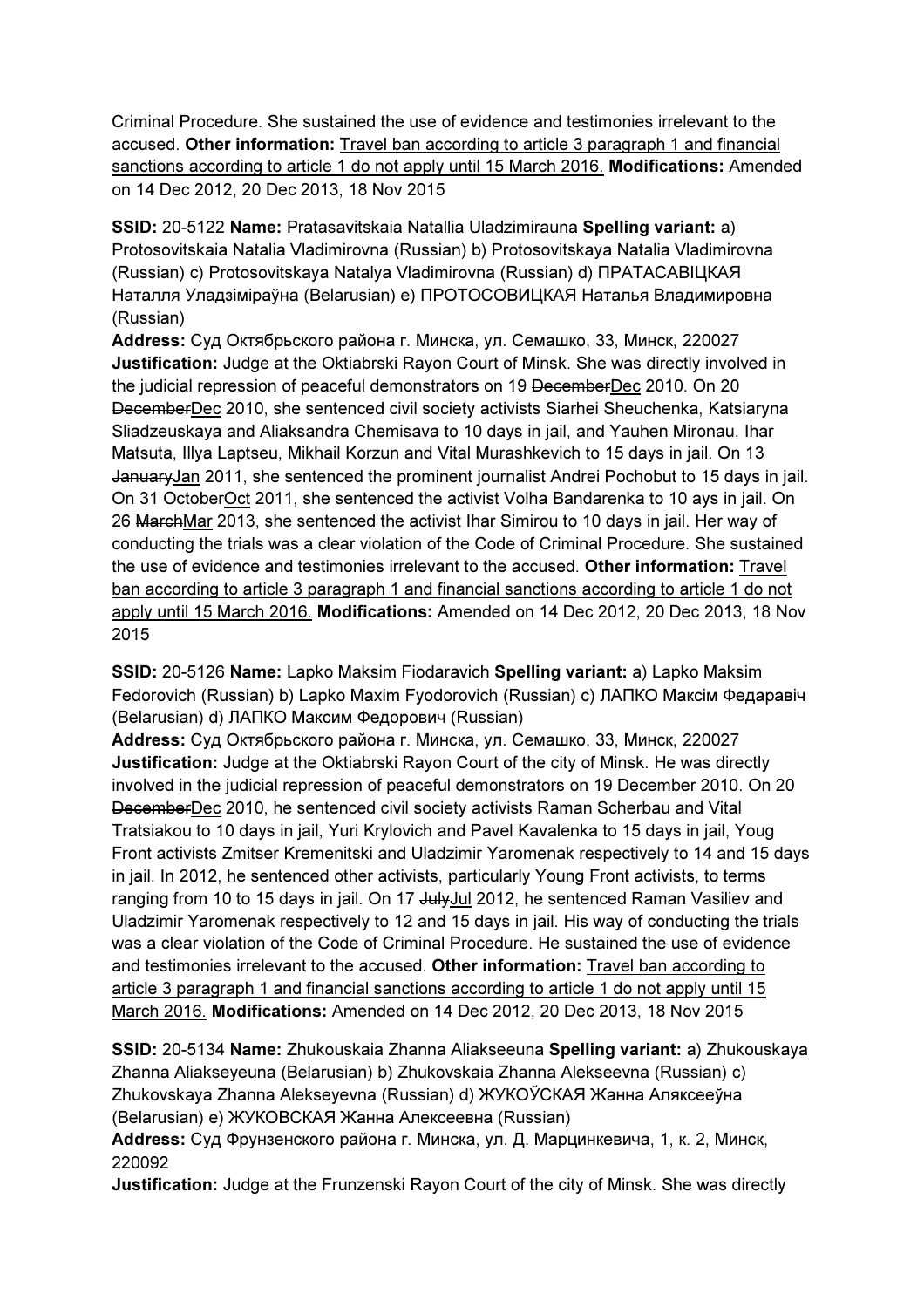involved in the judicial repression of peaceful demonstrators on 19 DecemberDec 2010. On 20 DecemberDec 2010, she sentenced civil society activists Iryna Yarashevich and Mikhail Yakavenka respectively to 15 and 10 days in jail. On 21 May 2011, she sentenced former presidential candidate Rymashevsky and Neklyaeu respectively to a suspended sentence of 2 years and to 3 years in jail with postponement of the enforcement. On 7 JulyJul 2011, she sentenced civil society activist Barys Sidareika to 10 days in jail for taking part in a silent protest. Her way of conducting the trials was a clear violation of the Code of Criminal Procedure. She sustained the use of evidence and testimonies irrelevant to the accused. Other information: Travel ban according to article 3 paragraph 1 and financial sanctions according to article 1 do not apply until 15 March 2016. Modifications: Amended on 14 Dec 2012, 20 Dec 2013, 18 Nov 2015

SSID: 20-5142 Name: Lukashenka Dzmitry Aliaksandravich Spelling variant: a) Lukashenko Dmitri Aleksandrovich (Russian) b) ЛУКАШЭНКА Дзмітрый Аляксандравіч (Belarusian) c) ЛУКАШЕНКО Дмитрий Александрович (Russian)

DOB: 23 Mar 1980 Address: President's Sports Club, ул. Старовиленская, 4, г. Минск, 220029

Justification: Businessman, with active participation in financial operations involving the Lukashenka family. Chairman of the Presidential Sports Club. Other information: Travel ban according to article 3 paragraph 1 and financial sanctions according to article 1 do not apply until 15 March 2016. Modifications: Amended on 14 Dec 2012, 20 Dec 2013, 28 Nov 2014, 18 Nov 2015

SSID: 20-5146 Name: Shuhaeu Siarhei Mikhailavich Spelling variant: a) Shuhayeu Siarhei Mikhailavich (Belarusian) b) Shugaev Sergei Mikhailovich (Russian) c) Shugayev Sergey Mikhailovich (Russian) d) ШУГАЕЎ Сяргей Михайлaвiч (Belarusian) e) ШУГАЕВ Сергей Михайлович (Russian)

Address: КГБ, проспект Независимости, 17, Минск, 210623

Justification: Head of the KGB Counter-Intelligence Division and former Deputy Head of the KGB Counter-Intelligence Board. Responsible for the repressive workactivity of the KGB against civil society and the democratic opposition. Other information: Travel ban according to article 3 paragraph 1 and financial sanctions according to article 1 do not apply until 15 March 2016. Modifications: Amended on 14 Dec 2012, 20 Dec 2013, 18 Nov 2015

SSID: 20-5150 Name: Kuzniatsou Ihar Nikonavich Spelling variant: a) Kuznetsov Igor Nikonovich (Russian) b) КУЗНЯЦОЎ Ігар Нiконaвiч (Belarusian) c) КУЗНЕЦОВ Игорь Никонович (Russian)

Address: KGB Training Centre, Бядули 2, Минск, 220034

Justification: Major General, former Head of KGB Training Centre, former Head of the KGB in the Minsk region and in Minsk eitycity, sent to the reserve forces. As the person responsible for preparing and training KGB staff, he was responsible for the repressive activity of the KGB against civil society and the democratic opposition. In relation to his previous functions, he was responsible for the same repressive activity of the KGB in Minsk city and in the region of Minsk. Other information: Travel ban according to article 3 paragraph 1 and financial sanctions according to article 1 do not apply until 15 March 2016. Modifications: Amended on 14 Dec 2012, 20 Dec 2013, 28 Nov 2014, 18 Nov 2015

SSID: 20-5154 Name: Haidukevich Valery Uladzimiravich Spelling variant: a) Gaidukevich Valeri Vladimirovich (Russian) b) ГАЙДУКЕВIЧ Валерый Уладзіміравіч (Belarusian) c)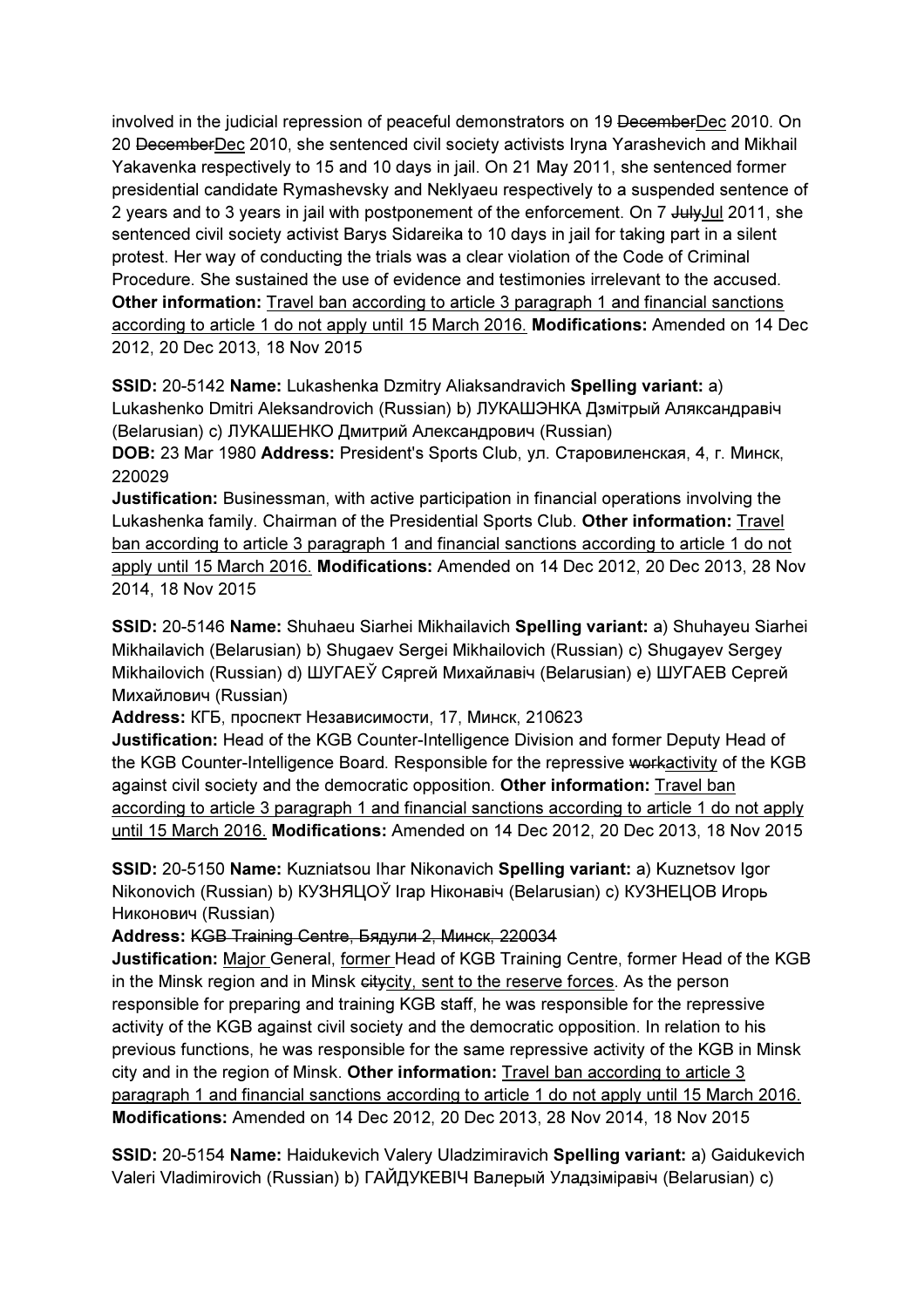ГАЙДУКЕВИЧ Валерий Владимирович (Russian)

DOB: 19 Jan 1953 POB: Behoml, Behomlski district, Minsk region

Justification: Member of Parliament in the Lower Chamber, Head of the Committee on Security, Defence and Fight against crime of the Parliamentary Assembly of the Union State of Russia and Belarus. Former Deputy Minister of Interior and Commander of internal troops. As a commander of internal troops he was responsible for the violent repression of the demonstration on 19 DecemberDec 2012 in Minsk, where his troops were the first to be actively involved. Other information: Travel ban according to article 3 paragraph 1 and financial sanctions according to article 1 do not apply until 15 March 2016. Modifications: Amended on 14 Dec 2012, 20 Dec 2013, 18 Nov 2015

SSID: 20-5158 Name: Hureeu Siarhei Viktaravich Spelling variant: a) Hureyeu Siarhey Viktaravich (Belarusian) b) Gureev Sergei Viktorovich (Russian) c) Gureyev Sergey Viktorovich (Russian) d) ГУРЭЕЎ Сяргей Віктаравіч (Belarusian) e) ГУРЕЕВ Сергей Викторович (Russian)

Justification: Has been actively involved in the repression of civil society in Belarus. As a former Deputy Minister of Interior and Head of Preliminary Investigation, he was responsible for the violent suppression of protests and violations of human rights during investigation proceedings in relation to the December 2010 elections. Joined the reserve forces in February 2012. Currently a General in the reserve forces. Other information: Travel ban according to article 3 paragraph 1 and financial sanctions according to article 1 do not apply until 15 March 2016. Modifications: Amended on 14 Dec 2012, 20 Dec 2013, 28 Nov 2014, 18 Nov 2015

SSID: 20-5162 Name: Kachanau Uladzimir Uladzimiravich Spelling variant: a) Kachanov Vladimir Vladimirovich (Russian) b) КАЧАНАУ Уладзімір Уладзіміравіч (Belarusian) c) КАЧАНОВ Владимир Владимирович (Russian)

Address: 10Министерство юстиции, ул. Коллекторная, 10, Минск, 220004, Belarus (10 Kollektornaya str., Minsk, 220004, Belarusstr.)

Justification: Aide/Advisor to the Minister of Justice. As the aide to the Minister of Justice, he was responsible for the role and the action of the Ministry of Justice and the judiciary of Belarus, by elaborating laws that are repressive towards civil society and the democratic opposition, supervising the work of the judges and prosecutors, denying or depriving registration for NGOs and political parties, taking decisions against lawyers who defenddefended political prisoners, as well as deliberately ignoring the unlawful acts undertaken by the security services against the population. Other information: Travel ban according to article 3 paragraph 1 and financial sanctions according to article 1 do not apply until 15 March 2016. Modifications: Amended on 14 Dec 2012, 20 Dec 2013, 18 Nov 2015

SSID: 20-5166 Name: Badak Ala Mikalaeuna Spelling variant: a) Bodak Alla Nikolaevna (Russian) b) БАДАК Ала Мікалаеўна (Belarusian) c) БОДАК Алла Николаевна (Russian) DOB: 30 Aug 1967 Address: a) 10 Kollektornaya str., Minsk, 220004, Belarus b) Министерство юстиции, Коллекторная, 10, Минск, 220004, Belarus (10 Kollektornaya str.) Identification document: Passport No. SP0013023, Belarus

Justification: Deputy Minister of Justice, in charge of the supervision of, and control over, the Legal Bar, formerly in charge of legal support to the institutions that draft legislative and regulatory acts. Her functions include supervising the drafting of legislation. She was responsible for the role and the action of the Ministry of Justice and the judiciary of Belarus, which are major instruments of repression of the population, by elaborating laws that are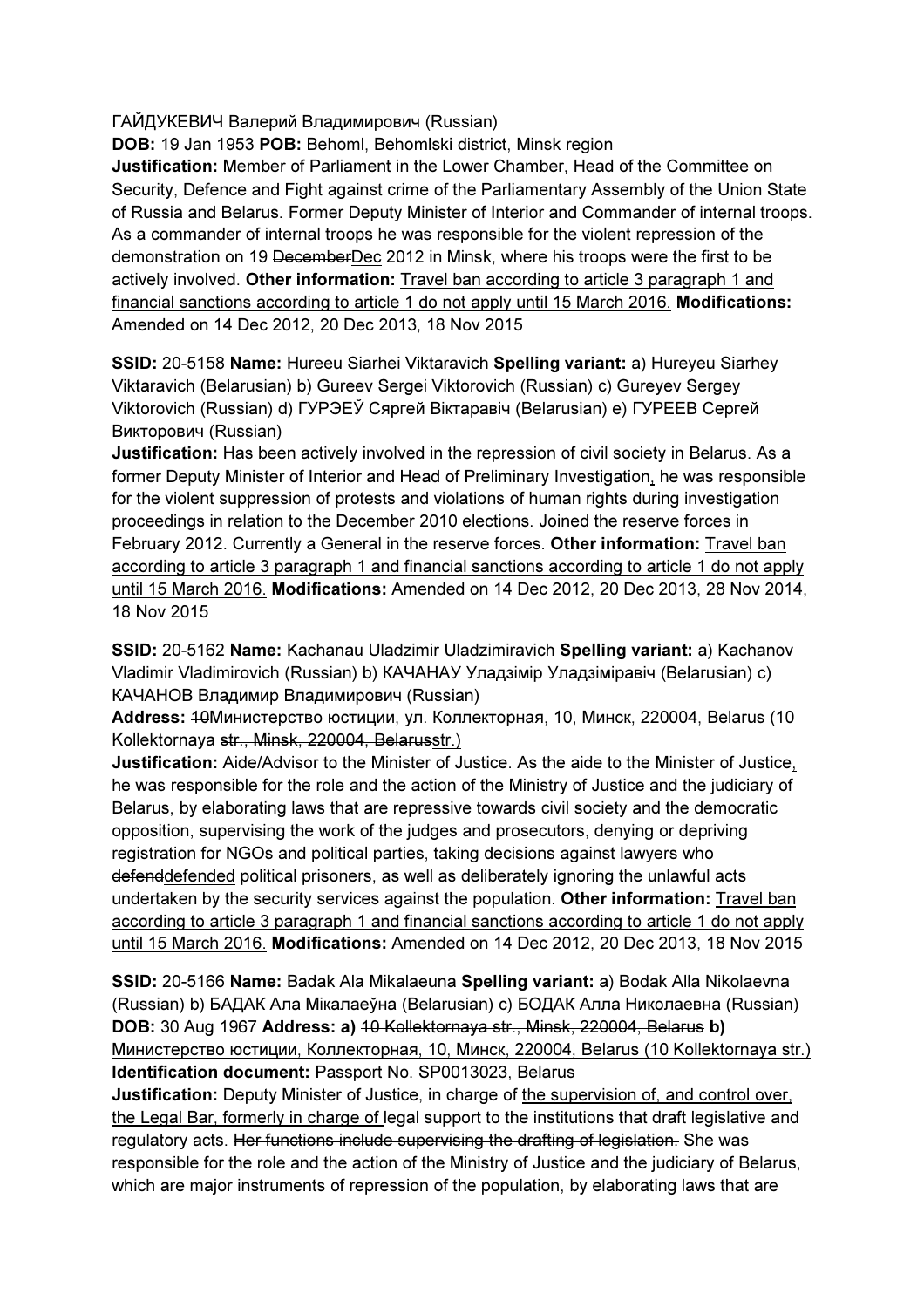repressive towards civil society and the democratic opposition. Other information: Travel ban according to article 3 paragraph 1 and financial sanctions according to article 1 do not apply until 15 March 2016. Modifications: Amended on 14 Dec 2012, 20 Dec 2013, 18 Nov 2015

SSID: 20-5170 Name: Simanau Aliaksandr Anatolievich Spelling variant: a) Simonov Aleksandr Anatolievich (Russian) b) CIMAHAЎ Аляксандр Анатольевіч (Belarusian) c) СИМОНОВ Александр Анатольевич (Russian)

DOB: 1952 POB: Brahin, Gomel region Identification document: ID card No. 3100552C033PB6, Belarus

Justification: Former Deputy Minister of Justice, in charge of the judiciary staff, the ideology and the control of the implementation of sentences. His functions include the supervision and control of the judiciary staff. He was responsible for the role and the action of the Ministry of Justice and judiciary of Belarus, which are major instruments of repression of the population, by imposing state propaganda in the judiciary, and by ensuring that judicial staff take decisions that are in line with the repressive nature of the regime or that deliberately ignore the unlawful acts undertaken by the security services against the population. Other information: Travel ban according to article 3 paragraph 1 and financial sanctions according to article 1 do not apply until 15 March 2016. Modifications: Amended on 14 Dec 2012, 20 Dec 2013, 18 Nov 2015

SSID: 20-5174 Name: Tushynski Ihar Heraninavich Spelling variant: a) Tushinski Igor Geroninovich (Russian) b) ТУШЫНСКИЙ Ігар Геранінавіч (Belarusian) c) ТУШИНСКИЙ Игорь Геронинович (Russian)

Address: 10Министерство юстиции, ул. Коллекторная, 10, Минск, 220004, Belarus (10 Kollektornaya str., Minsk, 220004, Belarusstr.)

Justification: Deputy Minister of Justice in charge of legal support ofto the institutions that draft legislative and regulatory acts on economic issues and in charge of the registration of legal entities. Responsible for the role and the action of the Belarusian Ministry of Justice and of the judiciary, which are major instruments of repression of the population, by imposing state propaganda in the judiciary, which provokes, and justifies the repression of the democratic opposition and of civil society, by denying or depriving registration for NGOs and political parties. Other information: Travel ban according to article 3 paragraph 1 and financial sanctions according to article 1 do not apply until 15 March 2016. Modifications: Amended on 14 Dec 2012, 20 Dec 2013, 18 Nov 2015

SSID: 20-5182 Name: Ivanou Siarhei Spelling variant: a) Ivanov Sergei (Russian) b) Ivanov Sergey (Russian) c) IВАНОЎ Сяргей (Belarusian) d) ИВАНОВ Сергей (Russian) Justification: Deputy Head of Supply Division of the Ideological and Personnel Directorate of the Minsk Municipal Department of Interior. In February 2011, he received an award and an acknowledgement letter from President Lukashenka for his active participation and implementation of orders during the repression of the 19 DecemberDec 2010 demonstrations. Other information: Travel ban according to article 3 paragraph 1 and financial sanctions according to article 1 do not apply until 15 March 2016. Modifications: Amended on 14 Dec 2012, 20 Dec 2013, 18 Nov 2015

SSID: 20-5186 Name: Kadzin Raman Viktaravich Spelling variant: a) Kadin Roman Viktorovich (Russian) b) КАДЗIН Раман Вiктаравiч (Belarusian) c) КАДИН Роман Викторович (Russian)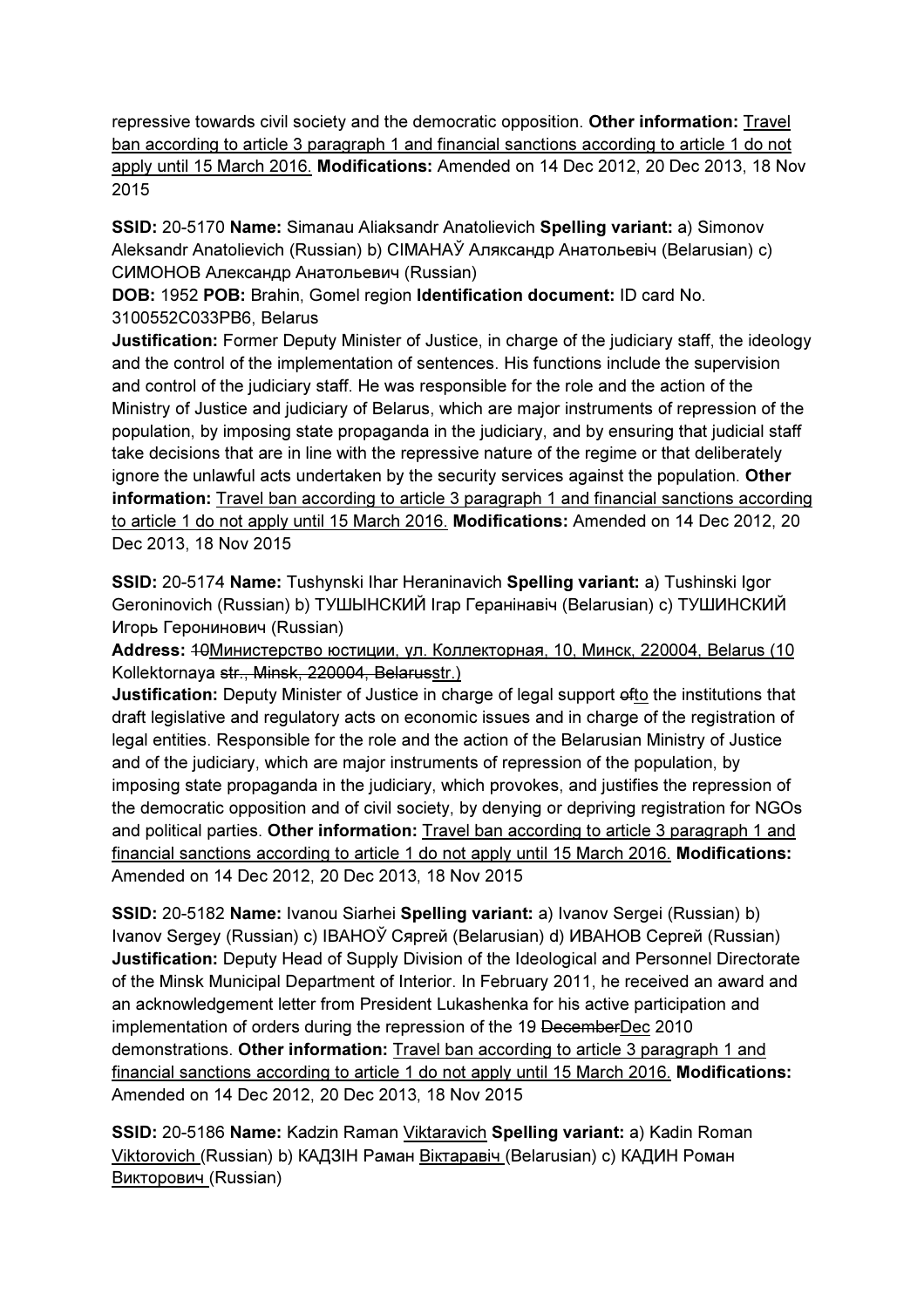DOB: 17 Jul 1977 Identification document: Passport No. MP3260350, Belarus Justification: Commanding officer of Weaponry and Technical Supply of the Motorized Patrol Service. In February 2011, he received an award and an acknowledgement letter from President Lukashenka for his active participation and implementation of orders during the repression of the 19 DecemberDec 2010 demonstrations. Other information: Travel ban according to article 3 paragraph 1 and financial sanctions according to article 1 do not apply until 15 March 2016. Modifications: Amended on 14 Dec 2012, 20 Dec 2013, 18 Nov 2015

SSID: 20-5194 Name: Zaharouski Anton Uladzimiravich Spelling variant: a) Zagorovski Anton Vladimirovich (Russian) b) ЗАГАРОЎСКI Антон Уладзiмiравiч (Belarusian) c) ЗАГОРОВСКИЙ Антон Владимирович (Russian)

Justification: Prosecutor of the City of Minsk, former Prosecutor of the Frunzenski District of Minsk, dealing with the case of protestor Vasili Parfenkov in February 2011, and with the case against A. Sannikau in July 2011. Responsible for implementing the politicallymotivated administrative and criminal sanctions against representatives of civil society. Other information: Travel ban according to article 3 paragraph 1 and financial sanctions according to article 1 do not apply until 15 March 2016. Modifications: Amended on 14 Dec 2012, 20 Dec 2013, 28 Nov 2014, 18 Nov 2015

SSID: 20-5198 Name: Charkas Tatsiana Stanislavauna Spelling variant: a) Cherkas Tatsiana Stanislavauna (Belarusian) b) Cherkas Tatiana Stanislavovna (Russian) c) ЧАРКАС Таццяна Станіславаўна (Belarusian) d) ЧЭРКАС Таццяна Станіславаўна (Belarusian) e) ЧЕРКАС Татьяна Станиславовна (Russian)

Address: Суд Фрунзенского Партизанского района г. Минска, ул. Д. Марцинкевича, 1, к. 2Семашко, 33, Минск, 220092220027

Justification: President of the Partizanski District court of Minsk, former Deputy President of the Frunzenski District court of Minsk, former judge of the Frunzenski District of Minsk, dealing with the cases of Aleksandr Otroshchenkov (sentenced to a 4-years4 years restricted prison termimprisonment), Aleksandr Molchanov (3 years) and Dmitri Novik (3.5 years of restricted imprisonment). Responsible for implementing the politically-motivated administrative and criminal sanctions against representatives of civil society. Other information: Travel ban according to article 3 paragraph 1 and financial sanctions according to article 1 do not apply until 15 March 2016. Modifications: Amended on 14 Dec 2012, 20 Dec 2013, 18 Nov 2015

SSID: 20-5202 Name: Maladtsova Tatsiana Spelling variant: a) Molodtsova Tatiana (Russian) b) МАЛАДЦОВА Таццяна (Belarusian) c) МОЛОДЦОВА Татьяна (Russian) Justification: Prosecutor of the Frunzenski District of Minsk, dealing with the case of Aleksandr Otroshchenkov, Aleksandr Molchanov and Dmitri Novik. Responsible for implementing the politically-motivated administrative and criminal sanctions against representatives of civil society. Other information: Travel ban according to article 3 paragraph 1 and financial sanctions according to article 1 do not apply until 15 March 2016. Modifications: Amended on 14 Dec 2012, 20 Dec 2013, 18 Nov 2015

SSID: 20-5206 Name: Liabedzik Mikhail Piatrovich Spelling variant: a) Lebedik Mikhail Petrovich (Russian) b) ЛЯБЕДЗIК Мiхаiл Пятровiч (Belarusian) c) ЛЕБЕДИК Михаил Петрович (Russian)

Address: Ул. Б.Хмельницкого, 10 а, Минск, 220013

Justification: During the 2010 Presidential electoral campaign he was appointed the Head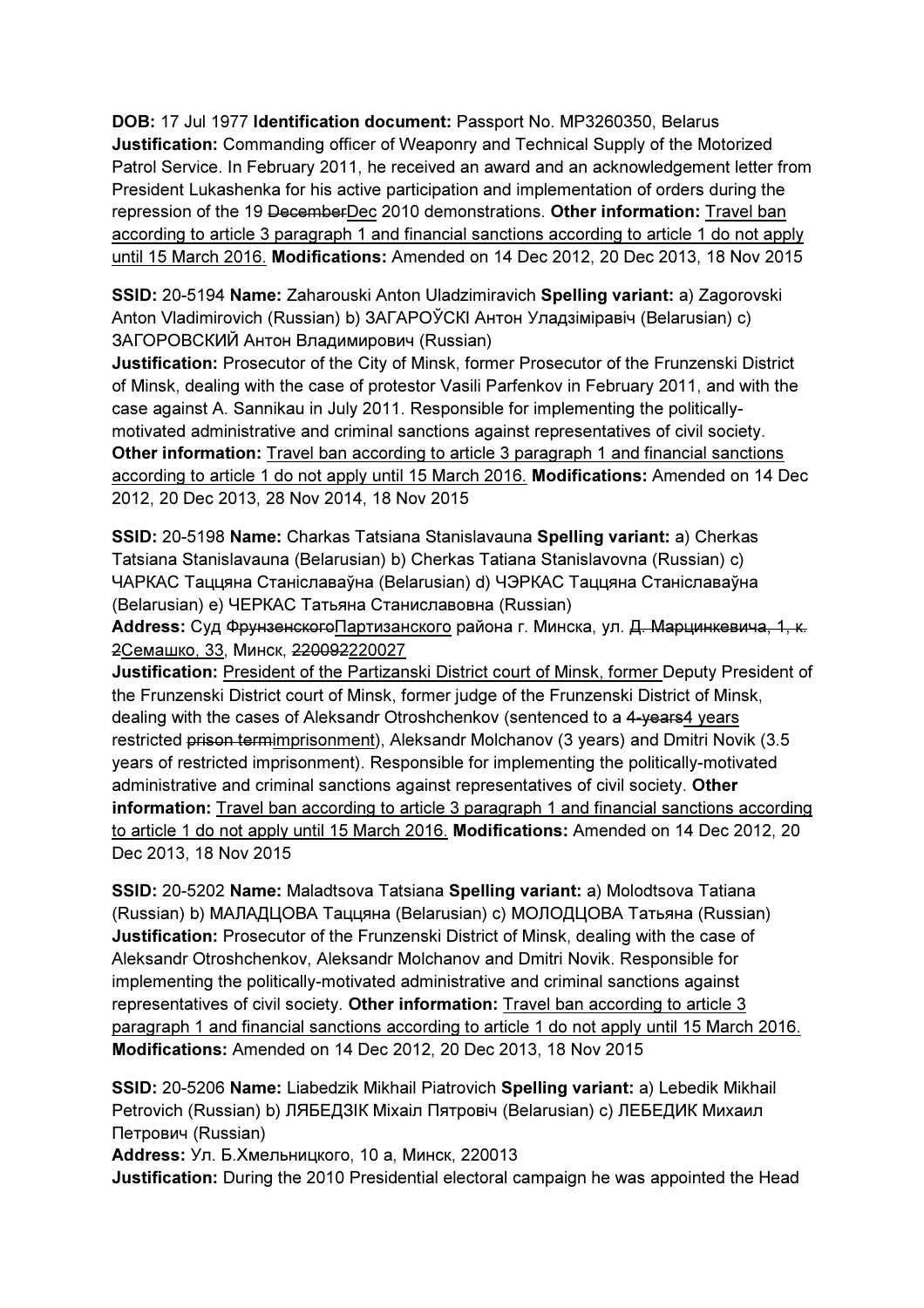of the Central Electoral Committee. First Deputy Head (re-appointed on 21 JanuaryJan 2014) of the Supervisory Board in charge of monitoring the compliance with procedures and rules of election campaigning in the media, and, as such, has played an active role for the regime propaganda during the election campaigns of 2010 and 2012. On 26 OctoberOct 2011 he was awarded the 'Order of Franzisk Skorina' by the President. In September 2012, he refused to include members of the independent media in the Board. First Deputy Editor of the newspaper of the President's Administration and main propaganda newspaper «Sovietskaia Belarus». Source of pro-governmental policy, falsifying facts and making unfair comments on the ongoing processes in Belarus against the democratic opposition and civil society, which have been systematically highlighted in a negative and derogatory way, in particular after the Presidential elections in 2010. Other information: Travel ban according to article 3 paragraph 1 and financial sanctions according to article 1 do not apply until 15 March 2016. Modifications: Amended on 14 Dec 2012, 20 Dec 2013, 28 Nov 2014, 18 Nov 2015

SSID: 20-5230 Name: Shykarou Uladzislau Aleksandravich Spelling variant: a) Shikarov Vladislav Aleksandrovich (Russian) b) ШЫКАРОЎ Уладзіслаў Александравiч (Belarusian) c) ШИКАРОВ Владислав Александрович (Russian)

### Address: Суд Железнодорожного района города Витебска, ул. Кирова, 16, Витебск, 210001

Justification: Judge of the Zheleznodorozhny District Court of Vitebsk. He sentenced several protesters during the appeal trial, despite the fact that they were not found guilty by the Court of First Instance. Responsible for implementing the politically-motivated administrative and criminal sanctions against representatives of civil society, including the political activist Siarhei Kavalenka. Other information: Travel ban according to article 3 paragraph 1 and financial sanctions according to article 1 do not apply until 15 March 2016. Modifications: Amended on 14 Dec 2012, 20 Dec 2013, 18 Nov 2015

SSID: 20-5245 Name: Pykina Natallia Mikhailauna Spelling variant: a) Pykina Natalia Mikhailauna (Belarusian) b) Pikina Natalia Mikhailovna (Russian) c) Pykina Natalya Mikhailovna (Russian) d) ПЫКIНА Наталля Міхайлаўна (Belarusian) e) ПЫКИНА Наталья Михайловна (Russian)

DOB: 20 Apr 1971 POB: Rakov Address: Суд Партизанского района г. Минска, ул. Семашко, 33, Минск, 220027

Justification: Responsible for implementing the politically-motivated administrative and criminal sanctions against representatives of civil society. Judge of the Partizanski District Court dealing with Likhovid's case. On 29 MarchMar 2011, she sentenced Mr. Likhovid, an activist of «The Movement for Freedom», to three-and-a-half years in prison. She has been appointed Deputy Chairman of the Partizanski District Court of Minsk. Other information: Travel ban according to article 3 paragraph 1 and financial sanctions according to article 1 do not apply. Modifications: Amended on 14 Dec 2012, 20 Dec 2013, 28 Nov 2014, 18 Nov 2015

SSID: 20-5252 Name: Mazouka Kiryl Viktaravich Spelling variant: a) Mazovka Kirill Viktorovich (Russian) b) МАЗОЎКА Кiрыл Вiктаравiч (Belarusian) c) МАЗОВКА Кирилл Викторович (Russian)

### DOB: 1979

Justification: Prosecutor of the Dashkevich-Lobov case. Dmitri Dashkevich and Eduard Lobov, activists of the Molodoi Front (Young Front), were sentenced to several years of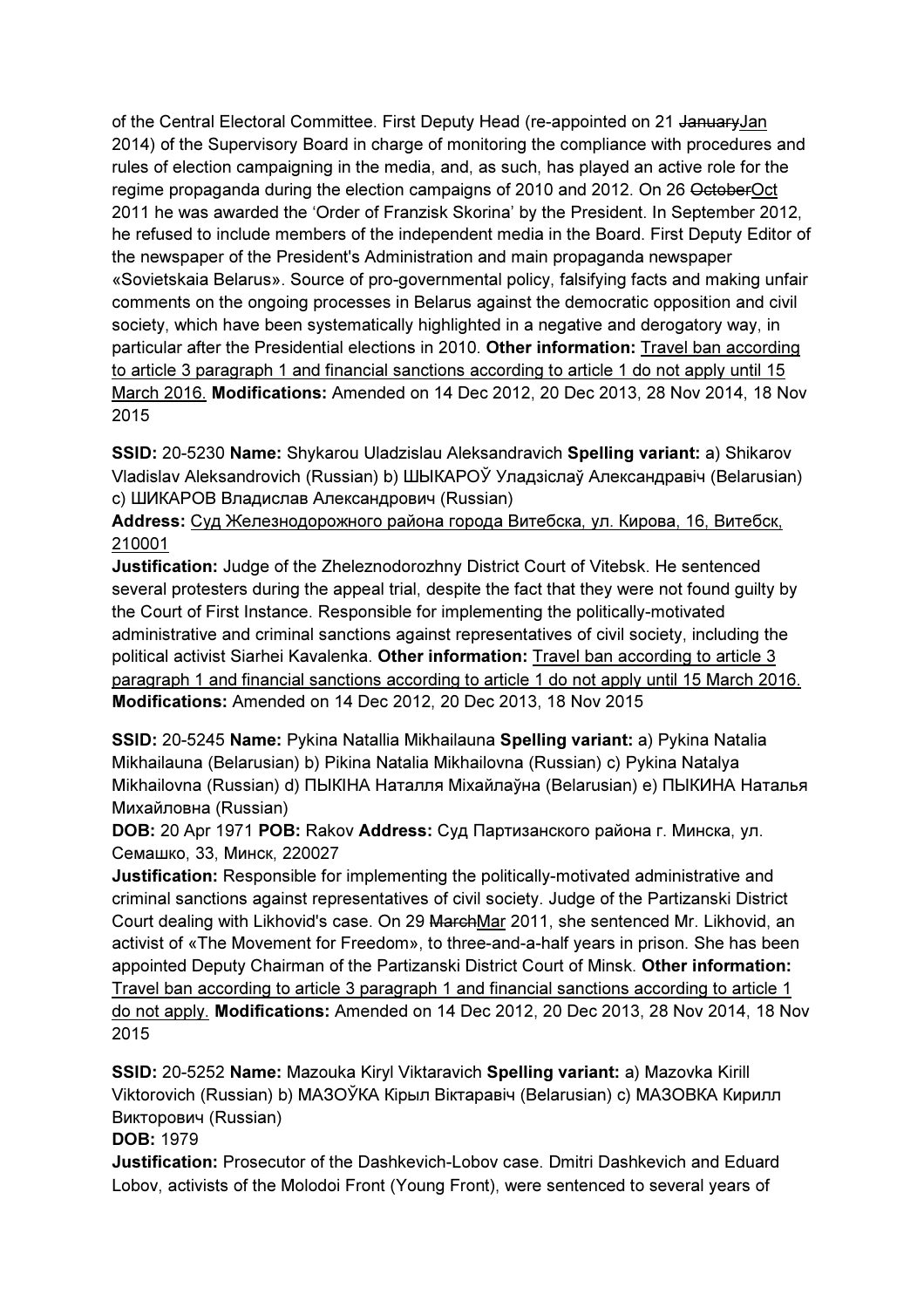imprisonment for «hooliganism». The motivation behind their imprisonment was that both actively participated in the electoral campaign in December 2010 supporting one of the candidates of the opposition. Other information: Travel ban according to article 3 paragraph 1 and financial sanctions according to article 1 do not apply until 15 March 2016. Modifications: Amended on 20 Dec 2013, 18 Nov 2015

SSID: 20-5260 Name: Vakulchyk Valery Paulavich Spelling variant: a) Vakulchik Valeri Pavlovich (Russian) b) ВАКУЛЬЧЫК Валерый Паўлавiч (Belarusian) c) ВАКУЛЬЧИК Валерий Павлович (Russian)

DOB: 19 Jun 1964 POB: Brest region Address: КГБ, проспект Независимости, 17, Минск, 210623

Justification: Head of the KGB, former Head of the Investigation Committee, former Chief of the Operational and Analytical Center of the PresidentialPresident's Administration, responsible for telecommunications, including monitoring, filtering, controlling and intervening different communication channels, for example the internet. As Head of the KGB, he is responsible for the repressive workactivity of the KGB against civil society and democratic opposition. Other information: Travel ban according to article 3 paragraph 1 and financial sanctions according to article 1 do not apply until 15 March 2016. Modifications: Amended on 14 Dec 2012, 20 Dec 2013, 18 Nov 2015

SSID: 20-5264 Name: Chatviartkova Natallia Alexeeuna Spelling variant: a) Chetvertkova Natalia Alexeevna (Russian) b) Chetvertkova Natalya Alexeevna (Russian) c) ЧАТВЯРТКОВА Наталля Алексееўнa (Belarusian) d) ЧЕТВЕРТКОВА Наталья Алексеевнa (Russian)

Justification: Former Deputy President and judge of the Partizanski District Court of Minsk (until 18.6.2012). She dealt with the trial of ex-presidential candidate Andrei Sannikov, civil society activist Ilia Vasilevich, Fedor Mirzoianov, Oleg Gnedchik and Vladimir Yeriomenok. Her way of conducting the trial was a clear violation of the Code of Criminal Procedure. She sustained the use of evidence and testimonies irrelevant to the accused. Other information: Travel ban according to article 3 paragraph 1 and financial sanctions according to article 1 do not apply until 15 March 2016. Modifications: Amended on 14 Dec 2012, 20 Dec 2013, 28 Nov 2014, 18 Nov 2015

SSID: 20-5268 Name: Bulash Ala Biukbalauna Spelling variant: a) Bulash Alla Biukbalovna (Russian) b) БУЛАШ Ала Бюкбалаўнa (Belarusian) c) БУЛАШ Алла Бюкбаловнa (Russian)

Address: Суд Октябрьского района, ул. Семашко, 33, Минск, 220027

Justification: Former Deputy President of the Kastrichnitski District Court of Minsk in charge of criminal matters and former judge of the Oktiabrski (Kastrichnitski) District Court of Minsk. She dealt with the case of Pavel Vinogradov, Dmitri Drozd, Ales Kirkevich, Andrei Protasenia and Vladimir Homichenko. Her way of conducting the trial was a clear violation of the Code of Criminal Procedure. She sustained the use of evidence and testimonies irrelevant to the accused. Other information: Travel ban according to article 3 paragraph 1 and financial sanctions according to article 1 do not apply until 15 March 2016. Modifications: Amended on 14 Dec 2012, 20 Dec 2013, 18 Nov 2015

SSID: 20-5272 Name: BarovskiBarouski Aliaksandr Genadzevich Spelling variant: a) Borovski Aleksandr Gennadievich (Russian) b) БАРОЎСКI Аляксандр Генадзевіч (Belarusian) c) БОРОВСКИЙ Александр Геннадиевич (Russian)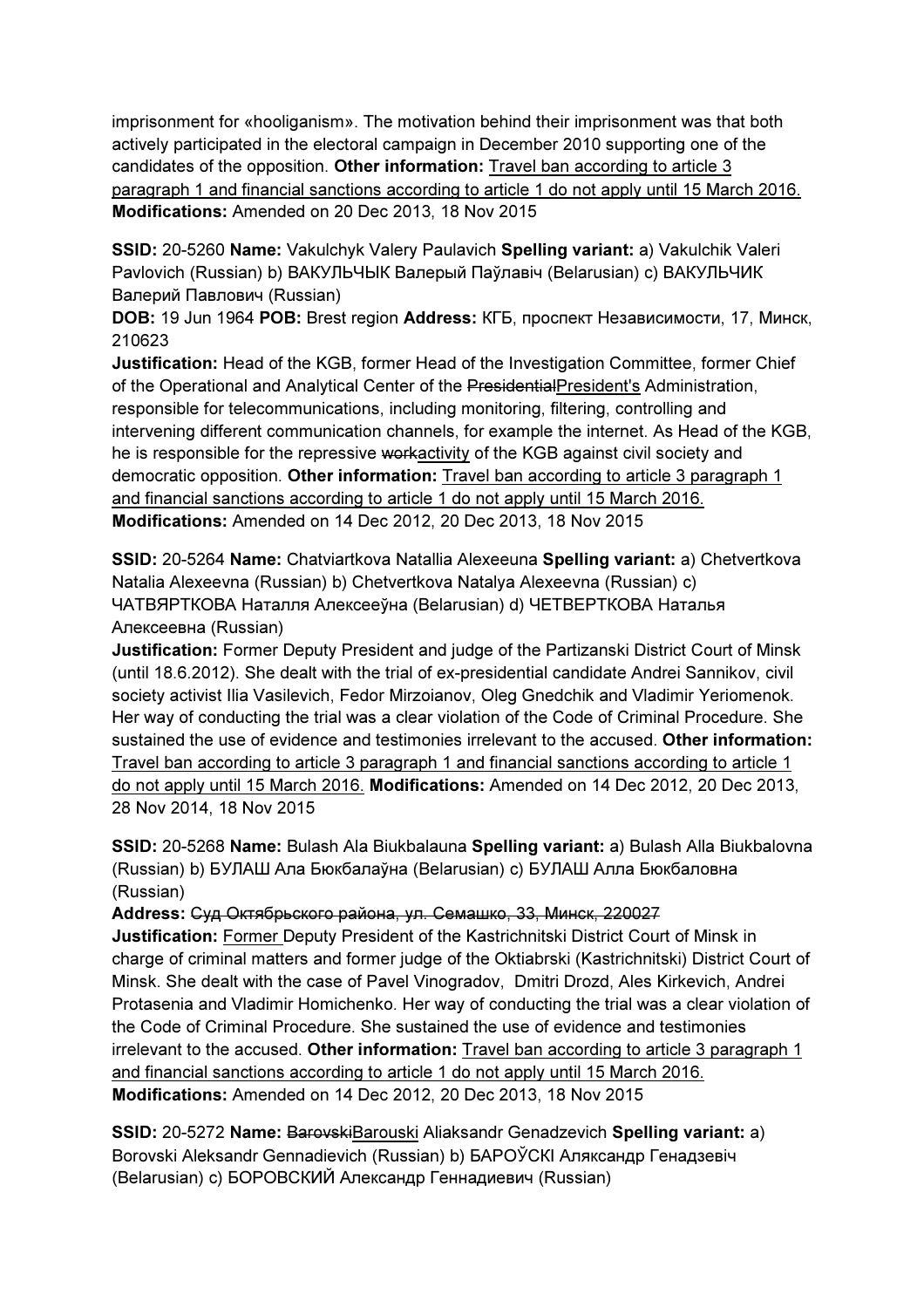Address: Прокуратура, ул.Авакяна, 32, Минск, 220039, Октябрьского района Justification: PublicDeputy Prosecutor of the Oktiabrski (Kastrichnitski) District of Minsk. He dealt with the case of Pavel Vinogradov, Dmitri Drozd, Ales Kirkevich, Vladimir Homichenko. The accusation presented by him hashad a clear and imminent political motivation and it iswas a clear violation of the Code of Criminal Procedure. It iswas based on wrongan incorrect classification of the events of 19th December19 Dec 2010, not sustained by evidences, proofs andevidence, proof or testimonies of witnesses. Other information: Travel ban according to article 3 paragraph 1 and financial sanctions according to article 1 do not apply until 15 March 2016. Modifications: Amended on 14 Dec 2012, 20 Dec 2013, 18 Nov 2015

SSID: 20-5276 Name: Simanouski Dmitri Valerevich Spelling variant: a) Simanovski Dmitri Valerievich (Russian) b) CIMAHOЎCKI Дмітрый Валер'евіч (Belarusian) c) СИМАНОВСКИЙ Дмитрий Валериевич (Russian)

Justification: Public Prosecutor of the Pervomaiski District of Minsk. He dealt with the case of Dmitri Bondarenko. The accusation presented by him has a clear and imminent political motivation and it is a clear violation of the Code of Criminal Procedure. It is based on wrong classification of the events of 19 DecemberDec 2010, not sustained by evidences, proofs and testimonies of witnesses. Other information: Travel ban according to article 3 paragraph 1 and financial sanctions according to article 1 do not apply until 15 March 2016. Modifications: Amended on 14 Dec 2012, 20 Dec 2013, 18 Nov 2015

SSID: 20-5280 Name: Brysina Zhanna Leanidauna Spelling variant: a) Brysina Zhanna Leonidovna (Russian) b) БPЫCIHA Жанна Леанiдаўна (Belarusian) c) БРЫCИНА Жанна Леонидовнa (Russian)

Address: Суд Заводского района г. Минска, пр. Партизанский, 75 А, Минск, 220107 Justification: Deputy President of the Zavodskoi District Court of Minsk, former judge of the Zavodskoi District Court of Minsk. She dealt with the case of Khalip Irina, Martselev Sergei, Severinets Pavel, outstanding civil society representatives. Her way of conducting the trial was a clear violation of the Code of Criminal Procedure. She sustained the use of evidence and testimonies irrelevant to the accused. Other information: Travel ban according to article 3 paragraph 1 and financial sanctions according to article 1 do not apply until 15 March 2016. Modifications: Amended on 14 Dec 2012, 20 Dec 2013, 18 Nov 2015

SSID: 20-5284 Name: Zhukouski Siarhei Kanstantsinavich Spelling variant: a) Zhukovski Sergei Konstantinovich (Russian) b) ЖУКОЎСКI Сяргей Канстанцінавіч (Belarusian) c) ЖУКОВСКИЙ Сергей Константинович (Russian)

Justification: Deputy Prosecutor of the Zavodskoi District of Minsk dealing with the case of Khalip Irina, Martselev Sergei, Severinets Pavel, outstanding civil society representatives. The accusation presented by him had a clear and imminent political motivation and was a clear violation of the Code of Criminal Procedure. It was based on an incorrect classification of the events of 19 DecemberDec 2010, and not sustained by evidences, proofs or testimonies of witnesses. Other information: Travel ban according to article 3 paragraph 1 and financial sanctions according to article 1 do not apply until 15 March 2016. Modifications: Amended on 14 Dec 2012, 20 Dec 2013, 28 Nov 2014, 18 Nov 2015

SSID: 20-5288 Name: Kazheunikau Andrey Spelling variant: a) Kozhevnikov Andrey (Russian) b) КАЖЭЎНIКАЎ Андрэйу (Belarusian) c) КОЖЕВНИКОВ Андрей (Russian) Justification: PublicHead of the Investigative Committee of the Minsk Oktiabrsky district,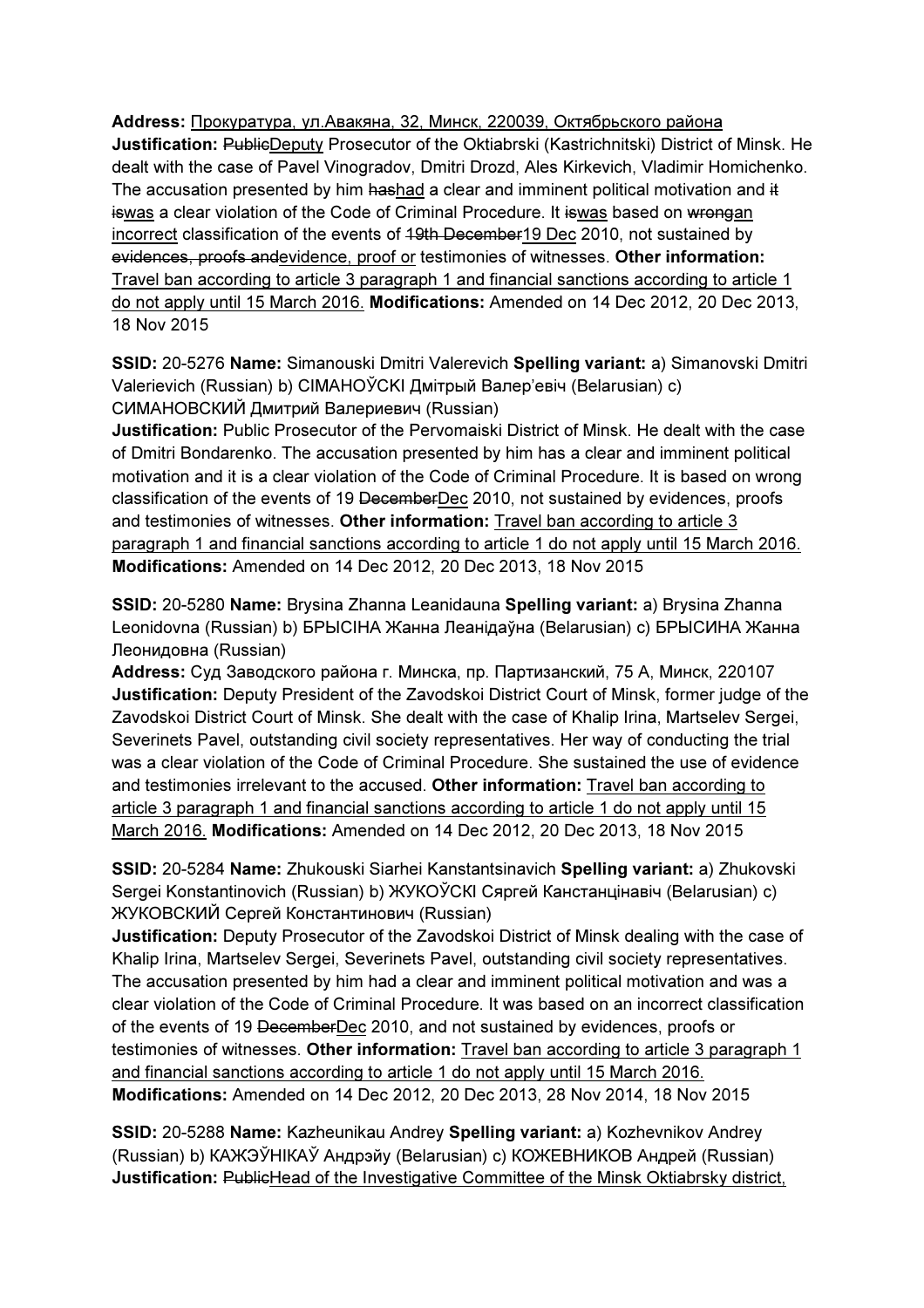former public prosecutor of the case against ex-presidential candidates Vladimir Neklyaev, Vitaly Rimashevsky, members of Neklyaev's campaign team Andrei Dmitriev, Aleksandr Feduta and Sergei Vozniak, as well as Young Front deputy chairperson Anastasia Polozhanka. The accusation presented by him had a clear and imminent political motivation and it was a clear violation of the Code of Criminal Procedure. It was based on an incorrect classification of the events of 19 DecemberDec 2010, and not sustained by evidence, proof andor testimonies of witnesses. Other information: Travel ban according to article 3 paragraph 1 and financial sanctions according to article 1 do not apply until 15 March 2016. Modifications: Amended on 14 Dec 2012, 20 Dec 2013, 18 Nov 2015

SSID: 20-5292 Name: Hrachova Liudmila Andreeuna Spelling variant: a) Hrachova Lyudmila Andreyeuna (Belarusian) b) Gracheva Liudmila Andreevna (Russian) c) Grachova Lyudmila Andreyevna (Russian) d) Grachiova Ludmila Andreevna (Russian) e) ГРАЧОВА Людміла Андрэеўна (Belarusian) f) ГРАЧЕВА Людмила Андреевна (Russian) Address: Суд Ленинского района города Минска, ул. Семашко, 33, Минск, 220027 Justification: Former Judge and Deputy President of the Leninski District Court of Minsk. She dealt with the case of ex-presidential candidates Nikolai Statkevich and Dmitri Uss, as well as political and civil society activists Andrei Pozniak, Aleksandr Klaskovski, Aleksandr Kvetkevich, Artiom Gribkov and Dmitri Bulanov. Her way of conducting the trial was a clear violation of the Code of Criminal Procedure. She sustained the use of evidence and testimonies irrelevant to the accused. Other information: Travel ban according to article 3 paragraph 1 and financial sanctions according to article 1 do not apply until 15 March 2016. Modifications: Amended on 14 Dec 2012, 20 Dec 2013, 18 Nov 2015

SSID: 20-5296 Name: Chubkavets Kiryl Spelling variant: a) Chubkovets Kirill (Russian) b) ЧУБКАВЕЦ Кірыл (Belarusian) c) ЧУБКОВЕЦ Кирилл (Russian)

Justification: Public prosecutor of the case against ex-presidential candidates Nikolai Statkevich and Dmitri Uss, as well as political and civil society activists Andrei Pozniak, Aleksandr Klaskovski, Aleksandr Kvetkevich, Artiom Gribkov and Dmitri Bulanov. The accusation presented by him had a clear and imminent political motivation and was a clear violation of the Code of Criminal Procedure. It was based on an incorrect classification of the events of 19 DecemberDec 2010, and not sustained by evidence, proofs and testimonies of witnesses. As a state prosecutor he opposed the appeal of Ales Byalyatski regarding the sentence imposed on him by the Pervomaiski District Court of Minsk even though Byalyatski's trial was conducted in a way that was a clear violation of the Code of Criminal Procedure. Byalyatski was active in defending and providing assistance to those who suffered from repression in relation to the 19 DecemberDec 2010 elections and the crackdown on civil society and on the democratic opposition. Other information: Travel ban according to article 3 paragraph 1 and financial sanctions according to article 1 do not apply until 15 March 2016. Modifications: Amended on 14 Dec 2012, 20 Dec 2013, 18 Nov 2015

SSID: 20-5307 Name: Kamisarau Valery Mikalayevich Spelling variant: a) Komissarov Valeri Nikolaevich (Russian) b) KAMICAPAЎ Валерый Мікалаевіч (Belarusian) c) КОМИССАРОВ Валерий Николаевич (Russian)

DOB: 24 Jan 1953 Address: Минский городской суд, ул. Дунина-Марцинкевича, 1, Минск, 220092

Justification: Judge of the City Court of Minsk. As chief judge, he dismissed the appeals against the sentences of political and civil society activists Dmitri Dashkevich, Eduard Lobov, Aleksandr Otroshchenkov, Dmitri Novik, Aleksandr Molchanov. These trials were a clear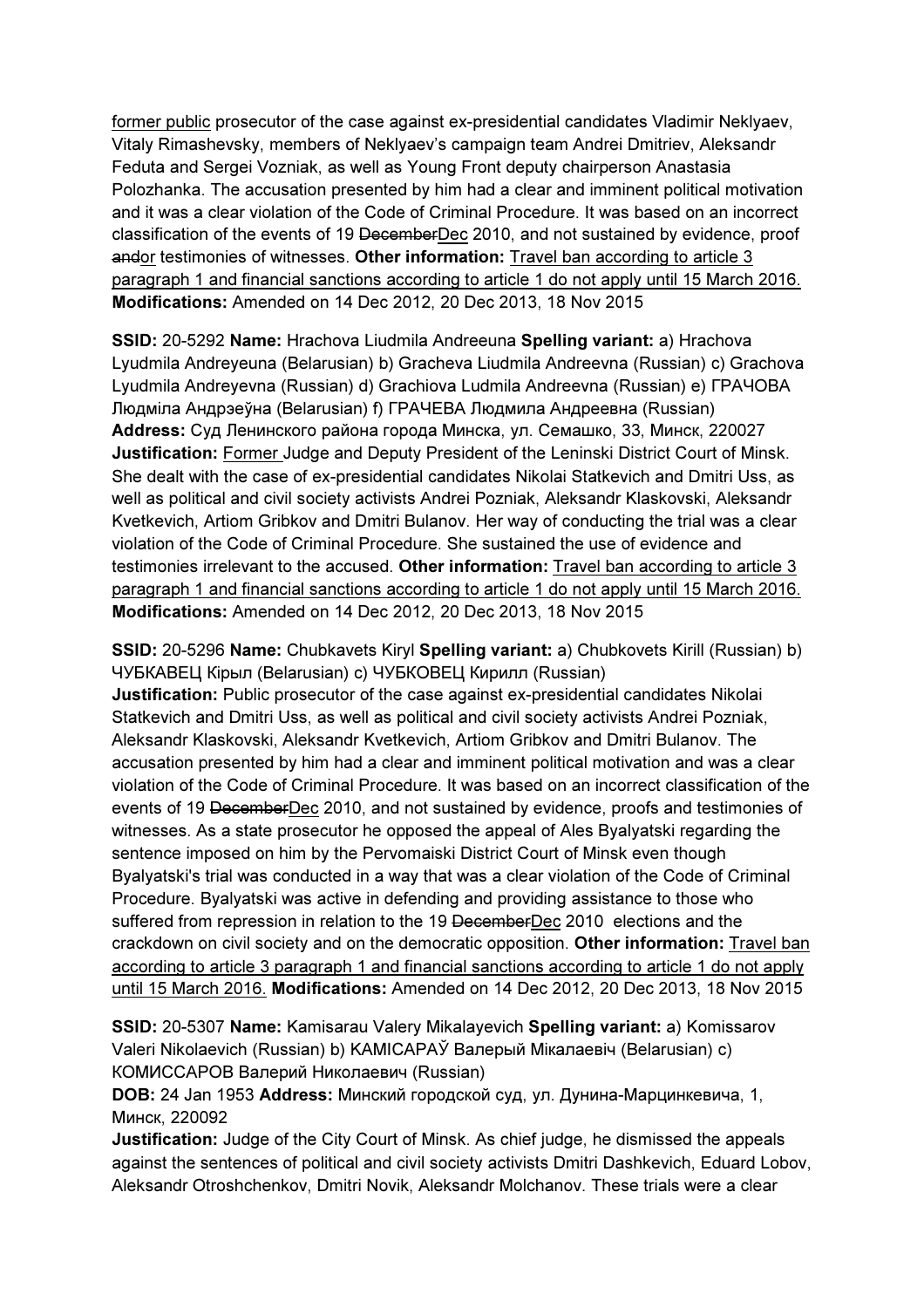violation of the Code of Criminal Procedure. Other information: Travel ban according to article 3 paragraph 1 and financial sanctions according to article 1 do not apply until 15 March 2016. Modifications: Amended on 14 Dec 2012, 20 Dec 2013, 18 Nov 2015

SSID: 20-5311 Name: Stsiapurka Uladzimir Mikhailavich Spelling variant: a) Stepurko Vladimir Mikhailovich (Russian) b) СЦЯПУРКА Уладзімір Міхайлавіч (Belarusian) c) СТЕПУРКО Владимир Михайлович (Russian)

Address: Минский городской суд, ул. Дунина-Марцинкевича, 1, Минск, 220092 Justification: Judge of the City Court of Minsk. As chief judge, he dismissed the appeals against the sentences of political and civil society activists Irina Khalip, Sergei Martselev, Pavel Severinets, Dmitri Bondarenko, Dmitri Doronin, Sergei Kazakov, Vladimir Loban, Vitali Matsukevich, Evgeni Sekret and Oleg Fedorkevich. These trials were a clear violation of the Code of Criminal Procedure. On 24 JanuaryJan 2012 rejected the appeal of Ales Byalyatski regarding the sentence imposed on him by the Pervomaiski District Court of Minsk even though Byalyatski's trial was conducted in a way that was a clear violation of the Code of Criminal Procedure. Byalyatski was active in defending and providing assistance to those who suffered from repression in relation to the 19 DecemberDec 2010 elections and the crackdown on civil society and democratic opposition. Other information: Travel ban according to article 3 paragraph 1 and financial sanctions according to article 1 do not apply until 15 March 2016. Modifications: Amended on 14 Dec 2012, 20 Dec 2013, 18 Nov 2015

SSID: 20-5315 Name: Khrypach Siarhei Fiodaravich Spelling variant: a) Khripach Sergei Fiodorovich (Russian) b) ХРЫПАЧ Сяргей Федаравiч (Belarusian) c) ХРИПАЧ Сергей Федорович (Russian)

Address: Минский городской суд, ул. Дунина-Марцинкевича, 1, Минск, 220092 Justification: Judge of the City Court of Minsk. As chief judge, he dismissed the appeals against the sentences of former presidential candidates Andrei Sannikov, Nikolai Statkevich, Dmitri Uss, Vladimir Nekliaev, political and civil society activists Andrei Dmitriev, Ilia Vasilevich, Fiodor Mirzayanov, Oleg Gnedchik, Vladimir Yeriomenok, Andrei Pozniak, Aleksandr Klaskovski, Aleksandr Kviatkevich, Artiom Gribkov, Dmitri Bulanov and (as associate judge) Dmitri Dashkevich, Eduard Lobov, Aleksandr Otroshchenkov, Dmitri Novik, Aleksandr Molchanov. These trials were a clear violation of the Code of Criminal Procedure. Other information: Travel ban according to article 3 paragraph 1 and financial sanctions according to article 1 do not apply until 15 March 2016. Modifications: Amended on 14 Dec 2012, 20 Dec 2013, 18 Nov 2015

SSID: 20-5319 Name: Nazaranka Vasil Andreyevich Spelling variant: a) Nazarenko Vasili Andreevich (Russian) b) НАЗАРАНКА Васіль Андрэевіч (Belarusian) c) НАЗАРЕНКО Василий Андреевич (Russian)

Address: Минский городской суд, ул. Дунина-Марцинкевича, 1, Минск, 220092 Justification: Judge of the City Court of Minsk. As chief judge, he dismissed the appeals against the sentences of political and civil society activists Vasili Parfenkov and as associate judge, Dmitri Dashkevich, Eduard Lobov. These trials were a clear violation of the Code of Criminal Procedure. Other information: Travel ban according to article 3 paragraph 1 and financial sanctions according to article 1 do not apply until 15 March 2016. Modifications: Amended on 14 Dec 2012, 20 Dec 2013, 18 Nov 2015

SSID: 20-5323 Name: Kamarouskaya Volha Paulauna Spelling variant: a) Komarovskaia Olga Pavlovna (Russian) b) КАМАРОЎСКАЯ Вольга Паvлаўна (Belarusian) c)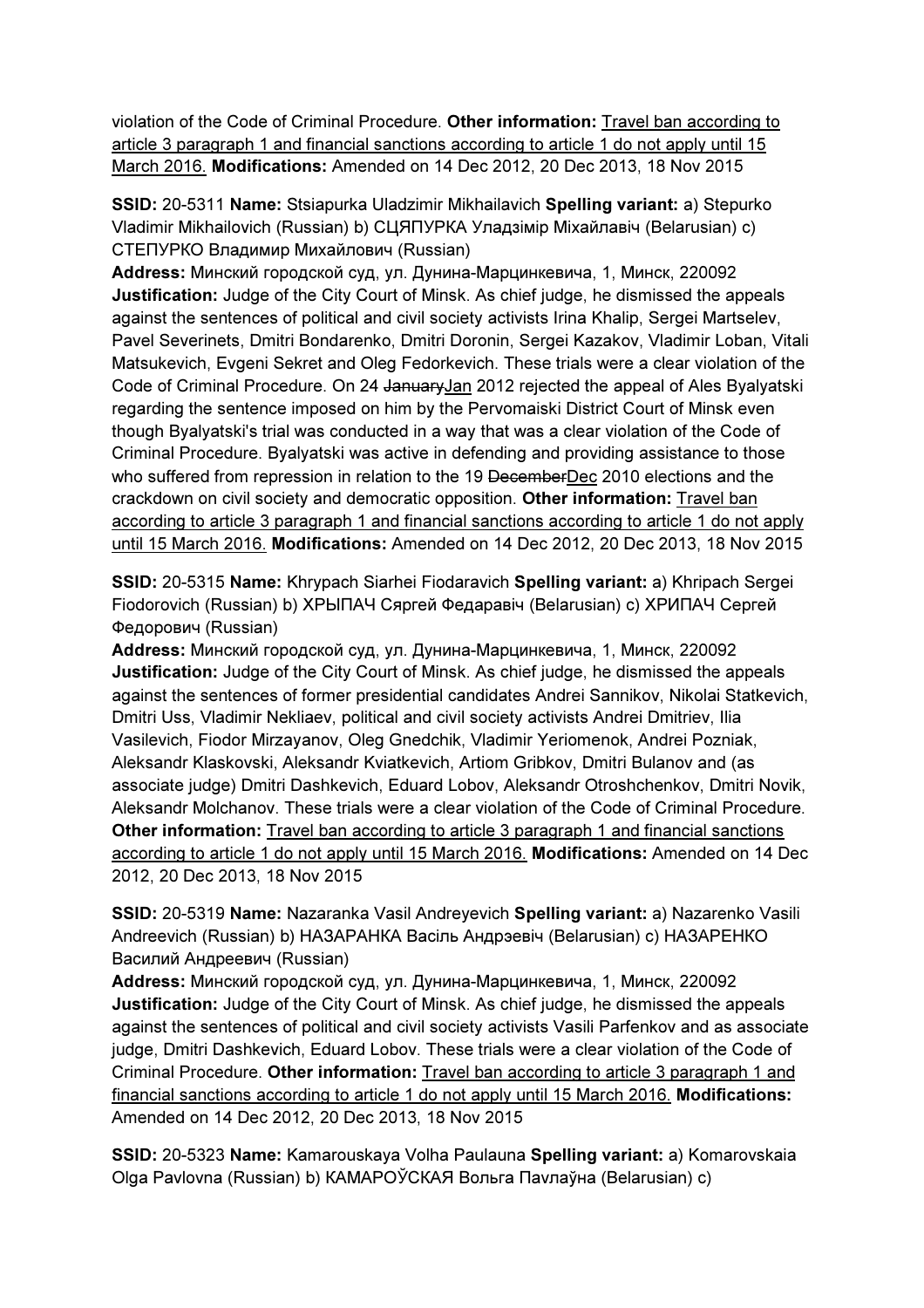КОМАРОВСКАЯ Ольга Павловна (Russian)

Justification: Former judge of the City Court of Minsk. As associate judge, she dismissed the appeals against the sentences of former presidential candidate Andrei Sannikov, political and civil society activists Irina Khalip, Sergei Martselev, Pavel Severinets, Aleksandr Otroshchenkov, Dmitri Novik, Aleksandr Molchanov, Ilia Vasilevich, Fiodor Mirzayanov, Oleg Gnedchik, Vladimir Yeriomenok, Dmitri Doronin, Sergei Kazakov, Vladimir Loban, Vitali Matsukevich, Evgeni Sekret and Oleg Fedorkevich. These trials were a clear violation of the Code of Criminal Procedure. Other information: Travel ban according to article 3 paragraph 1 and financial sanctions according to article 1 do not apply until 15 March 2016. Modifications: Amended on 14 Dec 2012, 20 Dec 2013, 18 Nov 2015

SSID: 20-5327 Name: Zaitsava Viktoryia Henadzeuna Spelling variant: a) Zaitseva Viktoria Gennadievna (Russian) b) ЗАЙЦАВА Вiкторiя Генадзеўна (Belarusian) c) ЗАЙЦЕВА Виктория Геннадьевна (Russian)

Justification: Judge of the City Court of Minsk. As associate judge, she dismissed the appeals against the sentences of former presidential candidate Andrei Sannikov, political and civil society activists Ilia Vasilevich, Fiodor Mirzayanov, Oleg Gnedchik and Vladimir Yeriomenok. The trial was a clear violation of the Code of Criminal Procedure. Other information: Travel ban according to article 3 paragraph 1 and financial sanctions according to article 1 do not apply until 15 March 2016. Modifications: Amended on 14 Dec 2012, 20 Dec 2013, 18 Nov 2015

SSID: 20-5331 Name: Unukevich Tamara Vasileuna Spelling variant: a) Vnukevich Tamara Vasilievna (Russian) b) УНУКЕВIЧ Тамара Васілеўна (Belarusian) c) ВНУКЕВИЧ Тамара Васильевна (Russian)

Address: Минский городской суд, ул. Дунина-Марцинкевича, 1, Минск, 220092 Justification: Judge of the City Court of Minsk. As associate judge, she dismissed the appeals against the sentences of political and civil society activists Irina Khalip, Sergei Martselev, Pavel Severinets. The trial was a clear violation of the Code of Criminal Procedure. Other information: Travel ban according to article 3 paragraph 1 and financial sanctions according to article 1 do not apply until 15 March 2016. Modifications: Amended on 14 Dec 2012, 20 Dec 2013, 18 Nov 2015

SSID: 20-5339 Name: Khrobastau Uladzimir Ivanavich Spelling variant: a) Khrobostov Vladimir Ivanovich (Russian) b) ХРОБАСТАЎ Уладзімір Іванавіч (Belarusian) c) ХРОБОСТОВ Владимир Иванович (Russian)

Address: Минский городской суд, ул. Дунина-Марцинкевича, 1, Минск, 220092 Justification: Judge of the City Court of Minsk. As associate judge, he dismissed the appeal against the sentence of the political activist Vasili Parfenkov. The trial was a clear violation of the Code of Criminal Procedure. On 24 JanuaryJan 2012, he rejected the appeal of Ales Byalyatski against regarding the sentence imposed on him by the Pervomaiski District Court of Minsk even though Byalyatski's trial was conducted in a way that was a clear violation of the Code of Criminal Procedure. Byalyatski was active in defending and providing assistance to those who suffered from repression in relation to the 19 DecemberDec 2010 elections and the crackdown on civil society and democratic opposition. Other information: Travel ban according to article 3 paragraph 1 and financial sanctions according to article 1 do not apply until 15 March 2016. Modifications: Amended on 14 Dec 2012, 20 Dec 2013, 18 Nov 2015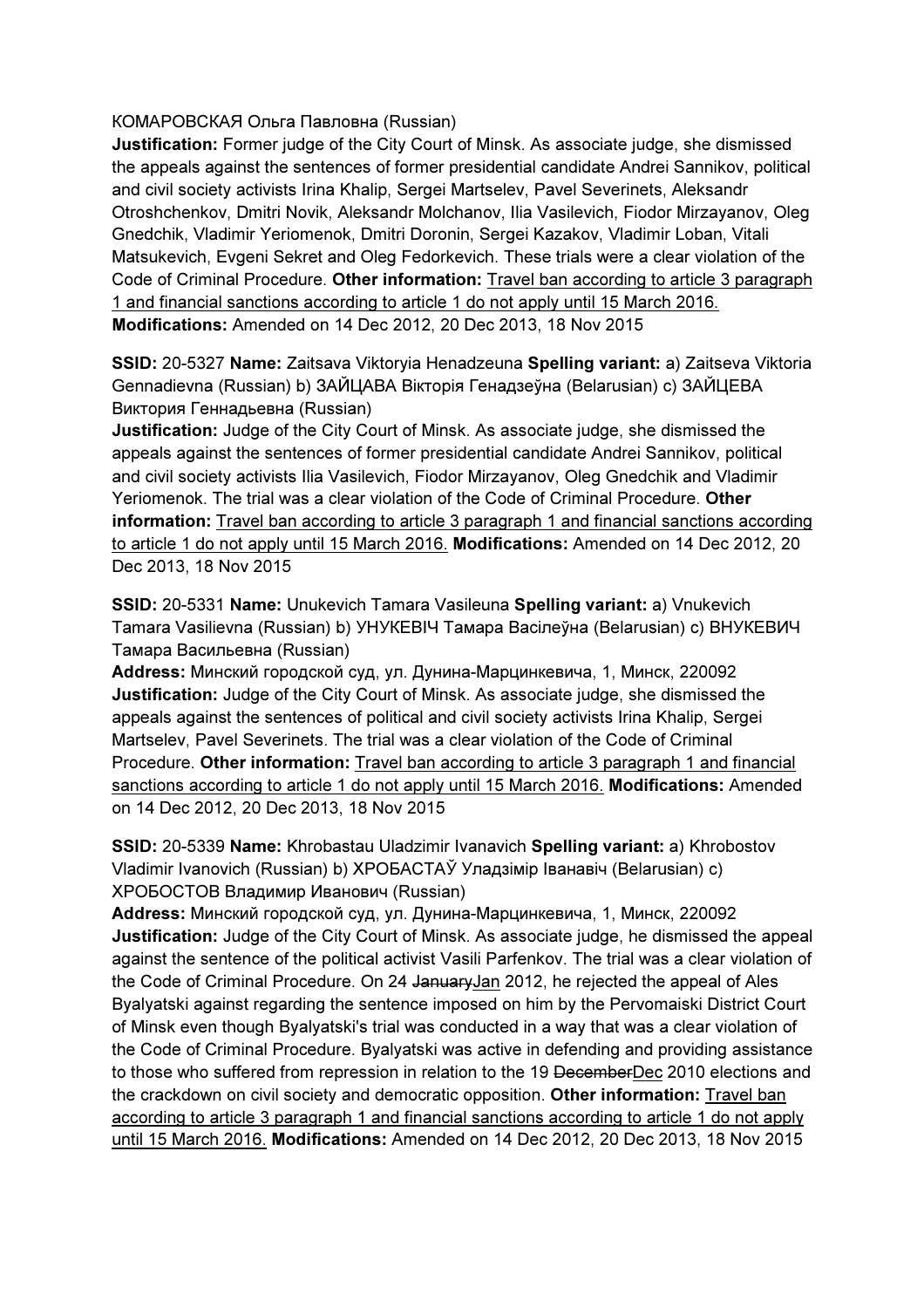SSID: 20-5343 Name: Ihnatovich-Mishneva Liudmila Spelling variant: a) Ignatovich-Mishneva Liudmila (Russian) b) IГНАТОВIЧ-МIШНЕВА Людміла (Belarusian) c) ИГНАТОВИЧ-МИШНЕВА Людмила (Russian)

Justification: Prosecutor of the City Court ofin Minsk dealing in 2011 with the dismissal of the appeal against the sentence of Dmitri Dashkevich and Eduard Lobov, activists of the Molodoi Front (Young Front). The trial was a clear violation of the Code of Criminal Procedure. Other information: Travel ban according to article 3 paragraph 1 and financial sanctions according to article 1 do not apply until 15 March 2016. Modifications: Amended on 14 Dec 2012, 20 Dec 2013, 18 Nov 2015

SSID: 20-5347 Name: Yarmalitski Siarhei Uladzimiravich Spelling variant: a) Ermolitski Sergei Vladimirovich (Russian) b) Yermolitski Sergei Vladimirovich (Russian) c) ЯРМАЛIЦКI Сяргей Уладзіміравіч (Belarusian) d) ЕРМОЛИЦКИЙ Сергей Владимирович (Russian) Justification: Director of the prison camp in Shklov. He was responsible for the inhuman treatment of the detainees and persecution of former presidential candidate Nikolai Statkevich, who was imprisoned in relation to the 19 DecemberDec 2010 events, and other inmates. Other information: Travel ban according to article 3 paragraph 1 and financial sanctions according to article 1 do not apply until 15 March 2016. Modifications: Amended on 14 Dec 2012, 20 Dec 2013, 18 Nov 2015

SSID: 20-5351 Name: Kavaliou Aliaksandr Mikhailavich Spelling variant: a) Kovalev Aleksandr Mikhailovich (Russian) b) КАВАЛЕЎ Аляксандр Міхайлавіч (Belarusian) c) КОВАЛЕВ Александр Михайлович (Russian)

Justification: Former Director of the prison camp in Horki. He is responsible for the inhuman treatment of the detainees, especially for persecution and torturous treatment of civil society activist Dmitri Dashkevich, who was imprisoned in relation to the 19 DecemberDec 2010 elections and the crackdown on civil society and on the democratic opposition. Other information: Travel ban according to article 3 paragraph 1 and financial sanctions according to article 1 do not apply until 15 March 2016. Modifications: Amended on 20 Dec 2013, 28 Nov 2014, 18 Nov 2015

SSID: 20-5362 Name: Kornau Uladzimir Uladzimiravich Spelling variant: a) Kornov Vladimir Vladimirovich (Russian) b) КОРНАЎ Уладзімір Уладзіміравіч (Belarusian) c) КОРНОВ Владимир Владимирович (Russian)

Address: Суд Советского района г. Минска, Логойский тракт, 3, Минск, 220113 (Tel: +375 17 280 83 40)220113

Justification: Head of the Sovetski District Court of Minsk, former judge at the City Court of Minsk who authorised the rejection of Byalyatski's appeal. Byalyatski was active in defending and providing assistance to those who suffered from repression in relation to the 19 DecemberDec 2010 elections and the crackdown on civil society and democratic opposition. Other information: Travel ban according to article 3 paragraph 1 and financial sanctions according to article 1 do not apply until 15 March 2016. Modifications: Amended on 20 Dec 2013, 28 Nov 2014, 18 Nov 2015

SSID: 20-5366 Name: Shastakou Maksim Aliaksandravich Spelling variant: a) Shastakou Maxim Aliaksandravich (Belarusian) b) Shestakov Maksim Aleksandrovich (Russian) c) Shestakov Maxim Alexandrovich (Russian) d) ШАСТАКОЎ Максім Александравіч (Belarusian) e) ШЕСТАКОВ Максим Александрович (Russian)

Justification: Prosecutor who presented the case against Byalyatski in the Pervomaiski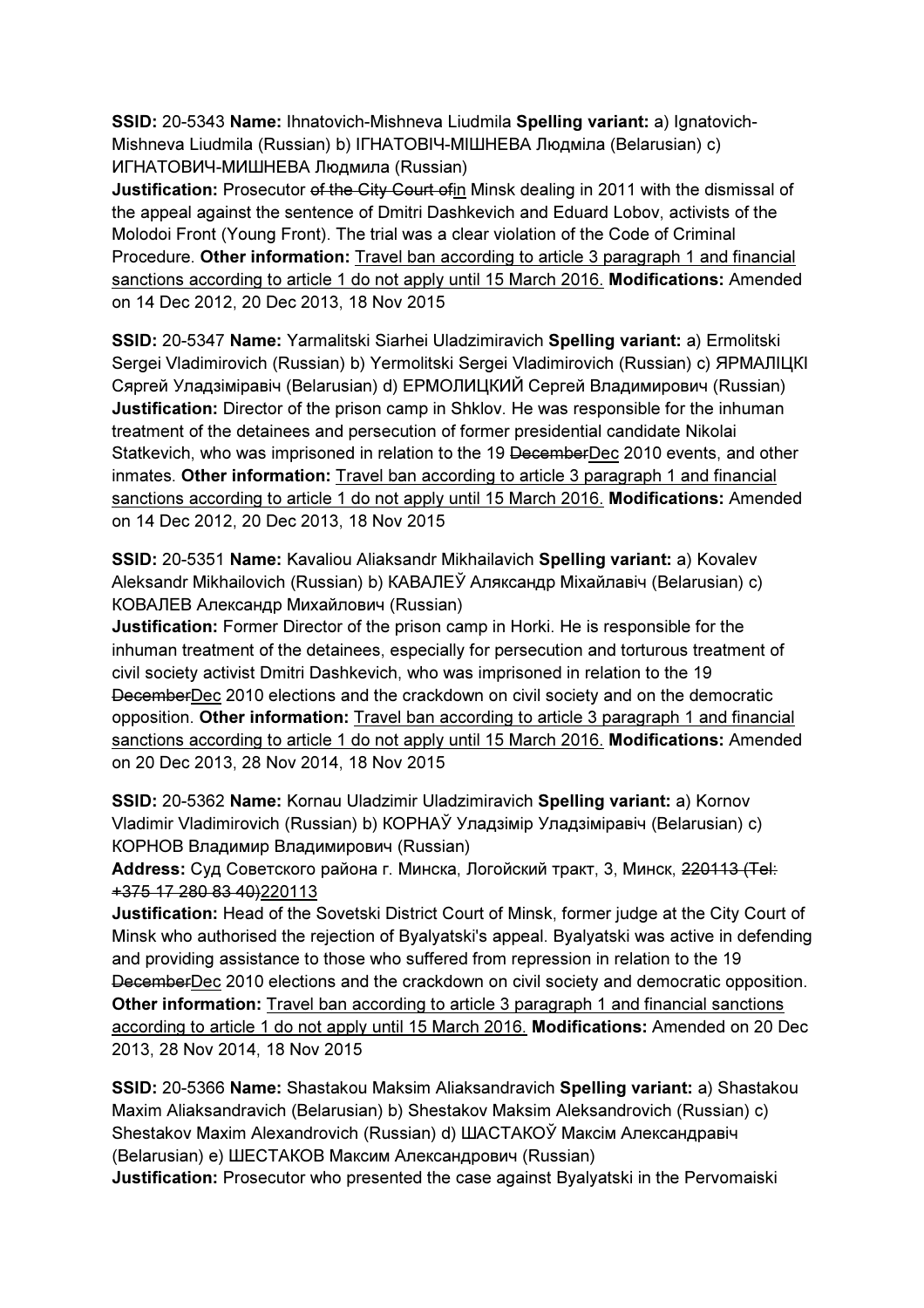District Court of Minsk after Byalyatski's application to the court regarding his detention. Byalyatski was active in defending and providing assistance to those who suffered from repression in relation with the 19 DecemberDec 2010 elections and the crackdown on civil society and democratic opposition. Other information: Travel ban according to article 3 paragraph 1 and financial sanctions according to article 1 do not apply until 15 March 2016. Modifications: Amended on 14 Dec 2012, 20 Dec 2013, 18 Nov 2015

SSID: 20-5370 Name: Herasimovich Volha Ivanauna Spelling variant: a) Gerasimovich Olga Ivanovna (Russian) b) ГЕРАСIМОВIЧ Вольга Иванаўна (Belarusian) c) ГЕРАСIМОВIЧ Вольга Иваноўна (Belarusian) d) ГЕРАСИМОВИЧ Ольга Ивановна (Russian)

Justification: Prosecutor who presented the case against Byalyatski in the City Court of Minsk after Byalyatski's application to the court regarding his detention. Byalyatski was active in defending and providing assistance to those who suffered from repression in relation with the 19 DecemberDec 2010 elections and the crackdown on civil society and democratic opposition. Other information: Travel ban according to article 3 paragraph 1 and financial sanctions according to article 1 do not apply until 15 March 2016. Modifications: Amended on 20 Dec 2013, 18 Nov 2015

SSID: 20-5374 Name: Bandarenka Siarhei Uladzimiravich Spelling variant: a) Bondarenko Sergei Vladimirovich (Russian) b) БАНДАРЭНКА Сяргей Уладзіміравіч (Belarusian) c) БОНДАРЕНКО Сергей Владимирович (Russian)

DOB: 1978 (approximately) Address: Суд Первомайского района г. Минска, ул. Толбухина, 9, Minsk, 220012

**Justification:** Judge of the Pervomaiski District Court of Minsk. On 24 NovemberNov 2011 he sentenced Ales Byalyatski, one of the most prominent human rights defenders, Chief of the Belarusian HR Centre «Vyasna», Vice President of FIDH. The trial was conducted in a way that was a clear violation of the Code of Criminal Procedure. Byalyatski was active in defending and providing assistance to those who suffered from repression in relation with the 19 DecemberDec 2010 elections and the crackdown on civil society and democratic opposition. Other information: Travel ban according to article 3 paragraph 1 and financial sanctions according to article 1 do not apply until 15 March 2016. Modifications: Amended on 14 Dec 2012, 20 Dec 2013, 18 Nov 2015

SSID: 20-5378 Name: Saikouski Valeri Yosifavich Spelling variant: a) Saikovski Valeri Yosifovich (Russian) b) САЙКОЎСКI Валерый Іосіфавіч (Belarusian) c) САЙКОВСКИЙ Валерий Иосифович (Russian)

DOB: 1977 Address: ul. Saperov. 7, Minsk, 220035

Justification: Appointed Deputy Head of Minsk Division of the Investigation Committee in January 2012. As Public Prosecutor of the Pervomaiski District Court of Minsk, he dealt with the trial of Ales Byalyatski, one of the most prominent human rights defenders, Chief of the Belarusian HR Centre «Vyasna», Vice President of FIDH. The accusation presented by the prosecutor in the trial had a clear and imminent political motivation and was a clear violation of the Code of Criminal Procedure. Byalyatski was active in defending and providing assistance to those who suffered from repression in relation withto the 19 DecemberDec 2010 elections and the crackdown on civil society and on the democratic opposition. Other information: Travel ban according to article 3 paragraph 1 and financial sanctions according to article 1 do not apply until 15 March 2016. Modifications: Amended on 14 Dec 2012, 20 Dec 2013, 18 Nov 2015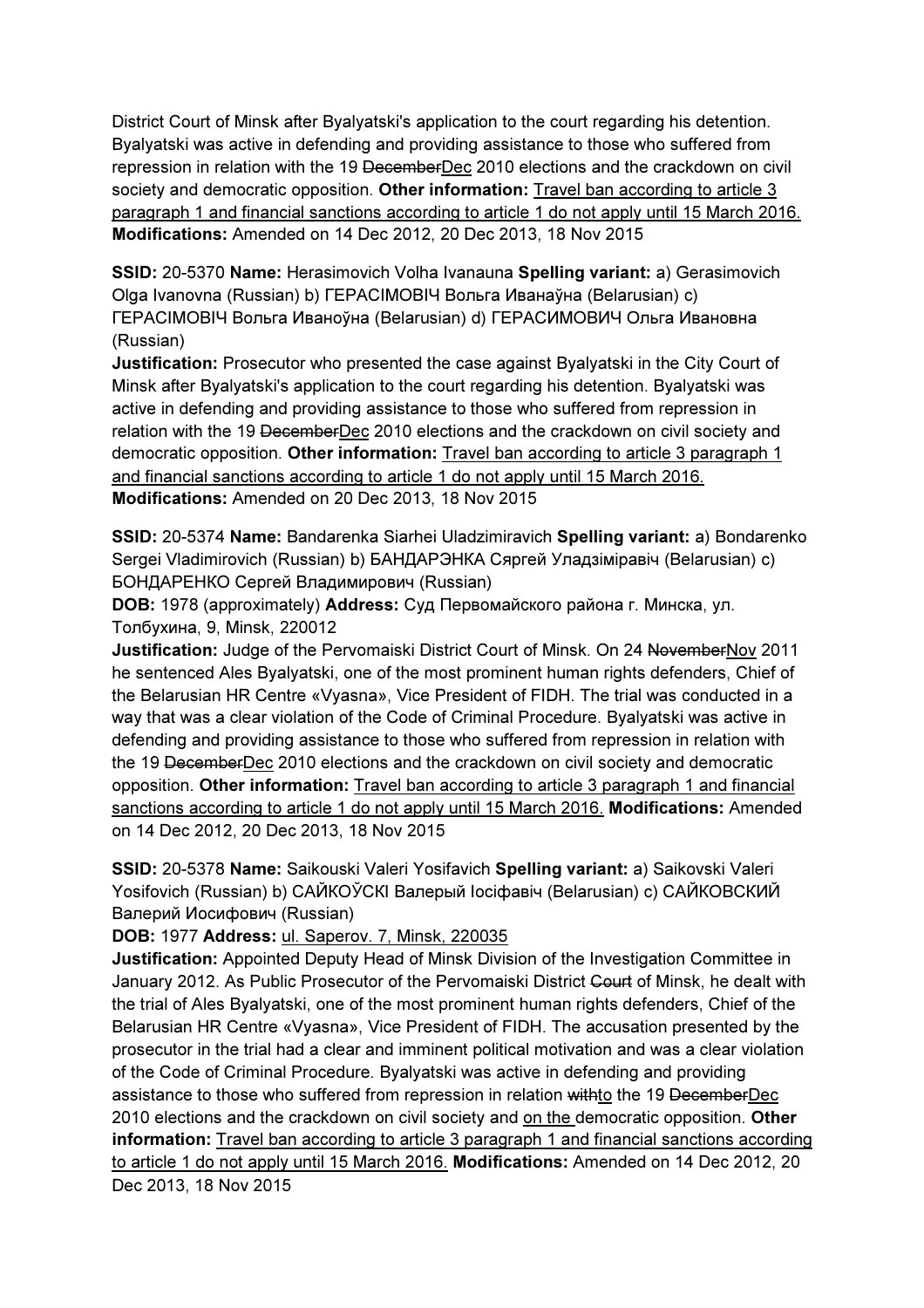SSID: 20-5474 Name: Barsukou Aliaksandr Piatrovich Spelling variant: a) Barsukov Aleksandr Petrovich (Russian) b) БАРСУКОЎ Аляксандр Пятровіч (Belarusian) c) БАРСУКОВ Александр Петрович (Russian)

DOB: 29 Apr 1965 Address: ГУВД Минского Горисполкома, Беларусь, переулок Добромысленский, 5, Минск, 220007, Belarus

Justification: ColonelGeneral, Chief of Minsk police. Since his appointment as Chief of Minsk police chief on October 21,21 Oct 2011 he has been responsible, as commander, for the repression of approximately a dozen peaceful protesters in Minsk, who were later convicted for breaking the law on mass events. For several years he commanded police action against street protests of the opposition. Other information: Travel ban according to article 3 paragraph 1 and financial sanctions according to article 1 do not apply until 15 March 2016. Modifications: Amended on 20 Dec 2013, 18 Nov 2015

SSID: 20-5478 Name: Putsyla Uladzimir Ryhoravich Spelling variant: a) Putsila Uladzimir Ryhoravich (Belarusian) b) Putsilo Vladimir Grigorievich (Russian) c) Putsilo Vladimir Grigoryevich (Russian) d) ПУЦЫЛА Уладзімір Рыгоравіч (Belarusian) e) ПУЦIЛА, Уладзімір Рыгоравіч (Belarusian) f) ПУЦИЛО Владимир Григорьевич (Russian) Justification: Judge of the Supreme Court. Former Chairman and judge of the City Court of Minsk as last resort supervising the verdicts (delivered by the court of the first instance and confirmed by the court of appeal) in the case of internationally recognised political prisoner Pavel Severinets (the co-chairman of the organising committee to create Belarusian Christian Democracy party and campaign's manager for 2010 presidential candidate Vital Rymashevski) and in the case of former political prisoner Aleksandr Otroshchenkov (press secretary of the 2010 presidential candidate Andrei Sannikov). He denied the judicial plaint against these verdicts clearly violating the Code of Criminal Procedure. Other information: Travel ban according to article 3 paragraph 1 and financial sanctions according to article 1 do not apply until 15 March 2016. Modifications: Amended on 14 Dec 2012, 20 Dec 2013, 18 Nov 2015

SSID: 20-5482 Name: Valchkova Maryiana Leanidauna Spelling variant: a) Valchkova Maryana Leanidauna (Belarusian) b) Volchkova Marianna Leonidovna (Russian) c) ВАЛЧКОВА Марыяна Леанідаўна (Belarusian) d) ВОЛЧКОВА Марианна Леонидовна (Russian)

Address: Суд Партизанского района г. Минска, ул. Семашко, 33, Минск, 220027 Justification: Judge at Partizanski District Court of Minsk. In 2010–2011 she fined or sentenced the following representatives of civil society for their peaceful protests: a) 2011.07.07, Lelikaw Andrey, 7 days in prison; b) 2011.07.07, Lapatsik Yawhen, punishment unknown; c) 2011.07.07, Syarheyew Uladzimir, 11 days in prison; d) 2011.07.04, Stsepanenka Alyaksandr, 5 days in prison; e) 2011.07.04, Plyuto Tatsyana, 20 daily base units (700 000 BLR); f) 2011.06.23, Kanaplyannik Syarhey, 20 daily base units (700 000 BLR); g) 2010.12.20, Furman Viktar, 11 days in prison; h) 2010.12.20, Astashow Anton, 11 days in prison; i) 2010.12.20, Navumava Valyantsina, 11 days in prison. On 24 SeptemberSep 2012, she sentenced to 3 days in jail Andrei and Aliaksei Dvaretski for their call for a boycott on the eve of the elections. Repeatedly imposed prison terms and large fines against those involved in peaceful protests and, as a result, she was responsible for the repression of civil society and of the democratic opposition in Belarus. Other information: Travel ban according to article 3 paragraph 1 and financial sanctions according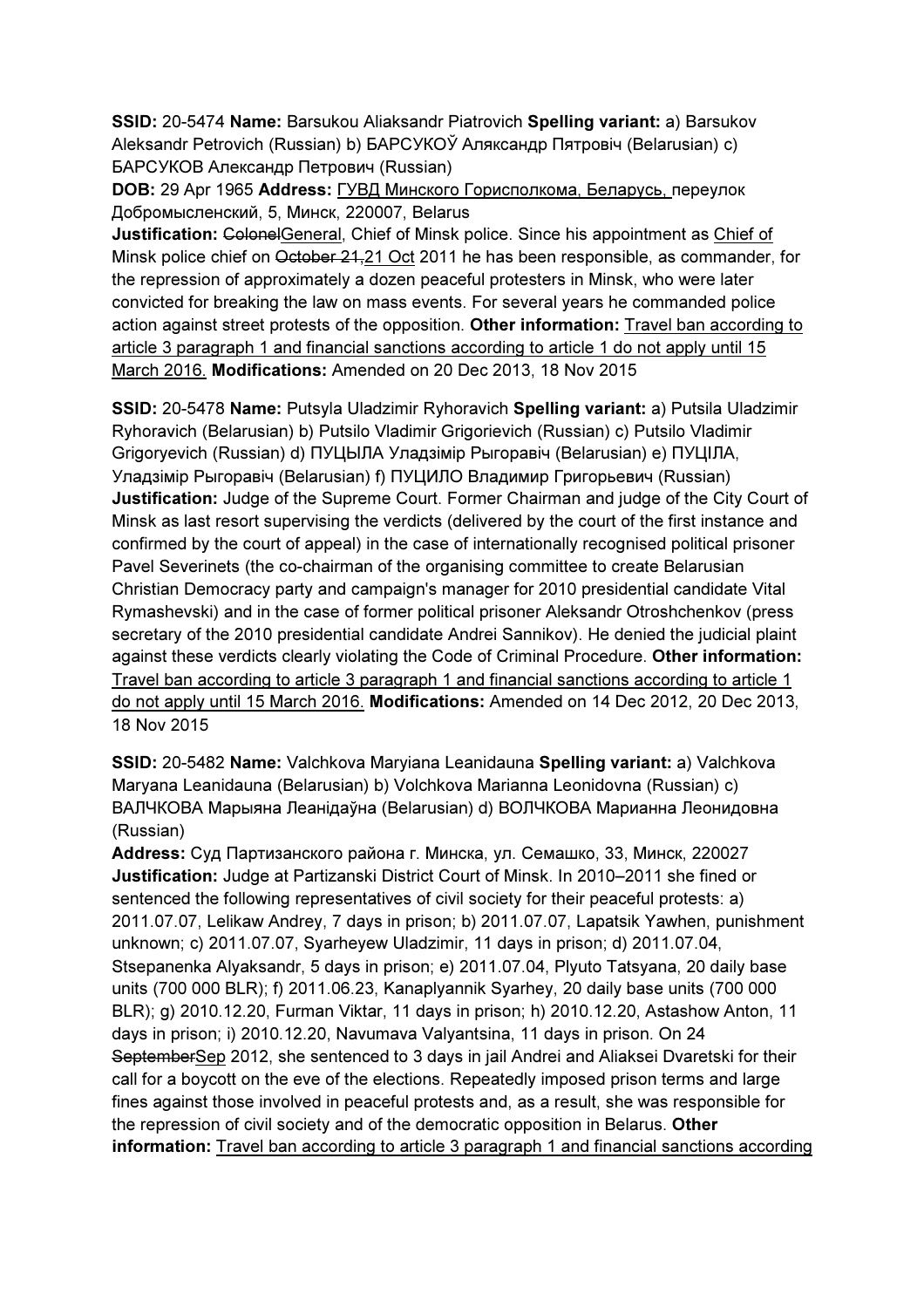to article 1 do not apply until 15 March 2016. Modifications: Amended on 20 Dec 2013, 18 Nov 2015

SSID: 20-5490 Name: Khvainitskaya Zhanna Anatolyeuna Spelling variant: a) Khvainitskaia Zhanna Anatolieuna (Belarusian) b) Khvoinitskaya Zhanna Anatolyevna (Russian) c) Khvoinitskaia Zhanna Anatolievna (Russian) d) ХВАЙНIЦКАЯ Жанна Анатольеўна (Belarusian) e) ХВОЙНИЦКАЯ Жанна Анатольевна (Russian) Address: Суд Заводского района г. Минска, пр. Партизанский, 75 А, Минск, 220107 Justification: Judge at Zavodskoi District Court of Minsk. On 27 May 2011 she sentenced the activists Ihar Alinevich, Nikolai Dziadok and Aliaksandr Frantskevich respectively to 8, 4,5 and 3 years in jail. She also fined or sentenced the following representatives of civil society for their peaceful protests: a) 2010.12.20, Makarenka Adam, 6 days in prison; b) 2010.12.20, Bachyla Uladzimir, 30 daily base units (1 050 000 BLR); c) 2010.12.20, Kukalyew Syarhey, 10 days in prison; d) 2010.12.20, Astafyew Alyaksandr, 10 days in prison; e) 2010.12.20, Yazerski Raman, 10 days in prison; f) 2010.12.20, Sapranyetskaya Darya, 10 days in prison; g) 2010.12.20, Aheyeva Iryna,10 days in prison; h) 2010.12.20, Drahun Alyaksandr, 10 days in prison; i) 2010.12.20, Shambalava Tatsyana, 10 days in prison; j) 2010.12.20, Dzyemidzyuk Barys, 10 days in prison; k) 2010.12.20, Kassabuka Alyaksandr, 10 days in prison. Repeatedly imposed prison terms and large fines against those involved in peaceful protests and, as a result, she was responsible for the repression of civil society and of the democratic opposition in Belarus. Other information: Travel ban according to article 3 paragraph 1 and financial sanctions according to article 1 do not apply until 15 March 2016. Modifications: Amended on 20 Dec 2013, 18 Nov 2015

SSID: 20-5494 Name: Mazouka Anzhalika Mikhailauna Spelling variant: a) Mazovka Anzhelika Mikhailovna (Russian) b) МАЗОЎКА Анжаліка Міхайлаўна (Belarusian) c) МАЗОВКA Анжелика Михайловна (Russian)

Address: Суд Советского района г. Минска, Логойский тракт, 3, Минск, 220113 Justification: Judge at Sovetski District Court of Minsk. In 2010–2011 she fined or sentenced the following representatives of civil society for their peaceful protests: a) 2011.07.14, Bussel Alyaksandr, 10 days in prison; b) 2011.07.14, Krukowski Syarhey, 8 days in prison; c) 2011.07.14, Kantsin Yahor, 10 days in prison; d) 2011.07.07, Sukhanossik Vyachaslaw, 8 days in prison; e) 2010.12.21, Nyanakhaw Andrey, 15 days in prison; f) 2010.12.20, Myslivets Ihar, 15 days in prison; g) 2010.12.20, Vilkin Alyaksey, 12 days in prison; h) 2010.12.20, Kharitonaw Paval, 12 days in prison. Repeatedly imposed prison terms against those involved in peaceful protests and, as a result, she was responsible for the repression of civil society and of the democratic opposition in Belarus. Other information: Travel ban according to article 3 paragraph 1 and financial sanctions according to article 1 do not apply until 15 March 2016. Modifications: Amended on 20 Dec 2013, 18 Nov 2015

SSID: 20-5677 Name: Kochyk Aliaksandr Vasilyevich Spelling variant: a) Kochyk Aliaksandr Vasilievich (Belarusian) b) Kochik Aleksandr Vasilyevich (Russian) c) Kochik Alexandr Vasilievich (Russian) d) КОЧЫК Аляксандр Васільевіч (Belarusian) e) КОЧИК Александр Васильевич (Russian)

Address: Суд Партизанского района г. Минска, ул. Семашко, 33, Минск, 220027 Justification: Judge at Partizanski District Court of Minsk. In 2010–2011 he fined or sentenced the following representatives of civil society for their peaceful protests: a) 2011.07.07, Revut Yawhen, 8 days in prison, b) 2011.07.04, Nikitsenka Katsyaryna, 5 days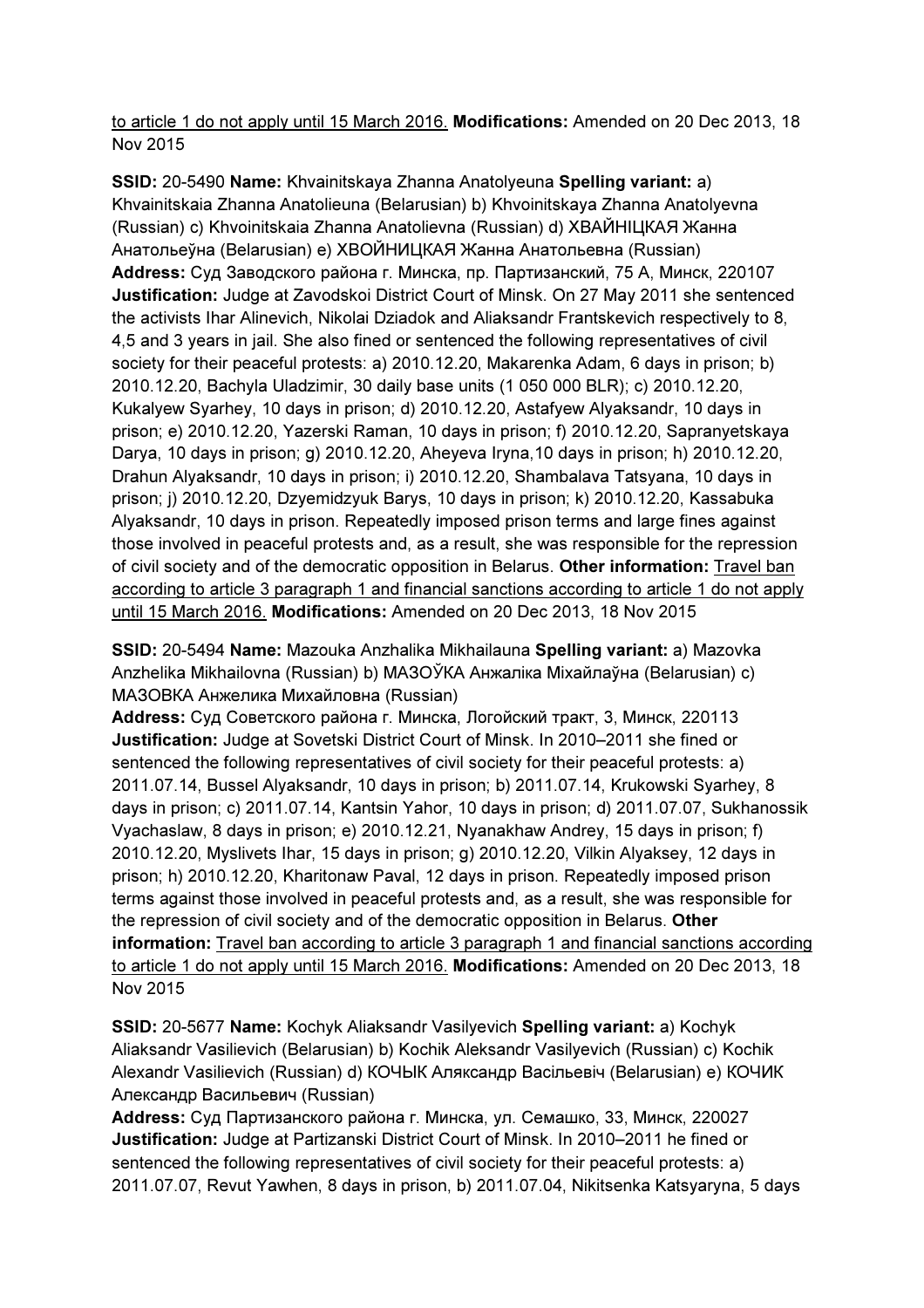in prison; c) 2011.06.23, Kazak Zmitser, 28 daily base units (980 000 BLR); d) 2010.12.20, Dzyezidzenka Dzianis, 12 days in prison; e) 2010.12.20, Navumovich Syarhey, 14 days in prison, f) 2010.12.20, Kavalenka Wsevalad, 15 days in prison; g) 2010.12.20, Tsupa Dzyanis,15 days in prison; h) 2010.12.20, Makashyn Syarhey, 10 days in prison; i) 2010.12.20, Zhakhavets Illya, 10 days in prison. Repeatedly imposed prison terms and large fines against those involved in peaceful protests and as a result, he was responsible for the repression of civil society and of the democratic opposition in Belarus. Other information: Travel ban according to article 3 paragraph 1 and financial sanctions according to article 1 do not apply until 15 March 2016. Modifications: Amended on 20 Dec 2013, 18 Nov 2015

SSID: 20-5681 Name: Karovina Natallia Uladzimirauna Spelling variant: a) Karovina Natallya Uladzimirauna (Belarusian) b) Korovina Natalia Vladimirovna (Russian) c) Korovina Natalya Vladimirovna (Russian) d) КАРОВIНА Наталля Уладзіміраўна (Belarusian) e) КОРОВИНА Наталья Владимировна (Russian)

Address: Суд Фрунзенского района г. Минска, ул. Д. Марцинкевича, 1, к. 2, Минск, 220092

Justification: Judge of Frunzenski District Court of Minsk. In 2010–2012 she fined or sentenced the following representatives of civil society for their peaceful protests or their civic activities: a) 2012.09.18, Vinahradau Pavel, 12 days in jail; b) 2012.06.30, Kostka Mikhas, 6 days in jail; c) 2011.06.30, Sytsko Stefan, 10 days in prison; d) 2011.06.30, Arapinovich Alyaksandr, Yukhnowski Dzyanis and Tsyareshchanka Uladzimir 25 daily base units (875 000 BLR); e) 2011.06.30, Sarachuk Yulian, 25 daily base units (875 000 BLR); f) 2011.06.23, Shewtsow Syarhey, 8 daily base units (280 000 BLR); g) 2010.12.20, Vashkevich Alyaksandr, 10 days in prison; h) 2010.12.20, Myadzvedz Lyeanid, 10 days in prison. Repeatedly imposed prison terms and large fines against those involved in peaceful protests and, as a result, she was responsible for the repression of civil society and of the democratic opposition in Belarus. Other information: Travel ban according to article 3 paragraph 1 and financial sanctions according to article 1 do not apply until 15 March 2016. Modifications: Amended on 20 Dec 2013, 18 Nov 2015

SSID: 20-5685 Name: Harbatouski Yury Aliaksandravich Spelling variant: a) Harbatouski Iury Aliaksandravich (Belarusian) b) Gorbatovski Yuri Aleksandrovich (Russian) c) Gorbatovski Iuri Aleksandrovich (Russian) d) Gorbatovski Yuriy Alexandrovich (Russian) e) ГАРБАТОЎСКI Юрый Аляксандравіч (Belarusian) f) ГОРБАТОВСКИЙ Юрий Александрович (Russian)

Address: Суд Первомайского района г. Минска, ул. Толбухина, 9, Минск, 220012 Justification: Judge at Pervomaiski District Court of Minsk. In 2010 he fined or sentenced the following representatives of civil society for their peaceful protests: a) 2010.12.20, Hubskaya Iryna, 10 days in prison; b) 2010.12.20, Kaptsiuh Dzmitry, 10 days in prison; c) 2010.12.20, Mikheyenka Yahor, 12 days in prison; d) 2010.12.20, Burbo Andrey, 10 days in prison; e) 2010.12.20, Pushnarova Hanna, 10 days in prison; f) 2010.12.20, Shepuraw Mikita, 15 days in prison; g) 2010.12.20, Zadzyarkowski Andrey, 10 days in prison; h) 2010.12.20, Yaromyenkaw Yawhen, 10 days in prison. Repeatedly imposed prison terms against those involved in peaceful protests and as a result, was responsible for the repression of civil society and of the democratic opposition in Belarus. Other information: Travel ban according to article 3 paragraph 1 and financial sanctions according to article 1 do not apply until 15 March 2016. Modifications: Amended on 14 Dec 2012, 20 Dec 2013, 18 Nov 2015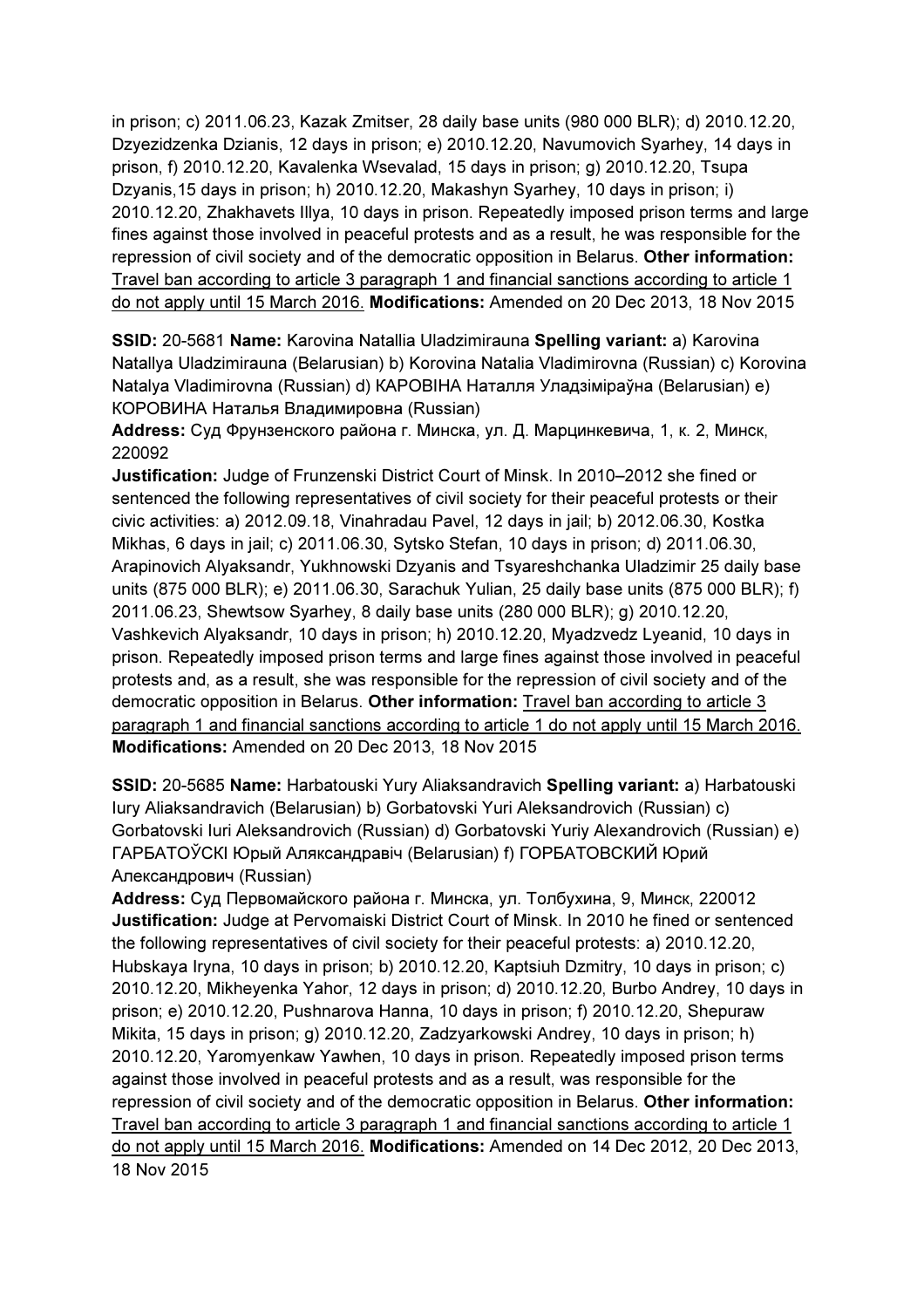SSID: 20-5694 Name: Liushtyk Siarhei Anatolievich Spelling variant: a) Lyushtyk Siarhey Anatolyevich (Belarusian) b) Liushtyk Sergei Anatolievich (Russian) c) Lyushtyk Sergey Anatolyevich (Russian) d) ЛЮШТЫК Сяргей Анатольевіч (Belarusian) e) ЛЮШТЫК Сергей Анатольевич (Russian)

Address: Суд Первомайского района г. Минска, ул. Толбухина, 9, Минск, 220012 Justification: Judge at Pervomaiski District Court of Minsk. In 2010–2011 he fined or sentenced the following representatives of civil society for their peaceful protests: a) 2011.07.14, Struy Vitali, 10 daily base units (35 000 BLR); b) 2011.07.04, Shalamitski Paval, 10 days in prison; c) 2010.12.20, Sikirytskaya Tatsyana, 10 days in prison; d) 2010.12.20, Dranchuk Yuliya, 13 days in prison; e) 2010.12.20, Lapko Mikalay, 12 days in prison; f) 2010.12.20, Pramatoraw Vadzim, 12 days in prison. Repeatedly imposed prison terms and large fines against those involved in peaceful protests and, as a result, he was responsible for the repression of civil society and of the democratic opposition in BelarusBelarus. On 24 Jul 2012, even after his inclusion in the sanction list, he fined for malicious hooliganism opposition activist, Andrej Molchan, who had been severely beaten by two policemen. Other information: Travel ban according to article 3 paragraph 1 and financial sanctions according to article 1 do not apply until 15 March 2016. Modifications: Amended on 20 Dec 2013, 18 Nov 2015

SSID: 20-5698 Name: Yakunchykhin Aliaksandr Anatolyevich Spelling variant: a) Iakunchykhin Aliaksandr Anatolievich (Belarusian) b) Yakunchikhin Aleksandr Anatolyevich (Russian) c) Iakunchikhin Alexandr Anatolievich (Russian) d) ЯКУНЧЫХIН Аляксандр Анатольевіч (Belarusian) e) ЯКУНЧИХИН Александр Анатольевич (Russian) Address: Суд Центрального района г. Минска, ул. Кирова, 21, Минск, 220030 Justification: Judge at Central District Court of Minsk. In 2010–2011 he fined or sentenced the following representatives of civil society for their peaceful protests: a) 2011.11.17, Makayew Alyaksandr, 5 days in prison; b) 2011.07.07, Tukay Illya, 12 days in prison; c) 2011.07.07, Shapchyts Yawhen, 12 days in prison; d) 2011.01.31, Kulakow Lyeanid, 30 daily base units (1 050 000 BLR); e) 2010.12.21, Yaromyenak Uladzimir, 15 days in prison; f) 2010.12.20, Daroshka Alyaksey, 12 days in prison; g) 2010.12.20, Kakhno Herman, 12 days in prison; h) 2010.12.20, Palyakow Vital, 15 days in prison. On 27 January 2012 he sent the human rights defender Aleh Volchek to 4 days in jail. On 26 MarchMar 2012 he sent the activist Pavel Balanau to 2 days in jail and fined the activist Uladzimir Dzmitrakou. He fined another activist on 18 JulyJul 2012. Repeatedly imposed prison terms and large fines against those involved in peaceful protests and, as a result, he was responsible for the repression of civil society and of the democratic opposition in Belarus. Other information: Travel ban according to article 3 paragraph 1 and financial sanctions according to article 1 do not apply until 15 March 2016. Modifications: Amended on 20 Dec 2013, 18 Nov 2015

SSID: 20-5702 Name: Zapasnik Maryna Sviataslavauna Spelling variant: a) Zapasnik Marina Sviatoslavovna (Russian) b) ЗАПАСНIК Марына Святаславаўна (Belarusian) c) ЗАПАСНИК Марина Святославовна (Russian)

Address: Суд Ленинского района города Минска, ул. Семашко, 33, Минск, 220027 Justification: Judge at Leninski District Court of Minsk. In 2011 she fined or sentenced the following representatives of civil society for their peaceful protests: a) 2011.07.18, Palyakow Vital, 12 days in prison; b) 2011.07.07, Marozaw S., 10 days in prison, c) 2011.07.07, Badrahin Alyaksandr, 10 days in prison, d) 2011.07.07, Marozova S., 10 days in prison, e) 2011.07.07, Varabey Alyaksandr, 15 days in prison; f) 2011.07.04, Mazurenka Mikita, 10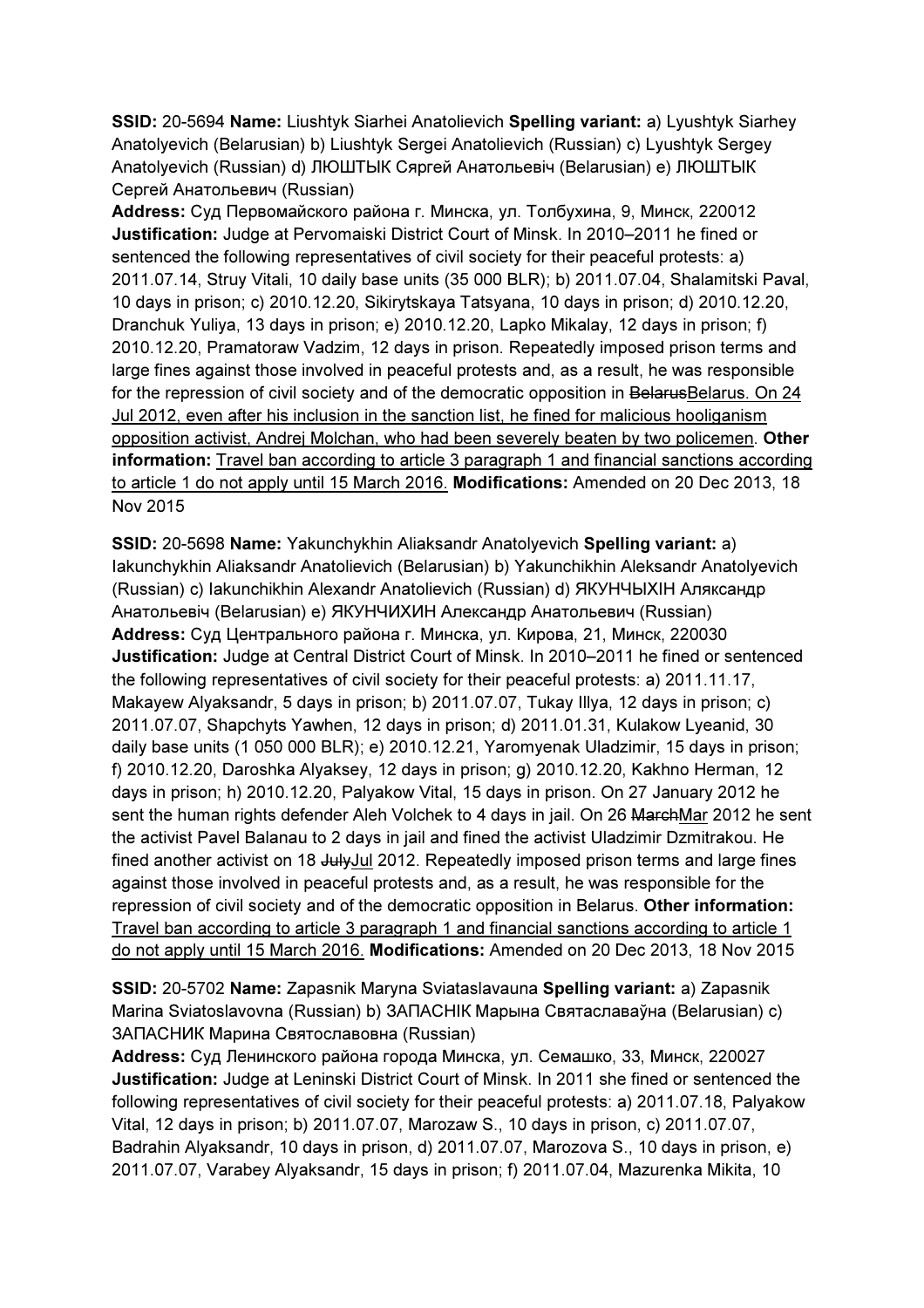days in prison. On 17 and 26 JulyJul 2012, she sentenced activist Ivan Amelchanka respectively to 12 and 15 days in jail. On 7 DecemberDec 2012 she sentenced activist Ales Pushkin to 12 days in jail. Repeatedly imposed prison terms against those involved in peaceful protests and, as a result, she was responsible for the repression of civil society and of the democratic opposition in Belarus. Other information: Travel ban according to article 3 paragraph 1 and financial sanctions according to article 1 do not apply until 15 March 2016. Modifications: Amended on 20 Dec 2013, 18 Nov 2015

SSID: 20-5710 Name: Krasouskaya Zinaida Uladzimirauna Spelling variant: a) Krasouskaia Zinaida Uladzimirauna (Belarusian) b) Krasovskaya Zinaida Vladimirovna (Russian) c) Krasovskaia Zinaida Vladimirovna (Russian) d) КРАСОЎСКАЯ Зінаіда Уладзіміраўна (Belarusian) e) КРАСОВСКАЯ Зинаида Владимировна (Russian) Address: Суд Ленинского района города Минска, ул. Семашко, 33, Минск, 220027 Justification: Judge at Leninski District Court of Minsk. In 2010 she fined or sentenced the following representatives of civil society for their peaceful protests: a) 2010.12.20, Krawchuk Volha, 30 daily base units (1 050 000 BLR); b) 2010.12.20, Charukhina Hanna, 30 daily base units (1 050 000 BLR); c) 2010.12.20, Dubovik Alena, 15 days in prison; d) 2010.12.20, Boldzina Alena, 12 days in prison; e) 2010.12.20, Syrakvash Andrey, 15 days in prison; f) 2010.12.20, Klimko Nastassiya, 12 days in prison; g) 2010.12.20, Kuwshinaw Viktar, 15 days in prison. Repeatedly imposed prison terms and large fines against those involved in peaceful protests and, as a result, she was responsible for the repression of civil society and of the democratic opposition in Belarus. Other information: Travel ban according to article 3 paragraph 1 and financial sanctions according to article 1 do not apply until 15 March 2016. Modifications: Amended on 20 Dec 2013, 18 Nov 2015

SSID: 20-5714 Name: Hermanovich Siarhei Mikhailavich Spelling variant: a) Germanovich Sergei Mikhailovich (Russian) b) Germanovich Sergey Mikhailovich (Russian) c) ГЕРМАНОВIЧ Сяргей Міхайлавіч (Belarusian) d) ГЕРМАНОВИЧ Сергей Михайлович (Russian)

Address: Суд Октябрьского района г. Минска, ул. Семашко, 33, Минск, 220027 Justification: Judge at Oktiabrski District Court of Minsk. In 2010 he fined or sentenced the following representatives of civil society for their peaceful protests: a) 2010.12.20, Sidarevich Katsyaryna, 30 daily base units (1 050 000 BLR); b) 2010.12.20, Lyskavets Paval, 15 days in prison; c) 2010.12.20, Sachylka Syarhey, 15 days in prison; d) 2010.12.20, Krawtsow Dzianis, 10 days in prison; e) 2010.12.20, Vyarbitski Uladzimir, 15 days in prison; f) 2010.12.20, Newdakh Maksim, 15 days in prison. Repeatedly imposed prison terms and large fines against those involved in peaceful protests and as a result, he was responsible for the repression of civil society and of the democratic opposition in Belarus. On 31.08.2012 he sentenced the activist Pavel Eutsikhieu to 5 days in jail. Other information: Travel ban according to article 3 paragraph 1 and financial sanctions according to article 1 do not apply until 15 March 2016. Modifications: Amended on 20 Dec 2013, 18 Nov 2015

SSID: 20-5718 Name: Svistunova Valiantsina Mikalaeuna Spelling variant: a) Svistunova Valyantsina Mikalayeuna (Belarusian) b) Svistunova Valentina Nikolaevna (Russian) c) Svistunova Valentina Nikolayevna (Russian) d) СВIСТУНОВА Валянціна Мікалаеўна (Belarusian) e) СВИСТУНОВА Валентина Николаевна (Russian)

Address: Суд Центрального района г. Минска, ул. Кирова, 21, Минск, 220030 Justification: Judge at Central District Court of Minsk. In 2010–2011 she fined or sentenced the following representatives of civil society for their peaceful protests: a) 2011.07.21,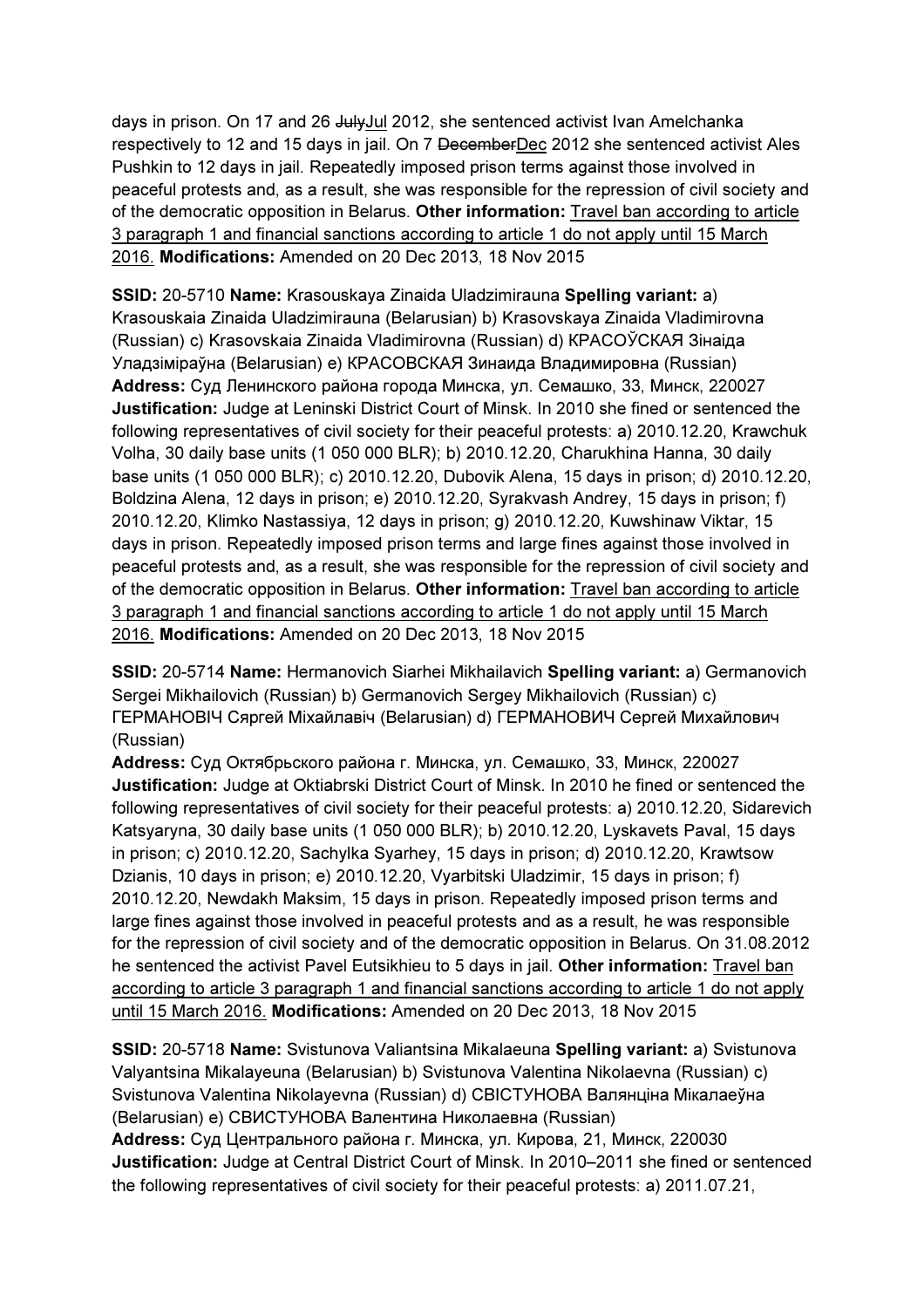Bandarenka Volha, 10 days in prison; b) 2011.07.21, Ruskaya Volha, 11 days in prison; c) 2010.12.20, Marchyk Stanislaw, 15 days in prison; d) 2010.12.20, Stanchyk Alyaksandr, 10 days in prison; e) 2010.12.20, Anyankow Syarhey, 10 days in prison. Repeatedly imposed prison terms against those involved in peaceful protests and, as a result, she was responsible for the repression of civil society and of the democratic opposition in Belarus. Other information: Travel ban according to article 3 paragraph 1 and financial sanctions according to article 1 do not apply until 15 March 2016. Modifications: Amended on 20 Dec 2013, 18 Nov 2015

SSID: 20-5736 Name: Barysionak Anatol Uladzimiravich Spelling variant: a) Barysyonak Anatol Uladzimiravic (Belarusian) b) Borisenok Anatoli Vladimirovich (Russian) c) Borisenok Anatoli Vladimirovich (Russian) d) Borisionok Anatoli Vladimirovich (Russian) e) Borisyonok Anatoliy Vladimirovich (Russian) f) БАРЫСЁНАК Анатоль Уладзіміравіч (Belarusian) g) БОРИСЕНОК Анатолий Владимирович (Russian)

Address: Суд Партизанского района г. Минска, ул. Семашко, 33, Минск, 220027 Justification: Judge at Partizanski District Court of Minsk. In 2010–2011 he fined or sentenced the following representatives of civil society for their peaceful protests: a) 2011.06.23, Belush Zmitser, 20 daily base units (700 000 BLR); b) 2010.12.20, Zhawnyak Ihar, 30 daily base units (1 050 000 BLR); c) 2010.12.20, Nyestser Aleh, 10 days in prison, d) 2010.12.20, Trybushewski Kiryl, 10 days in prison; e) 2010.12.20, Murashkevich Vyachaslaw, 10 days in prison. Repeatedly imposed prison terms and large fines against those involved in peaceful protests and as a result, he was responsible for the repression of civil society and of the democratic opposition in Belarus. Other information: Travel ban according to article 3 paragraph 1 and financial sanctions according to article 1 do not apply until 15 March 2016. Modifications: Amended on 20 Dec 2013, 18 Nov 2015

SSID: 20-5762 Name: Zhuk Alena Siamionauna Spelling variant: a) Zhuk Alena Syamionauna (Belarusian) b) Zhuk Elena Semenovna (Russian) c) Zhuk Yelena Semyonovna (Russian) d) ЖУК Алена Сямёнаўна (Belarusian) e) ЖУК Елена Семеновна (Russian)

Justification: Judge of Pervomayskij district court in Vitsebsk. On 24 FebruaryFeb 2012, she sentenced Syarhei Kavalenka, who was considered as a political prisoner in 2012-2013, to two years and one month in prison for violation of probation. Alena Zhuk was directly responsible for violations of the human rights of a person because she denied Syarhei Kavalenka the right to a fair trial. Syarhei Kavalenka was previously given a suspended sentence for hanging out a banned historical white-red-white flag, a symbol of the opposition movement, in Vitsebsk. The subsequent sentence given by Alena Zhuk was disproportionately harsh given the nature of the crime and not in line with the criminal code of Belarus. The actions of Alena Zhuk constituted a direct violation of the international commitments of Belarus in the field of human rights. Other information: Travel ban according to article 3 paragraph 1 and financial sanctions according to article 1 do not apply until 15 March 2016. Modifications: Amended on 20 Dec 2013, 28 Nov 2014, 18 Nov 2015

SSID: 20-5766 Name: Lutau Dzmitry Mikhailavich Spelling variant: a) Lutov Dmitri Mikhailovich (Russian) b) Lutov Dmitry Mikhailovich (Russian) c) ЛУТАЎ Дзмітрый Міхайлавіч (Belarusian) d) ЛУТОВ Дмитрий Михайлович (Russian) Justification: Prosecutor in the trial of Syarhei Kavalenka who was sentenced to two years and one month in prison for violation of probation. Syarhei Kavalenka was previously given a suspended sentence for hanging out a white-red-white flag, a symbol of the opposition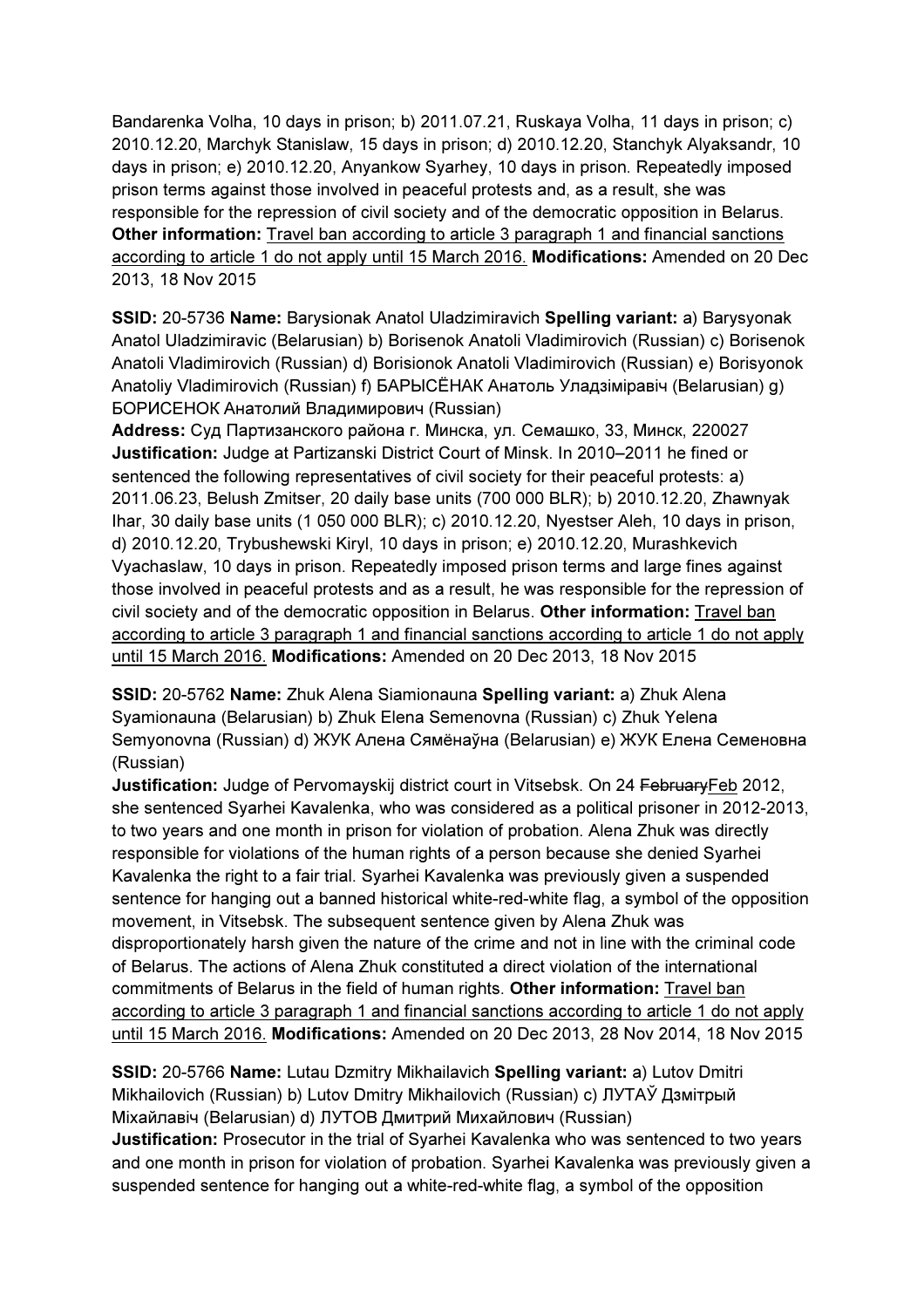moment, on a Christmas tree in Vitsebsk. The subsequent sentence given by the judge in the case was disproportionately harsh given the nature of the crime and not in line with the criminal code of Belarus. Lutau's actions constituted a direct violation of the international commitments of Belarus in the field of human rights. Other information: Travel ban according to article 3 paragraph 1 and financial sanctions according to article 1 do not apply until 15 March 2016. Modifications: Amended on 20 Dec 2013, 18 Nov 2015

SSID: 20-5770 Name: Atabekau Khazalbek Bakhtibekavich Spelling variant: a) Atabekov Khazalbek Bakhtibekovich (Russian) b) АТАБЕКАЎ Хазалбек Бактібекавіч (Belarusian) c) АТАБЕКОВ Хазалбек Бахтибекович (Russian) d) АТАБЕКОВ Кхазалбек Бахтибекович (Russian)

Address: Главное Управление Командующего Внутренними Войсками, ул. Маяковского, 97, Минск, 220028

Justification: Colonel, Deputy Head of Department of fight training of the Ministry of Interior's troops, former commander of a special brigade of Interior Troops in the Uruchie suburb of Minsk. He commanded his unit during the crackdown on the post-election protest demonstration in Minsk on 19 DecemberDec 2010 where an excessive use of force was applied. His actions constituted a direct violation of the international commitments of Belarus in the field of human rights. Other information: Travel ban according to article 3 paragraph 1 and financial sanctions according to article 1 do not apply until 15 March 2016. Modifications: Amended on 20 Dec 2013, 18 Nov 2015

SSID: 20-5774 Name: Charnyshou Aleh Anatolievich Spelling variant: a) Chernyshev Oleg Anatolievich (Russian) b) ЧАРНЫШОЎ Алег Анатольевiч (Belarusian) c) ЧЕРНЫШЕВ Олег Анатольевич (Russian)

Address: КГБ, проспект Независимости, 17, Минск, 210623

Justification: Deputy Head of the KGB, in charge of foreign intelligence, since April 2014. Colonel, he was in charge of counter-terrorist unit of the KGB, the «Alpha» unit. He personally participated in inhuman and degrading treatment of opposition activists in the KGB detention centre in Minsk after the crackdown on the post-election protest demonstration in Minsk on 19 DecemberDec 2010. His actions constituted a direct violation of the international commitments of Belarus in the field of human rights. Other information: Travel ban according to article 3 paragraph 1 and financial sanctions according to article 1 do not apply until 15 March 2016. Modifications: Amended on 14 Dec 2012, 20 Dec 2013, 28 Nov 2014, 18 Nov 2015

SSID: 20-5778 Name: Arlau Aliaksey - Spelling variant: a) Arlau Aliaksei - (Belarusian) b) Arlau Aliaksandr Uladzimiravich (Belarusian) c) Orlov Aleksei - (Russian) d) Orlov Alexey - (Russian) e) Orlov Aleksandr Vladimirovich (Russian) f) Orlov Alexandr Vladimirovich (Russian) g) APЛAЎ Аляксей - (Belarusian) h) APЛAЎ Аляксандр Уладзіміравіч (Belarusian) i) OPЛОВ Алексей - (Russian) j) OPЛОВ Александр Владимирович (Russian) Address: КГБ, проспект Независимости, 17, Минск, 210623

Justification: Colonel, head of the KGB detention centre in Minsk. He was personally responsible for cruel, inhuman or degrading treatment or punishment of those who were detained in the weeks and months after the crackdown on the post-election protest demonstration in Minsk on 19 DecemberDec 2010. His actions constituted a direct violation of the international commitments of Belarus in the field of human rights. Other information: Travel ban according to article 3 paragraph 1 and financial sanctions according to article 1 do not apply until 15 March 2016. Modifications: Amended on 20 Dec 2013, 18 Nov 2015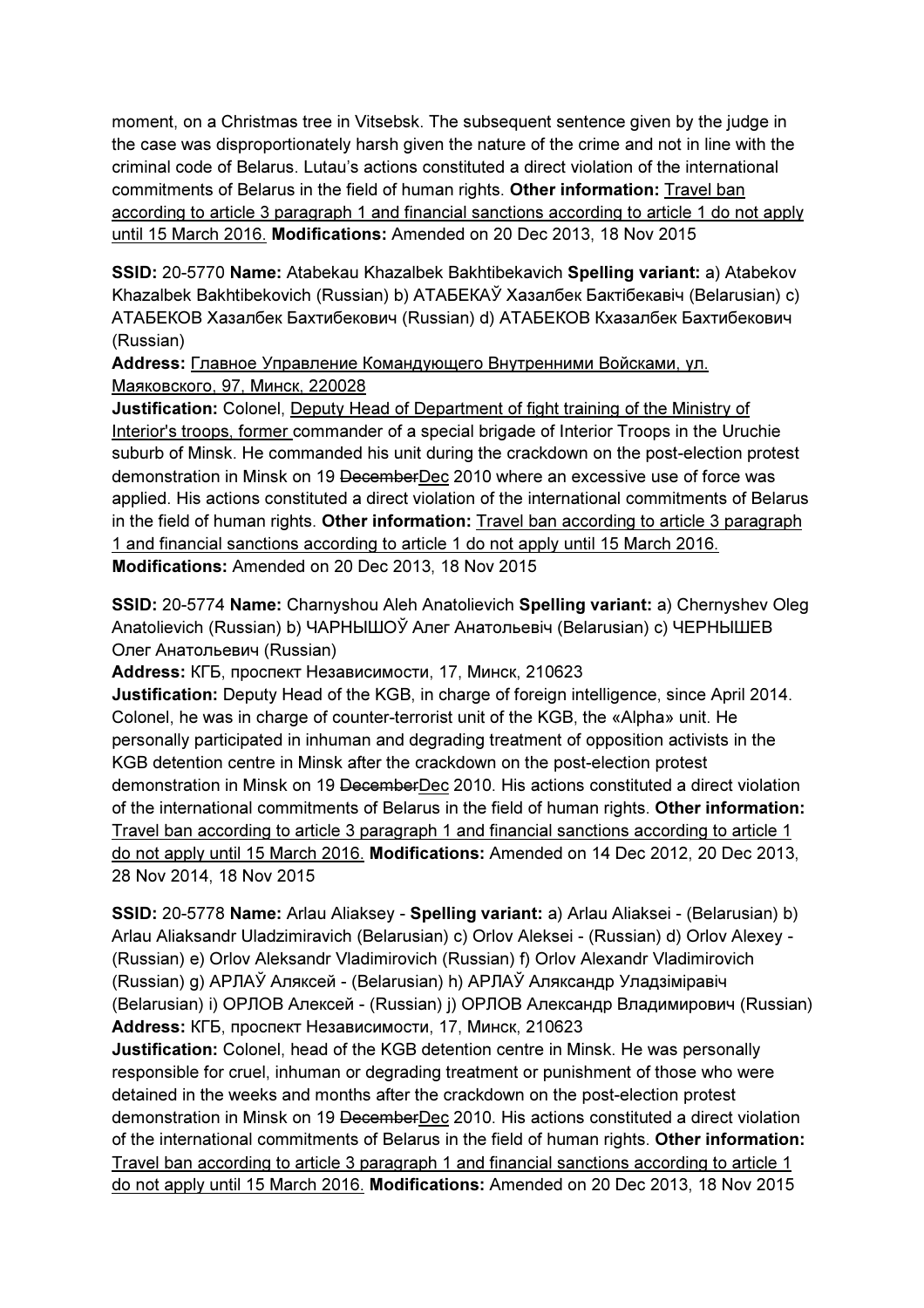SSID: 20-5782 Name: Sanko Ivan Ivanavich Spelling variant: a) Sanko Ivan Ivanovich (Russian) b) САНЬКО Іван Іванавіч (Belarusian) c) САНЬКО Иван Иванович (Russian) Address: КГБ проспект Независимости, 17, Минск, 210623

**Justification:** Major, senior investigator of the KGB. He conducted investigations which included the use of falsified evidence against opposition activists in the KGB detention centre in Minsk after the crackdown on the post-election protest demonstration in Minsk on December 19th,19 Dec 2010. His actions constituted a clear violation of the human rights by denying the right to a fair trial and the international commitments of Belarus in the field of human rights. Other information: Travel ban according to article 3 paragraph 1 and financial sanctions according to article 1 do not apply until 15 March 2016. Modifications: Amended on 20 Dec 2013, 18 Nov 2015

SSID: 20-5786 Name: Traulka Pavel Spelling variant: a) Traulko Pavel (Russian) b) ТРАУЛЬКА Павел (Belarusian) c) ТРАУЛЬКО Павел (Russian) Address: ул. Фрунзе, 5, Минск, 220034

Justification: Lieutenant Colonel, former operative of the military counter-intelligence of the KGB (currently head of the press service of the Investigative Committee of Belarus). He falsified evidence and used threats in order to extort confessions from opposition activists in the KGB detention centre in Minsk after the crackdown on the post-election protest demonstration in Minsk on 19 DecemberDec 2010. He was directly responsible for the use of cruel, inhuman orand degrading treatment or punishmentspunishment and for denying the right to a fair trial. His actions constituted a direct violation of the international commitments of Belarus in the field of human rights. Other information: Travel ban according to article 3 paragraph 1 and financial sanctions according to article 1 do not apply until 15 March 2016. Modifications: Amended on 20 Dec 2013, 28 Nov 2014, 18 Nov 2015

SSID: 20-5790 Name: Sukhau Dzmitri Viachaslavavich Spelling variant: a) Sukhau Dzimitry Vyachyaslavavich (Belarusian) b) Sukhov Dmitri Vyacheslavovich (Russian) c) Sukhov Dmitry Viacheslavovich (Russian) d) СУХАЎ Дзмітрі Вячаслававіч (Belarusian) e) СУХОВ Дмитрий Вячеславович (Russian)

Address: КГБ, проспект Независимости, 17, Минск, 210623

Justification: Lieutenant-Colonel, operative of the military counter-intelligence of the KGB. He falsified evidence and used threats in order to in order to extort confessions from opposition activists in the KGB detention centre in Minsk after the crackdown on the postelection protest demonstration in Minsk on December 19th,19 Dec 2010. He was directly responsible for violating the fundamental human rights of political prisoners and opposition activists by the use of excessive force against them. His actions constituted a direct violation of the international commitments of Belarus in the field of human rights. Other information: Travel ban according to article 3 paragraph 1 and financial sanctions according to article 1 do not apply until 15 March 2016. Modifications: Amended on 20 Dec 2013, 18 Nov 2015

SSID: 20-5794 Name: Alinikau Siarhei Aliaksandravich Spelling variant: a) Alinikau Siarhey Alyaksandravich (Belarusian) b) Aleinikov Sergei Aleksandrovich (Russian) c) АЛИНИКАЎ Сяргей Аляксандравич (Belarusian) d) АЛEЙНИКOВ Сергей Александрович (Russian)

Address: Исправительное учреждение "Исправительная колония No 17" управления Департамента исполнения наказаний МВД Республики Беларусь, Шклов, Могилевская область

Justification: Major, head of operative unit of penal colony IK-17 in Shklov. Exerted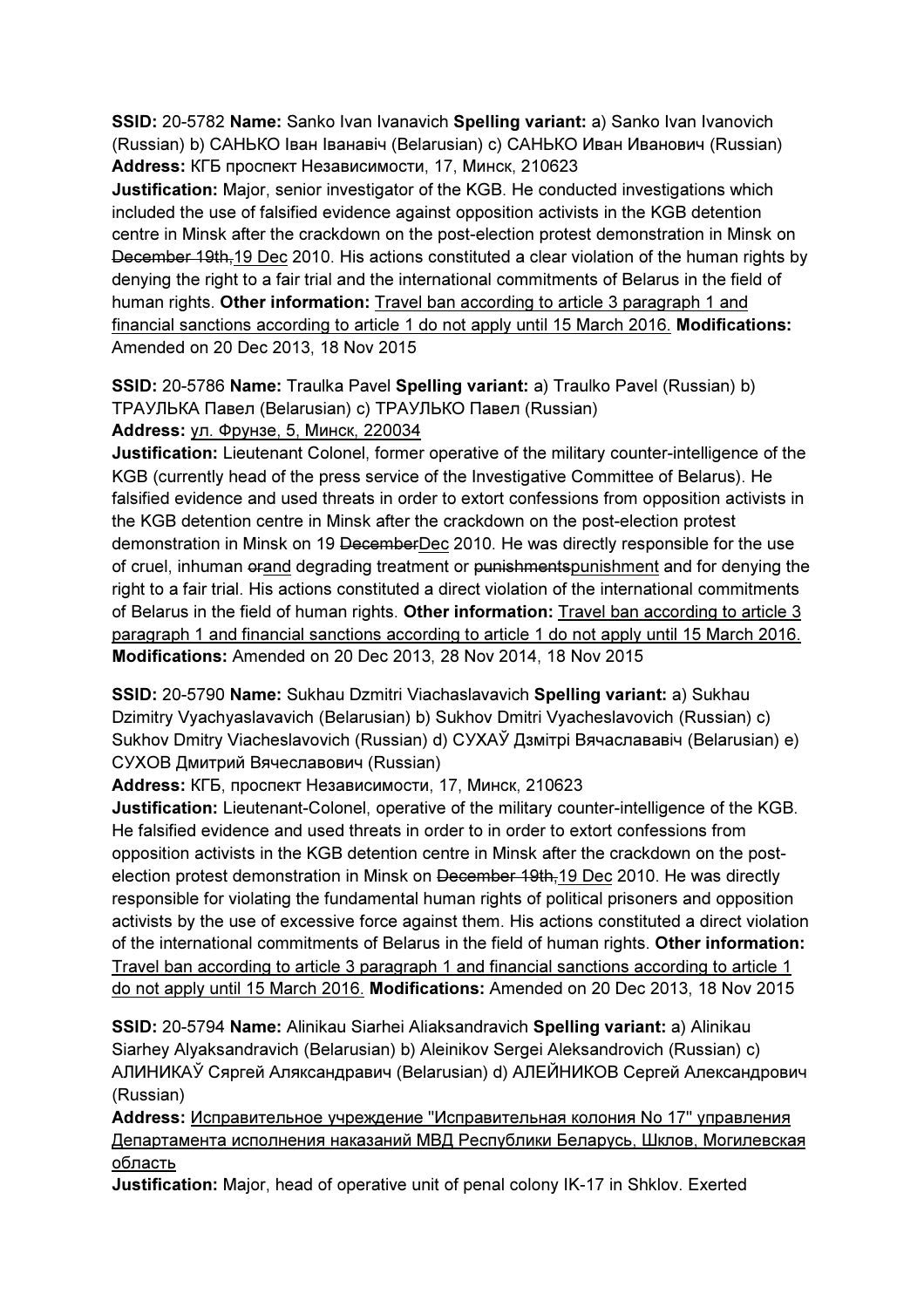pressure on political prisoners by denying their rights to correspondence and meetings, issued orders to subject them to a stricter penal regime, searches, and made threats in order to extort confessions. He was directly responsible for violating the human rights of political prisoners and opposition activists in 2011–2012 by using excessive force against them. His actions constituted a direct violation of the international commitments of Belarus in the field of human rights. Other information: Travel ban according to article 3 paragraph 1 and financial sanctions according to article 1 do not apply until 15 March 2016. Modifications: Amended on 20 Dec 2013, 18 Nov 2015

SSID: 20-5798 Name: Shamionau Vadzim Iharavich Spelling variant: a) Shamenov Vadim Igorevich (Russian) b) Shamyonov Vadim Igorevich (Russian) c) ШАМЁНАЎ Вадзiм Ігаравіч (Belarusian) d) ШАМЁНОВ Вадим Игоревич (Russian)

Address: Исправительная колония no 17, ул. 1-я Заводская д. 8, Шклов, 213004 Justification: Captain, head of operative unit of penal colony IK-17 in Shklov. Exerted pressure on political prisoners, denying their rightsright to correspondence, and made threats in order to extort confessions. Directly responsible for violating the human rights of political prisoners and opposition activists by the use of cruel, inhuman orand degrading treatment or punishmentspunishment. His actions constituted a direct violation of the international commitments of Belarus in the field of human rights. Other information: Travel ban according to article 3 paragraph 1 and financial sanctions according to article 1 do not apply until 15 March 2016. Modifications: Amended on 20 Dec 2013, 18 Nov 2015

SSID: 20-7228 Name: Lapo Liudmila Ivanauna Spelling variant: a) Lapo Lyudmila Ivanauna (Belarusian) b) Lapo Ludmila Ivanauna (Belarusian) c) Lappo Ludmila Ivanovna (Russian) d) Lappo Liudmila Ivanovna (Russian) e) Lappo Lyudmila Ivanovna (Russian) f) ЛАПО Людміла Іванаўна (Belarusian) g) ЛАППО Людмила Ивановна (Russian) Address: Суд Фрунзенского района г. Минска, ул. Д. Марцинкевича, 1, к. 2, Минск, 220092

Justification: Judge at Frunzenski District Court of Minsk. In 2010–2011 she fined or sentenced the following representatives of civil society for their peaceful protests: a) 2011.07.07, Melyanets Mikalay, 10 days in prison; b) 2011.06.30, Shastseryk Uladzimir, 10 days in prison; c) 2011.06.30, Zyakaw Eryk, 10 days in prison; d) 2011.04.25, Grynman Nastassiya, 25 daily base units (875 000 BLR); e) 2010.12.20, Nikishyn Dzmitry, 11 days in prison. In 2012–2013 she also sentenced several activists to periods of imprisonment. Repeatedly imposed prison terms and large fines against those involved in peaceful protests and, as a result, she was responsible for the repression of civil society and of the democratic opposition in Belarus. Other information: Travel ban according to article 3 paragraph 1 and financial sanctions according to article 1 do not apply until 15 March 2016. Modifications: Amended on 20 Dec 2013, 18 Nov 2015

SSID: 20-26393 Name: Kakunin Aliaksandr Aliaksandravich Spelling variant: a) Kakunin Aliaxandr Aliaxandravich (RussianBelarusian) b) Kakunin Aleksandr Aleksandravich (Belarusian) c) Kakunin Alexandr Alexandrovich (Russian) d) Kakunin Alexander Aleksandrovich (Russian) e) Какунин Александр Александрович (Belarusian) eRussian) f) Какунiн Аляксандр Аляксандровiч (RussianBelarusian)

Address: Исправительная колония No 2, ул. Сикорского, 1, Бобруйск, 213800 Justification: Responsible Head of penal colony IK-2 in Bobruisk, responsible for inhumane treatment of political prisoners A. Sannikau and A. Beliatski in penal colony IK-2 in Bobruisk. Opposition activists were tortured, denied access to lawyers and placed in solitary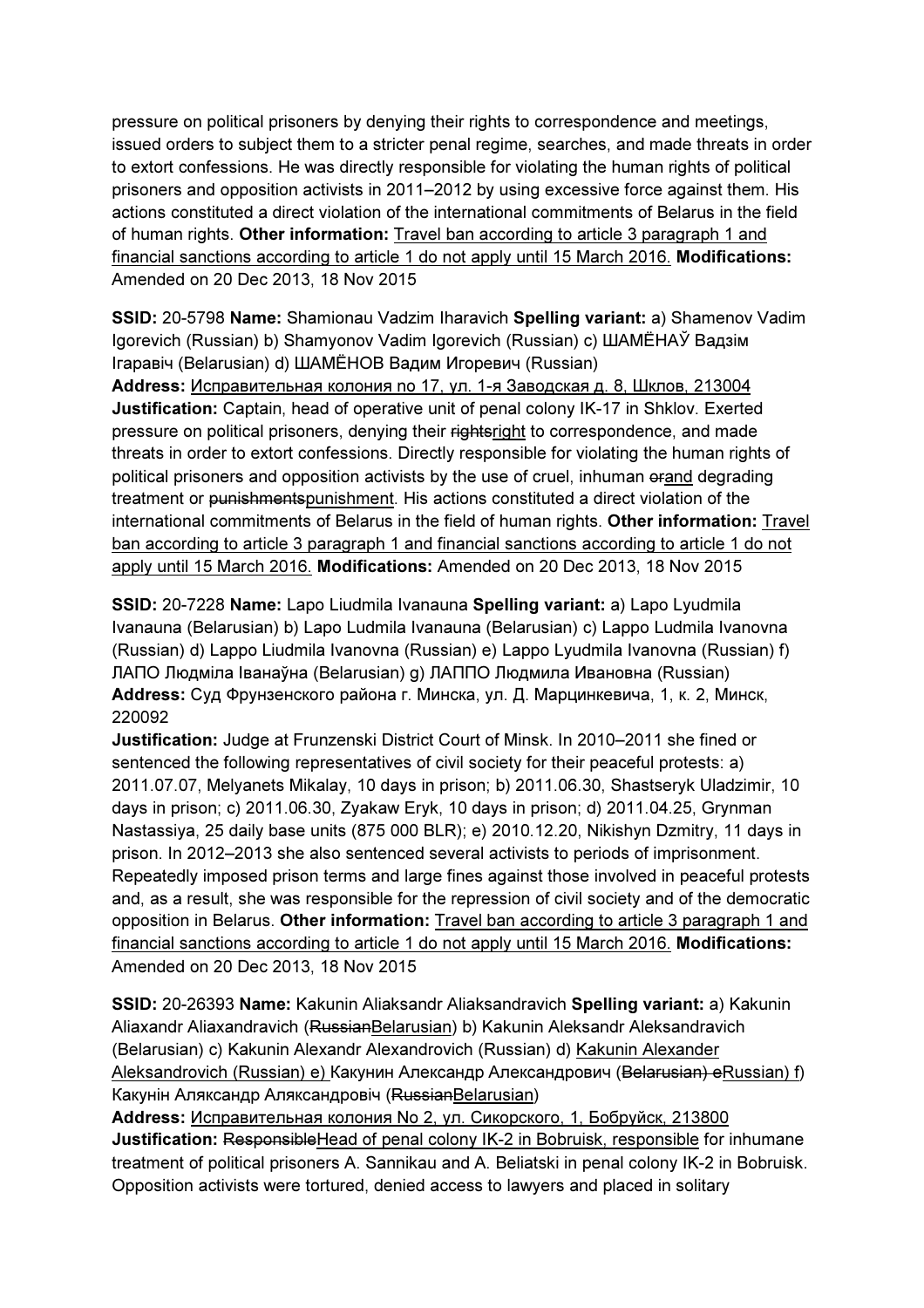confinement in the penal colony under his supervision. Kakunin put pressure on A. Beliatski and A. Sannikau in order to force them to sign an appeal for pardon. Other information: a) Head of penal colony IK-2 in Bobruisk. b) Travel ban according to article 3 paragraph 1 and financial sanctions according to article 1 do not apply until 15 March 2016. Modifications: Listed on 20 Dec 2013, amended on 28 Nov 2014, 11 Dec 2014, 18 Nov 2015

SSID: 20-26398 Name: Lopatko Alexander AlexandrovichLapatka Aliaksandr Aliaksandravich Spelling variant: a) <del>Лопатко</del>Lapatka Aliaxandr Aliaxandravich (Belarusian) b) Lopatko Aleksandr Aleksandrovich (Russian) c) Lopatko Alexandr Alexandrovich (Russian) d) ЛОПАТКО Александр Александрович (Belarusian) b) Лапаткаe) ЛАПАТКА Аляксандр АляксандровiчАляксандровіч (Russian)

Address: Исправительная колония no 9, ул. Добролюбова, 16, Горки, 213410 Justification: ResponsibleHead of penal colony IK-9 in Gorki, responsible for inhumane treatment of D. Dashekevich, including tortures and denial of access to legal representatives. Lopatko had a key position in the penal colony where Dashekevich was held and where psychological pressure, including denial of sleep and isolation, was applied to political prisoners including Mr Dashekevich. Other information: a) Deputy Head of penal colony IK-9 in Mazyr. b) Travel ban according to article 3 paragraph 1 and financial sanctions according to article 1 do not apply until 15 March 2016. Modifications: Listed on 20 Dec 2013, amended on 28 Nov 2014, 18 Nov 2015

SSID: 20-26403 Name: Trutka Iury Igorevich Spelling variant: a) Trutka Yury Igorevich (Belarusian) b) Trutko Iury Igorevich (Russian) c) Trutko Yurij Igorevich (Russian) d) Trutko Yuri Igorevich (Russian) e) ТРУТКA Юрый Iгаравич (Belarusian) f) Трутко Юрий Игоревич (Russian)

Address: Исправительная колония no 2, ул. Сикорского, 1, Бобруйск, 213800 (Ul. Sikorskogo 1, 213800 Bobruisk)

Justification: ResponsibleDeputy Head of penal colony IK-2 in Bobruisk, responsible for inhumane and cruel treatment of political prisoners A. Sannikau and A. Beliatski in penal colony IK-2 in Bobruisk. Opposition activists were tortured, denied access to legal representation and placed in the solitary confinement in the penal colony under his supervision. Trutko put pressure on A. Beliatski and A. Sannikau in order to force them to sign an appeal for pardon. Other information: a) Deputy Head of penal colony IK-2 in Bobruisk. b) Travel ban according to article 3 paragraph 1 and financial sanctions according to article 1 do not apply until 15 March 2016. Modifications: Listed on 20 Dec 2013, amended on 28 Nov 2014, 18 Nov 2015

SSID: 20-28110 Name: Volkov Vitaliy Nikolayevich Spelling variant: a) Volkau Vital Mikalayevich (Belarusian) b) Волкаў Віталь Мiкалаевiч (Belarusian) c) Волков Виталий Николаевич (Russian)

Justification: Judge at the regional court in Shklov. In January 2012 he decided to transfer former Presidential candidate and opposition activist N. Statkevich to a closed- type prison in Mogilov on the mere basis of alleged violations of the rules of imprisonment in Shklov penal colony IK-17. This decision has thus led to breaches of N. Statkevich's human rights including sleep deprivation and threatening his health. Other information: Travel ban according to article 3 paragraph 1 and financial sanctions according to article 1 do not apply until 15 March 2016. Modifications: Listed on 5 Aug 2014, amended on 28 Nov 2014, 11 Aug 2015, 18 Nov 2015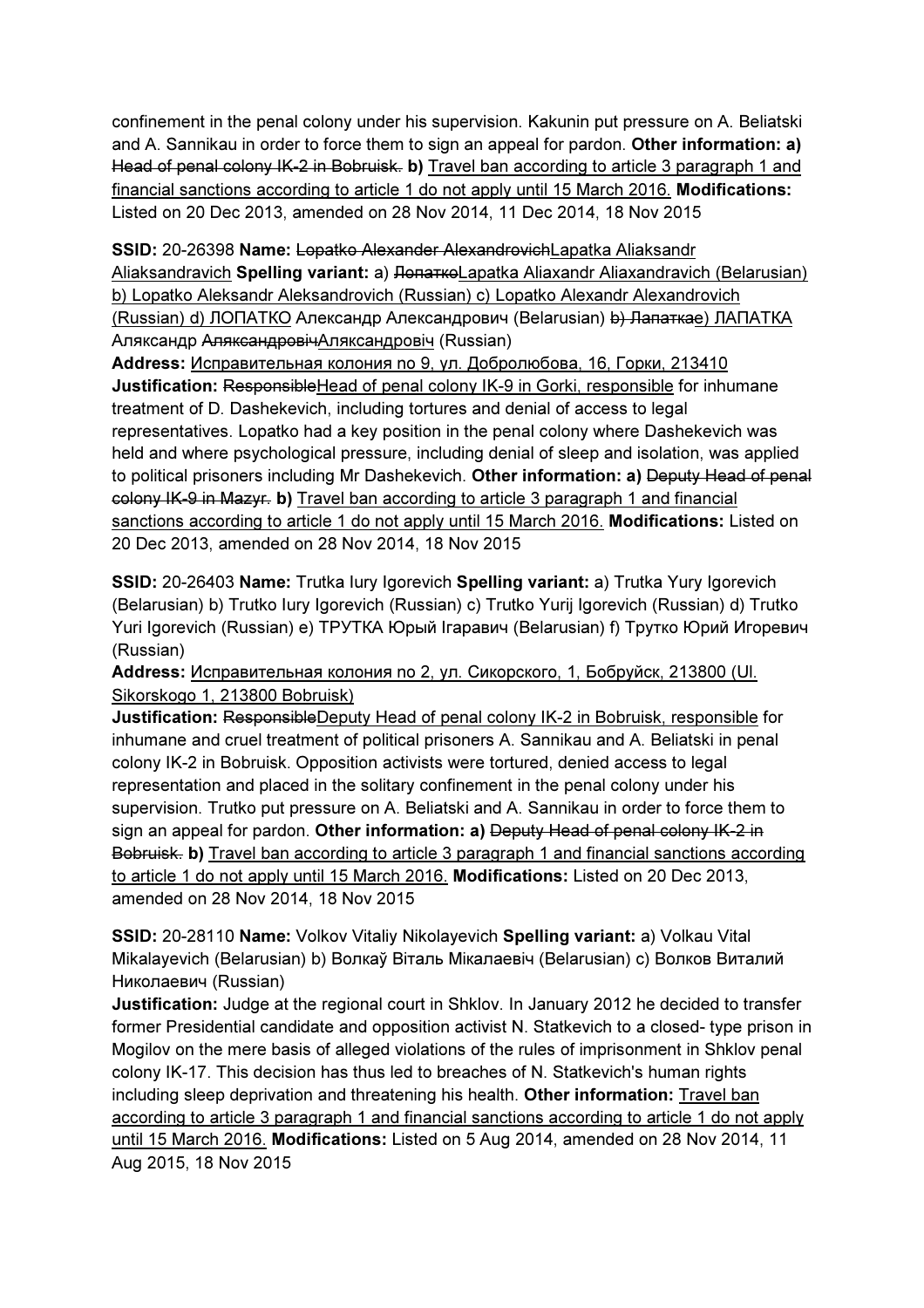### **Entities**

SSID: 20-5802 Name: Beltechexport Spelling variant: ЗАО Белтехэкспорт (Russian) Address: Nezavisimost ave., 86-B, Minsk, 220012 (Tel: (+375 17) 263-63-83, Fax: (+375 17) 263-90-12)

Justification: Beltechexport benefits from the regime as a main exporter of arms and military equipment in Belarus, which requires authorisation from the Belarusian authorities. Other information: Financial sanctions according to article 1 do not apply until 15 March 2016. Modifications: Amended on 14 Dec 2012, 20 Dec 2013, 28 Nov 2014, 18 Nov 2015

SSID: 20-5836 Name: Beltech Holding Spelling variant: Белтех Холдинг (Belarusian) Justification: Beltech Holding benefits from the regime, in particular through Beltechexport, which is part of Beltech Holding. Beltechexport benefits from the regime as a main exporter of arms and military equipment in Belarus, which requires authorisation from the Belarusian authorities. Other information: Financial sanctions according to article 1 do not apply until 15 March 2016. Modifications: Amended on 14 Dec 2012, 20 Dec 2013, 28 Nov 2014, 18 Nov 2015

SSID: 20-5840 Name: Spetspriborservice Spelling variant: Спецприборсервис (Belarusian)

Justification: This company is part of the Beltech Holding. Other information: Financial sanctions according to article 1 do not apply until 15 March 2016. Modifications: Amended on 14 Dec 2012, 20 Dec 2013, 11 Aug 2015, 18 Nov 2015

# De-listed

### Individuals

SSID: 20-5748 Name: Chyzh Iury Aliaksandravich Spelling variant: a) Chyzh Yury Aliaksandravich (Belarusian) b) Chizh Iuri Aleksandrovich (Russian) c) Chizh Yuri Aleksandrovich (Russian) d) ЧЫЖ Юрый Аляксандравіч (Belarusian) e) ЧИЖ Юрий Александрович (Russian)

DOB: 28 Mar 1963 POB: Soboli, Bierezowsky Rajon, Brestkaja Oblast (Соболи, Березовский район, Брестская область) Identification document: Passport No. SP0008543, Belarus (current validity doubtful)

Justification: Iury Chyzh is associated with President Lukashenka and his sons and benefits from and supports the Lukashenka regime, especially through his holding company LLC Triple. The activities of LLC Triple include activities resulting from public awards and concessions from the regime. In June 2013 he was awarded by President Lukashenka the highest state distinction for his services. The sporting positions which Iury Chyzh retains, notably his membership of the Central Council of the President's Sports Club and being Chair of the Board of the football club FC Dynamo Minsk and Chair of the Belarusian Federation of wrestling, confirm his association to the regime. Modifications: Amended on 20 Dec 2013, de-listed on 18 Nov 2015

# **Entities**

SSID: 20-5848 Name: LLC Triple Spelling variant: ООО ТРАЙПЛ (Belarusian) Address: a) Pobediteley Avenue 51/2, Room 15, Minsk, 220035 b) Республика Беларусь, проспект Победителей, дом 51, корпус 2, помещение 15, Минск, 220035